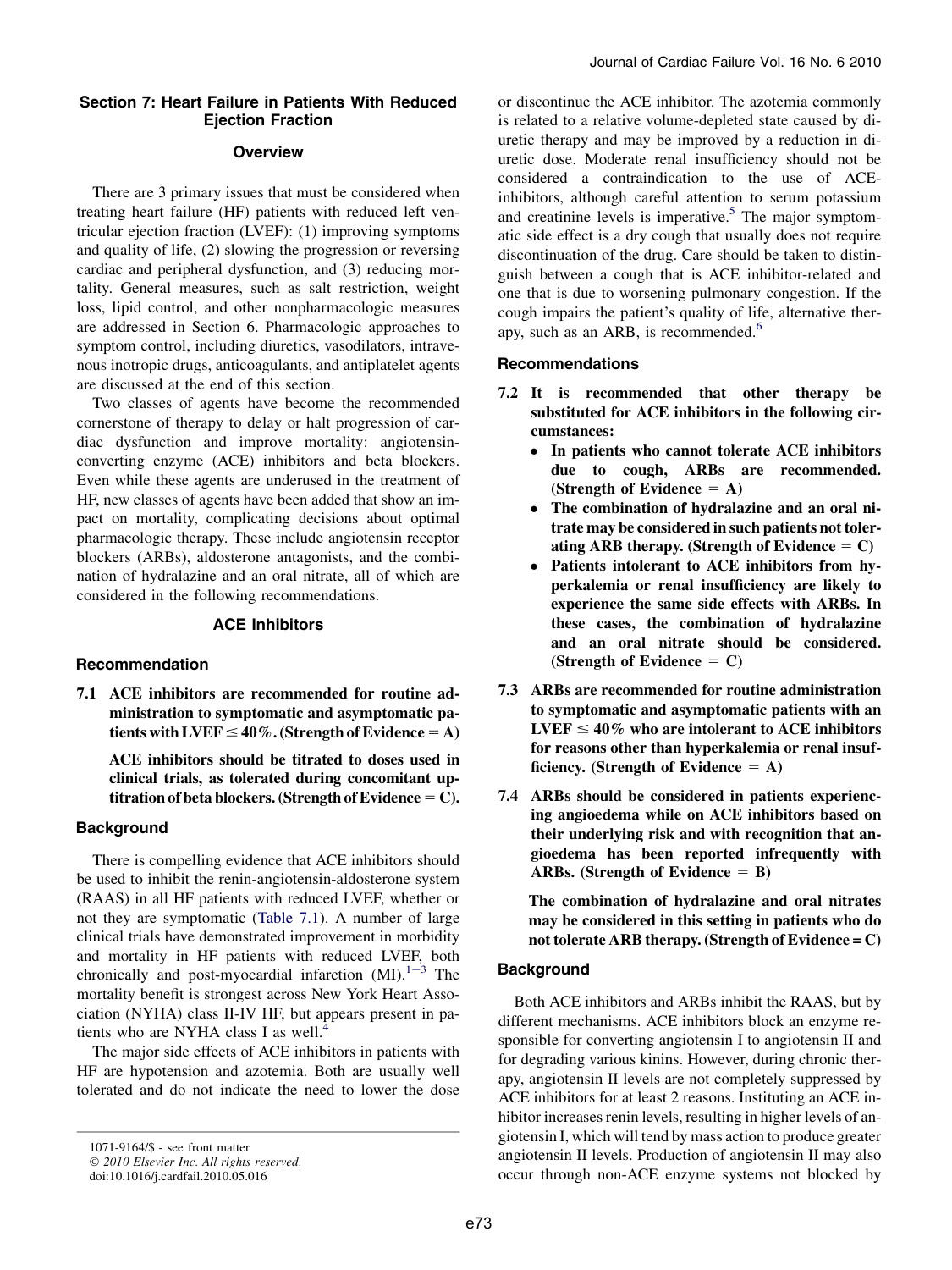<span id="page-1-0"></span>

| Generic Name                                    | Trade Name        | <b>Initial Daily Dose</b>                             | <b>Target Dose</b>                                  | Mean Dose Achieved in<br>Clinical Trials                                            |
|-------------------------------------------------|-------------------|-------------------------------------------------------|-----------------------------------------------------|-------------------------------------------------------------------------------------|
| <b>ACE-inhibitors</b>                           |                   |                                                       |                                                     |                                                                                     |
| Captopril                                       | Capoten           | $6.25$ mg tid                                         | 50 mg tid                                           | 122.7 mg/day <sup>171</sup>                                                         |
| Enalapril                                       | Vasotec           | $2.5$ mg bid                                          | $10$ mg bid                                         | 16.6 mg/day <sup>3</sup>                                                            |
| Fosinopril                                      | Monopril          | $5-10$ mg qd                                          | $80$ mg qd                                          | n/a                                                                                 |
| Lisinopril                                      | Zestril, Prinivil | $2.5-5$ mg qd                                         | $20 \text{ mg}$ qd                                  | *4.5 mg/day (low dose<br>ATLAS)<br>33.2 mg/day (high dose<br>$ATLAS$ <sup>172</sup> |
| Quinapril                                       | Accupril          | 5 mg bid                                              | $80 \text{ mg}$ qd                                  | n/a                                                                                 |
| Ramipril                                        | Altace            | $1.25 - 2.5$ mg qd                                    | $10 \text{ mg}$ qd                                  | n/a                                                                                 |
| Trandolapril                                    | Mavik             | $1 \text{ mg}$ qd                                     | $4 \text{ mg}$ qd                                   | n/a                                                                                 |
| <b>Angiotensin Receptor Blockers</b>            |                   |                                                       |                                                     |                                                                                     |
| Candesartan                                     | Atacand           | $4-8$ mg qd                                           | $32 \text{ mg}$ qd                                  | $24 \text{ mg/day}^{173}$                                                           |
| Losartan                                        | Cozaar            | $12.5 - 25$ mg qd                                     | $150$ mg qd                                         | 129 mg/day $174$                                                                    |
| Valsartan                                       | Diovan            | 40 mg bid                                             | $160$ mg bid                                        | 254 mg/day $15$                                                                     |
| <b>Beta-blockers</b>                            |                   |                                                       |                                                     |                                                                                     |
| Bisoprolol                                      | Zebeta            | $1.25$ mg qd                                          | $10 \text{ mg}$ qd                                  | 8.6 mg/day <sup>24</sup>                                                            |
| Carvedilol                                      | Coreg             | $3.125$ mg bid                                        | 25 mg bid                                           | $37 \text{ mg/day}^{43}$                                                            |
| Carvedilol                                      | Coreg CR          | $10 \text{ mg}$ qd                                    | 80 mg qd                                            |                                                                                     |
| Metoprolol succinate CR/XL                      | Toprol XL         | $12.5 - 25$ mg qd                                     | $200$ mg qd                                         | 159 mg/day <sup>25</sup>                                                            |
| <b>Aldosterone Antagonists</b>                  |                   |                                                       |                                                     |                                                                                     |
| Spironolactone                                  | Aldactone         | 12.5 to 25 mg qd                                      | $25 \text{ mg}$ qd                                  | $26 \text{ mg/day}^{68}$                                                            |
| Eplerenone                                      | Inspra            | $25 \text{ mg}$ qd                                    | $50 \text{ mg}$ qd                                  | $42.6$ mg/day <sup>69</sup>                                                         |
| <b>Other Vasodilators</b>                       |                   |                                                       |                                                     |                                                                                     |
| Fixed dose Hydralazine/<br>Isosorbide dinitrate | BiDil             | 37.5 mg hydralazine/20 mg<br>isosorbide dinitrate tid | 75 mg hydralazine/40 mg<br>isosorbide dinitrate tid | 142.5 mg hydralazine/76 mg<br>isosorbide dinitrate/day <sup>81</sup>                |
| Hydralazine                                     | Apresoline        | $37.5$ mg qid                                         | 75 mg qid                                           | 270 mg/day $^{79}$                                                                  |
| Isosorbide dinitrate                            | Isordil           | $20$ mg qid                                           | $40$ mg qid                                         | 136 mg/day <sup>79</sup>                                                            |

| <b>Table 7.1.</b> ACE-inhibitor. Angiotensin Receptor Blocker, and Beta-Blocker Therapy in HF with Low LVEF |  |  |  |  |
|-------------------------------------------------------------------------------------------------------------|--|--|--|--|
|                                                                                                             |  |  |  |  |

\*No difference in mortality between high and low dose groups, but 12% lower risk of death or hospitalization in high dose group vs. low dose group.

inhibitors of this enzyme.<sup>[7,8](#page-19-0)</sup> Thus, despite treatment with ACE inhibitors in patients with chronic HF, angiotensin II levels may remain elevated and increase over time.<sup>[9,10](#page-19-0)</sup>

ARBs block the effects of angiotensin II on the ATI receptor, independent of the source of angiotensin II production. Coupled with angiotensin II ''escape,'' this led to the hypothesis that ARBs might be superior to ACE inhibitors in HF and that the addition of ARBs to ACE inhibitors in patients with chronic HF might provide additional blockade of the RAAS and greater therapeutic benefit. ACE inhibitors reduce the degradation of kinins, which may lead to important therapeutic benefits not provided by ARBs, making the potential combination of the two agents more attractive.<sup>11,12</sup> Recommendations 7.13, 7.21, and 7.22 and the accompanying background discusses combination ACE-inhibitor and ARB therapy.

ACE inhibitors can have some troublesome side effects, including cough and angioedema, which may limit therapy with these agents. ARBs have been demonstrated to be well tolerated in randomized trials of patients judged to be intolerant of ACE inhibitors.[13,14](#page-19-0) Both drugs have similar effects on blood pressure, renal function, and potassium[.13](#page-19-0) The Candesartan in Heart Failure: Assessment of Reduction in Mortality and Morbidity (CHARM) Alternative trial prospectively tested the effect of an ARB in an ACE inhibitor intolerant population of patients with chronic HF and an LVEF  $\leq 40\%$ . The addition of candesartan in these patients resulted in a reduction in the composite endpoint of cardiovascular death or hospital admission for HF from 40% in the control group to 33% in the candesartan group over a mean follow-up of 34 months with

a trend toward decreased all-cause mortality.<sup>[13](#page-19-0)</sup> Post-hoc subgroup analysis of a small number of patients in the Valsartan in Heart Failure Trial (Val-HeFT) also found that patients intolerant to ACE inhibitors had fewer HF hospitalizations and a trend toward improved mortality with the addition of valsartan.<sup>15</sup> These data suggest that an ARB should be used in ACE inhibitor intolerant patients with chronic HF and LVEF  $\leq$  40%. ARBs should be titrated as tolerated, in conjunction with beta blocker therapy, to target doses used in clinical trials (Table 7.1). ARBs should be considered instead of ACE inhibitors primarily in patients who are intolerant of ACE inhibitors because of intractable cough or angioedema. ARBs appear as likely as ACE inhibitors to produce hypotension, worsening renal function, and hyperkalemia. See background to Recommendations  $7.19 - 7.20$  for information about isosorbide dinitrate/hydralazine as an alternative to ACE-inhibitor therapy in intolerant patients.

Angioedema and ARBs. Nearly three-quarters of patients in CHARM-Alternative were intolerant to ACE inhibitors primarily because of cough, but intolerance was also reported in 13% from symptomatic hypotension, 12% from renal dysfunction, and  $4\%$  from angioedema/anaphylaxis.<sup>13</sup> In that study, 3 patients taking candesartan and none taking placebo had angioedema. None of the episodes were life-threatening and only 1 of the 3 patients discontinued candesartan. The 3 cases of angioedema all occurred in the 39 patients intolerant to ACE inhibitors because of angioedema. Thus, the risk of recurrent angioedema with ARBs in patients with angioedema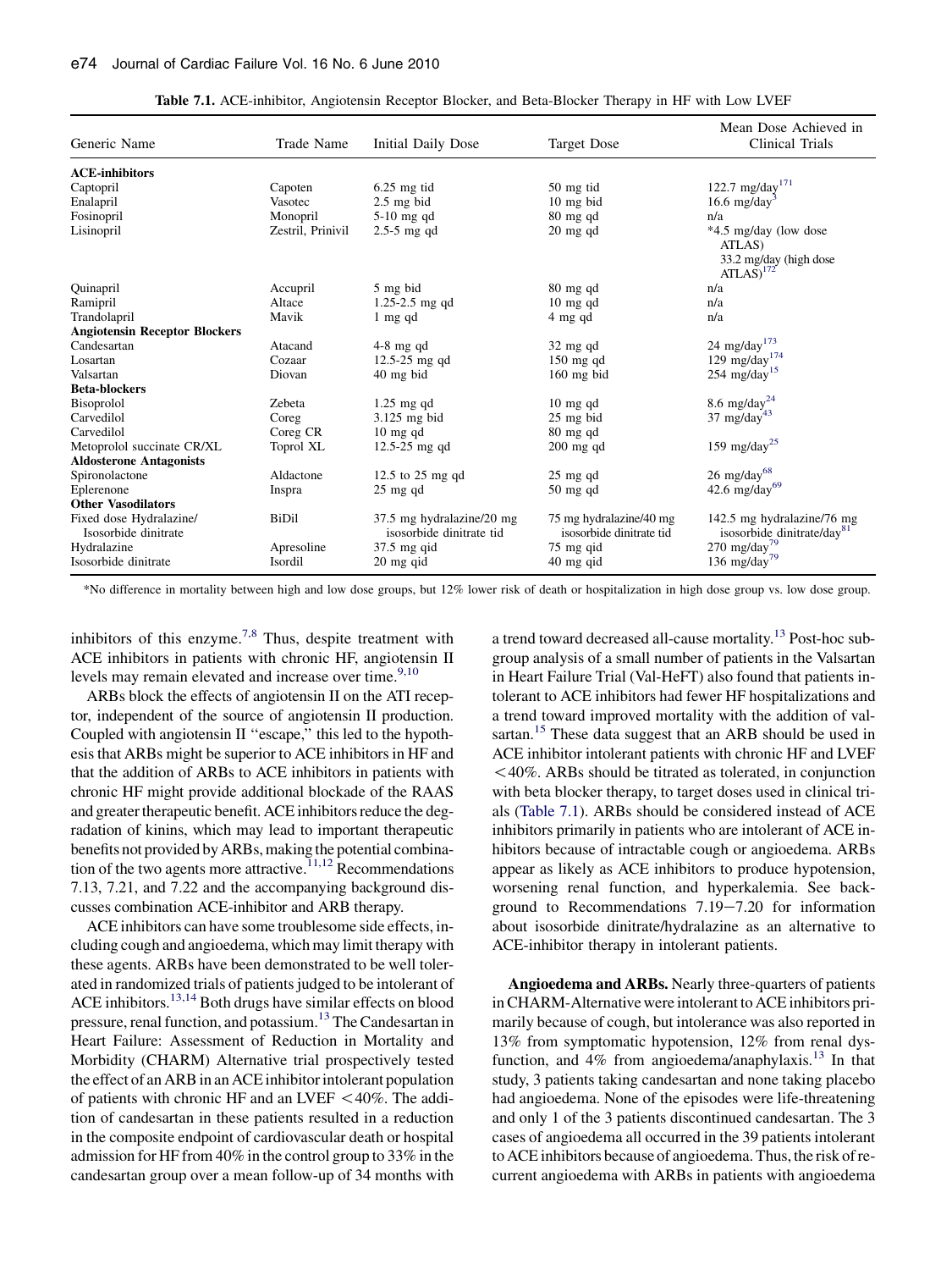from ACE inhibition appears to be acceptable, assuming careful instructions and patient monitoring.

# Recommendation

- 7.5 Individual ARBs may be considered as initial therapy rather than ACE inhibitors for patients with the following conditions:
	- HF Post-MI (Strength of Evidence  $= A$ )
	- Chronic HF and reduced LVEF (Strength of Ev $idence = B$ )

## **Background**

Support for the use of the ARB, valsartan, in patients post-MI is provided by The Valsartan in Acute Myocardial Infarction Trial (VALIANT), which randomized 14,703 patients 0.5 to 10 days post-MI to valsartan, valsartan plus captopril, or captopril alone. Patients enrolled had clinical or radiologic signs of HF, evidence of reduced LVEF, or both.<sup>16</sup>The primary end point was all-cause mortality. Therewere no statistical differences among the 3 groups at a mean follow-up of 24.7 months. With monotherapy, hypotension and renal dysfunction were more common in the valsartan group, and cough, rash, and taste disturbance were more common in the captopril group. The authors concluded that monotherapy with valsartan was equivalent to monotherapy with captopril. The Optimal Trial in Myocardial Infarction with the Angiotensin II Antagonist Losartan (OPTIMAAL) study randomized 5477 patient with HF or reduced LVEF post-MI to captopril or losartan.<sup>17</sup> The primary endpoint was all-cause mortality. There were 946 deaths during a mean follow-up of 2.7 years: 499 (18%) in the losartan group and 447 (16%) in the captopril group (relative risk 1.13 [95% CI 0.99–1.28],  $P = .07$ ). Thus valsartan appears equivalent to captopril in patients with HF or reduced LVEF post-MI, but the data do not clearly support equivalence of losartan to captopril in these patients.

In patients with chronic HF and reduced LVEF, 2 reviews have addressed the equivalence of ARBs and ACE inhibitors.[18,19](#page-19-0) One meta-analysis concluded that ARBs should be considered ''suitable alternatives'' to ACE inhibitors. The Centers for Medicare and Medicaid Services has used this review to consider both ARBs and ACE inhibitors as acceptable to satisfy performance standards in patients with  $HF<sup>20</sup>$  $HF<sup>20</sup>$  $HF<sup>20</sup>$  A second review suggested that ACEinhibitors remain first line therapy, whereas ARBs were recommended for ACE-intolerant patients.<sup>18</sup>

### Beta Adrenergic Receptor Blockers ([Table 7.1\)](#page-1-0)

## Recommendation

# 7.6 Beta blockers shown to be effective in clinical trials of patients with HF are recommended for patients with an LVEF  $\leq 40\%$ . (Strength of Evidence = A)

## **Background**

Beta blocker therapy, advocated for HF by some investigators since the  $1970s$ ,<sup>[21](#page-19-0)</sup> remains a major advance in the treatment of patients with HF and reduced LVEF. Several large-scale clinical trials, involving more than 10,000 patients, have provided unequivocal evidence of important reductions in both mortality and morbidity.<sup>22-[28](#page-19-0)</sup> The marked beneficial effects of beta blockade has been well demonstrated in large-scale clinical trials of symptomatic patients with NYHA class II-IV HF and reduced LVEF using carvedilol, bisoprolol, and metoprolol con[trolle](#page-19-0)d release/extended release (CR/XL) ([Table 7.1](#page-1-0)).  $24-28$  These trials added beta blockade to background therapy that included ACE inhibitors and diuretics in more than 90% of patients. The trial results support benefit from both beta<sub>1</sub> selective and nonselective beta blockers, whether ancillary properties are present or not. Beta blocking agents with intrinsic sympathomimetic activity are likely to worsen survival and should be avoided in patients with  $HF^{29}$  $HF^{29}$  $HF^{29}$  The beta blockers that have been shown to be effective in clinical trials and their corresponding doses are shown in [Table 7.1](#page-1-0). Whenever possible, beta blockers proven to be efficacious in clinical trials should be used. A general summary of recommendations for the successful administration of beta blockers are provided in [Table 7.2.](#page-3-0)

Nebivolol is a beta<sub>1</sub> selective beta blocker that is currently only approved for the treatment of hypertension in the United States (U.S.), but it does not have a Food and Drug Administration (FDA) approved indication for HF. Outcomes with nebivolol have recently been reported in the Study of the Effects of Nebivolol Intervention on Outcomes and Rehospitalization in Seniors with Heart Failure (SENIORS) trial. The study was a randomized trial in 2128 patients  $\geq$  70 years with a history of HF (a hospitalization for HF in the last year or an LVEF  $\leq$ 35%). The primary endpoint of all-cause mortality or cardiovascular hospitalizations was reduced with nebivolol from 35.3% to 31.1% (HR 0.86, 95% CI 0.74–0.99,  $p = 0.039$ .<sup>[28](#page-20-0)</sup> In contrast to other beta blocker trials, nebivolol did not significantly reduce all-cause mortality (HR  $0.88$ ,  $95\%$  CI  $0.71-1.08$ ,  $P=0.21$ ). <sup>[28](#page-20-0)</sup>

The randomized controlled trials of beta blockers were conducted in addition to ACE-inhibitor therapy. Thus, ACE-inhibitors have generally been initiated first, followed by beta-blockade. The Cardiac Insufficiency Bisoprolol Study III (CIBIS III) trial evaluated the effect of either bisoprolol or enalapril monotherapy for 6 months, followed by combination therapy on mortality and hospitalization.<sup>[30](#page-20-0)</sup> The findings of this study suggested that the safety and efficacy of either approach (beta blocker initiation first or ACE-inhibitor initiation first) was similar. $30$ 

### Recommendation

- 7.7 The combination of a beta blocker and an ACE inhibitor is recommended as routine therapy for asymptomatic patients with a LVEF  $\leq 40\%$ 
	- Post-MI (Strength of Evidence  $=$  B)
	- Non Post-MI (Strength of Evidence  $= C$ )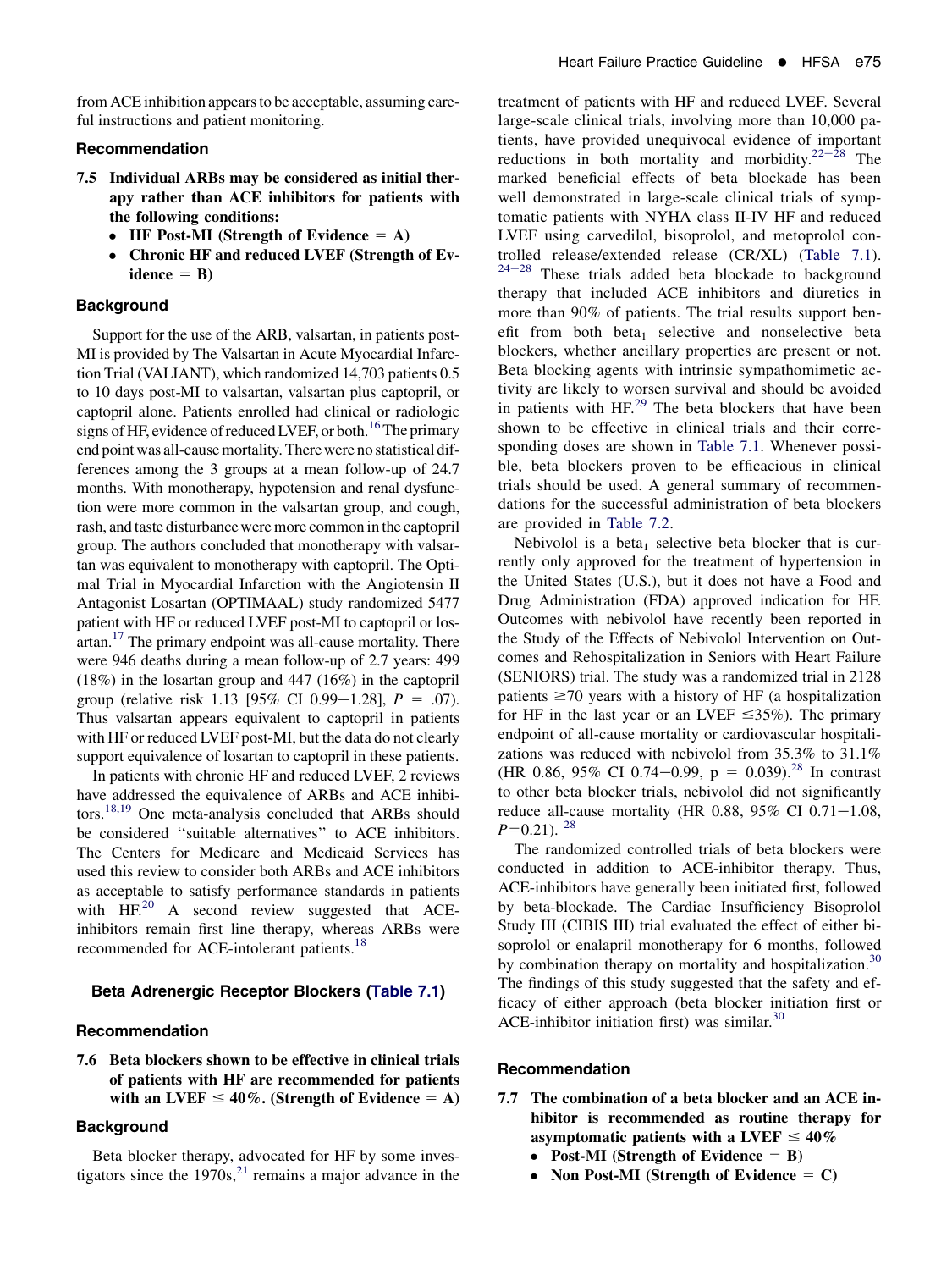Table 7.2. Summary of Recommendations for the Administration of Beta Blocker Therapy

<span id="page-3-0"></span>

| General                           | • Initiate at low doses<br>• Uptitrate gradually, generally<br>no sooner than at 2-week in-<br>tervals<br>• Use target doses shown to be<br>effective in clinical trials<br>• Aim to achieve target dose in<br>8-12 weeks<br>• Maintain at maximum tolerated<br>dose |
|-----------------------------------|----------------------------------------------------------------------------------------------------------------------------------------------------------------------------------------------------------------------------------------------------------------------|
| <b>Considerations if symptoms</b> | • Adjust dose of diuretic or other                                                                                                                                                                                                                                   |
| worsen or other side effects      | concomitant vasoactive medi-                                                                                                                                                                                                                                         |
| appear                            | cation                                                                                                                                                                                                                                                               |
|                                   | • Continue titration to target<br>dose after symptoms return to<br>baseline<br>• Considerations if uptitration<br>continues to be difficult<br>o Prolong titration interval<br>○ Reduce target dose<br>$\circ$ Consider referral to a HF                             |
|                                   | specialist                                                                                                                                                                                                                                                           |
| If an acute exacerbation of       | • Maintain therapy if possible                                                                                                                                                                                                                                       |
| chronic HF occurs                 | • Reduce dosage if necessary<br>• Avoid abrupt discontinuation<br>• If discontinued or reduced, re-<br>instate gradually before dis-<br>charge                                                                                                                       |

See Recommendations  $7.10-7.11$  and accompanying text for specific recommendations

### **Background**

Randomized controlled data support the efficacy of ACE inhibitors in reducing both the likelihood of developing HF and the need for treatment or hospitalization in asymptomatic patients with an LVEF  $\leq$ 35%.<sup>31</sup> Similar data are not available to support the use of beta blocker therapy in asymptomatic patients with reduced LVEF. Nevertheless, a number of arguments support the routine use of beta blockade in these patients. Guidance is provided by studies indicating the effectiveness of beta blocker therapy in patients following MI with good symptomatic and functional recovery, yet reduced LVEF.  $31-33$  $31-33$  These studies enrolled a number of patients without clinical HF. The Carvedilol Post-Infarct Survival Control in LV Dysfunction (CAPRICORN) study demonstrated a reduction in all cause mortality, cardiovascular mortality, and recurrent non-fatal MI for patients with post-MI reduced LVEF randomized to carvedilol. $34$  Multiple studies suggest myocardial remodeling following beta blocker therapy in patients with symptomatic HF as well. $35-38$ 

#### Recommendation

7.8 Beta blocker therapy is recommended for patients with a recent decompensation of HF after optimization of volume status and successful discontinuation of intravenous diuretics and vasoactive agents, including inotropic support. Whenever possible, beta blocker therapy should be initiated in the hospital setting at a low dose prior to discharge in stable patients. (Strength of Evidence  $=$  B)

## **Background**

Ongoing clinical experience and current trial data indicate that beginning beta blockade at low dose in the hospital is possible in patients with improved congestion and other symptoms.<sup>[39,40](#page-20-0)</sup> Initiation of therapies in hospital is known to result in better utilization and the attainment of more optimal doses of a variety of cardiovascular drugs. $41,42$ 

Beta blocker therapy should not be initiated in patients with acute decompensated heart failure (ADHF) with persistent symptoms and congestion. However, many patients hospitalized for HF are NYHA functional class IV from volume overload, and will improve sufficiently with standard therapy to allow introduction of beta blockade. The Carvedilol Prospective Randomized Cumulative Survival Study (COPER-NICUS) provides strong evidence in a prospective, randomized trial that patients with advanced HF, treated aggressively to reduce congestion and improve symptoms, ben-efit substantially from the introduction of beta blockade.<sup>[43](#page-20-0)</sup>

### Recommendations

- 7.9 Beta blocker therapy is recommended in the great majority of patients with HF and reduced LVEF, even if there is concomitant diabetes, chronic obstructive lung disease, or peripheral vascular disease. Beta blocker therapy should be used with caution in patients with diabetes with recurrent hypoglycemia, with asthma, or with resting limb ischemia. Considerable caution should be used if beta blockers are initiated in patients with marked bradycardia  $(<55$  beats/min) or marked hypotension (systolic blood pressure  $<80$  mm Hg). Beta blockers are not recommended in patients with asthma with active bronchospasm. (Strength of Evidence  $= C$ )
- 7.10 It is recommended that beta blockade be initiated at low doses and uptitrated gradually, typically at 2-week intervals in patients with reduced LVEF, and after 3-10 day intervals in patients with reduced LVEF following newly diagnosed MI. (Strength of Evidence  $=$  B)
- 7.11 It is recommended that beta blocker therapy be continued in most patients experiencing a symptomatic exacerbation of HF during chronic maintenance treatment, unless they develop cardiogenic shock, refractory volume overload, or symptomatic bradycardia (Strength of Evidence  $= C$ )

A temporary reduction of dose (generally by onehalf) in this setting may be considered. Abrupt discontinuation in patients with symptomatic exacerbation should be avoided, unless the situation is life-threatening. (Strength of Evidence  $= C$ )

If discontinued or reduced, beta blockers should be reinstated before the patient is discharged. In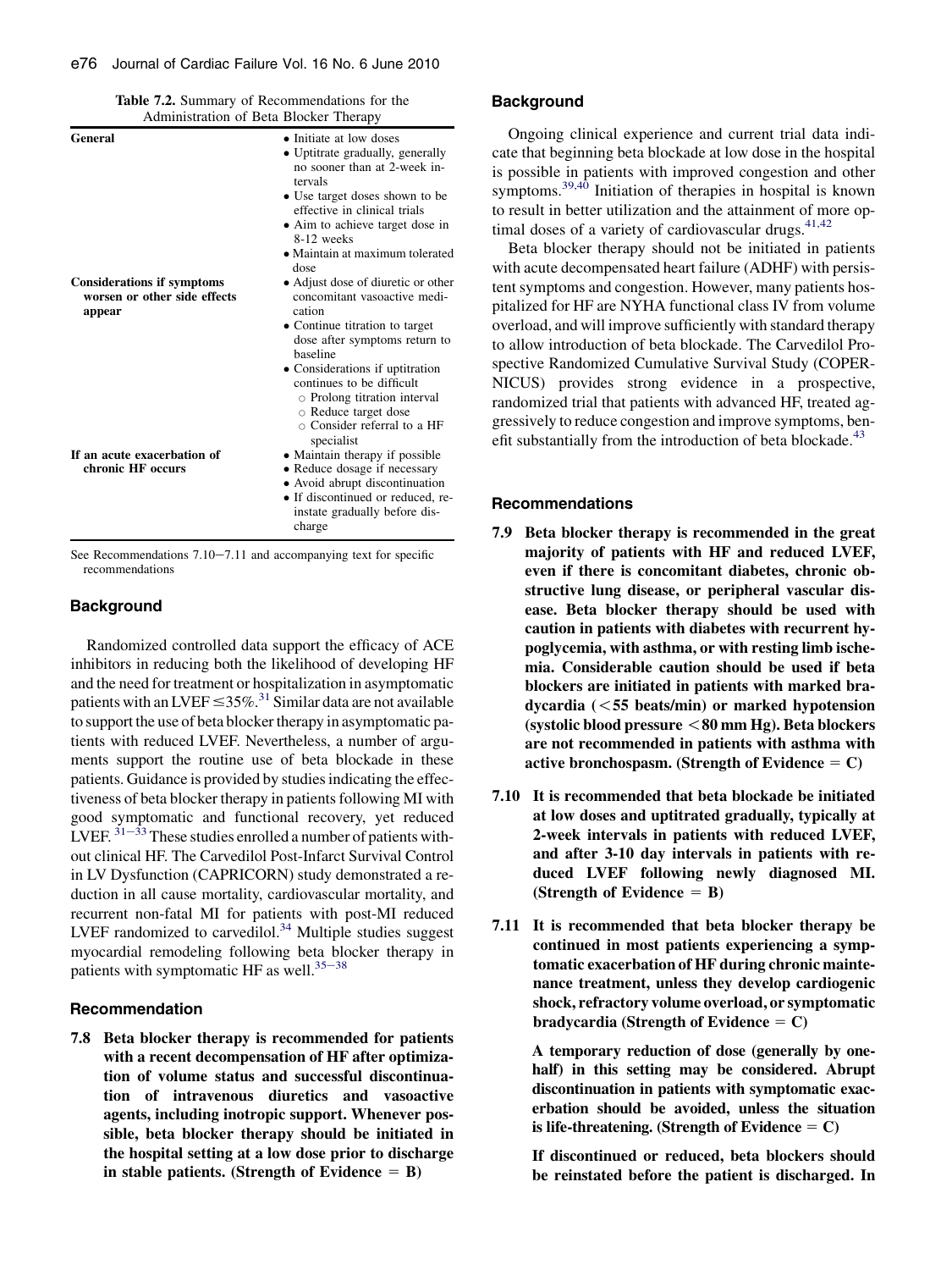general, doses should be uptitrated to the previous well-tolerated dose as soon as safely possible (Strength of Evidence  $=$  B)

### **Background**

The beta blockers studied in clinical trials are now established as routine therapy in patients with reduced LVEF. This therapy is well tolerated by a large majority of patients with HF, even those with comorbid conditions like diabetes mellitus,  $44,45$  chronic obstructive lung disease  $46$  and periph-eral vascular disease.<sup>[47](#page-20-0)</sup>

Clinical trials of beta blockers in HF have been conducted by uptitrating beta blockers to a maximum tolerated dose rather than titrating to a reduction in heart rate. Recent meta-analyses of previous trials suggest that the magnitude of benefit of beta blockers may be related to the reduction in heart rate rather than the dose of beta blocker. $48-51$  $48-51$  However, until further data are available the current recommendation to uptitrate to doses of beta blockers used in randomized clinical trials will remain unchanged. In trials of chronic HF with reduced LVEF, beta blockers were initiated at low doses and uptitrated gradually, typically at 2 week intervals. $24-27$  $24-27$  In patients with reduced LVEF following newly diagnosed MI, beta blockers were initiated at low disease and uptitrated after  $3-10$  day intervals.<sup>[34](#page-20-0)</sup> Doses found to be effective in HF trials are generally achieved in 8 to 12 weeks. Patients developing worsening HF symptoms or other side effects during titration may require a dosage adjustment of diuretic or concomitant vasoactive medications. If side effects resolve with medication adjustment, patients can subsequently be titrated to target or maximally tolerated doses. Some patients may require a more prolonged interval during uptitration, a temporary reduction in beta blocker dose, or, in rare cases, withdrawal of therapy. If switching from a non-evidence based beta blocker to an evidence-based beta blocker, wait 24 hours from the last dose of a once-daily agent or wait 12 hours from the last dose of a twice-daily agent before beginning an evidence-based beta blocker.<sup>52</sup> The dose of the evidence-based beta blocker should be the equivalent of one-half the non evidence-based dose for most patients, although lower initial doses may be clinically appropriate for some patients; then uptitrate to target dose at 2-week intervals.<sup>[52](#page-20-0)</sup>

Clinical deterioration during stable maintenance therapy with beta blockers rarely is related to administration of these agents. Nonadherence to medications, progression of underlying LV dysfunction and the adverse influence of a number of comorbid factors, including the occurrence of ischemia, hemodynamic instability from arrhythmia, and pulmonary complications such as pneumonia, are much more likely to be responsible for clinical deterioration. The best course is to use standard therapy to relieve congestion and treat exacerbating factors, rather than reduce or discontinue beta blockade. A retrospective review of patients enrolled in the Outcomes of a Prospective Trial of Intravenous Milrinone for Exacerbations of Chronic Heart Failure (OPTIME-CHF) trial of patients hospitalized with ADHF, found that continuation of beta blockade did not interfere with symptomatic improvement during admission,  $53$  supporting the continuation of beta blockade in patients hospitalized with an episode of decompensation. This same observation was made in the Evaluation Study of Congestive Heart Failure and Pulmonary Artery Catheterization Effectiveness (ESCAPE) trial. $54$  In the Carvedilol or Metoprolol European Trial (COMET), patients whose beta blocker was discontinued or the dose reduced during a HF hospitalization had a higher mortality at 1 and 2 years as compared to patients whose therapy was continued.<sup>[55](#page-20-0)</sup> Data from the Organized Program to Initiate Lifesaving Treatment in Hospitalized Patients with Heart Failure (OPTIMIZE-HF) registry also demonstrated an association between lower post-discharge mortality risk and continuation of beta blocker therapy during a HF hospitalization, even after adjustment for other prognostic factors.[56](#page-20-0)

The Beta-blocker Continuation Versus Interruption in Patients with Congestive Heart Failure Hospitalized for a Decompensation Episode (B-CONVINCED) study was a randomized, controlled, open label trial of beta-blockade continuation versus discontinuation in 169 patients with acutely decompensated HF and LVEF  $\leq 40\%$ .<sup>[57](#page-20-0)</sup> There was no difference between groups in general well-being or dyspnea at either day 3 or day 8 after randomization. Length of hospital stay was not different between groups, and there was no difference in in-hospital mortality or death or rehospitalization at 3 months. The proportion of patients receiving beta blockade at 3 months was higher for patients who were maintained on beta blockade during the hospitalization  $(90\% \text{ vs. } 76\%, P=0.04).$ <sup>[57](#page-20-0)</sup>

Abrupt withdrawal of beta blockade should be avoided, especially in patients with coronary artery disease. Studies of the withdrawal of beta blockade in patients with reduced LVEF, but improved and stable clinical HF, have revealed a substantial risk of worsening HF and early death after beta blocker discontinuation.<sup>[58,59](#page-20-0)</sup>

In certain patients, frequent return visits for dose titration may be difficult to accommodate in a busy clinical practice. Trained personnel, including nurse practitioners, physician assistants, and pharmacists, with physician supervision, may more efficiently perform patient education and reevaluation during uptitration. HF specialty programs are more likely to have the resources to provide this follow-up and education. $60$  Patients should be aware that symptomatic deterioration is possible early in therapy and that symptomatic improvement may be delayed weeks to months.

Referral to clinicians with HF expertise may be helpful for patients who do not have contraindications to beta blockade (such as symptomatic bradycardia), but who have difficulty initiating, uptitrating or maintaining beta blocker therapy. Several factors may contribute to difficulty in using beta blocker therapy, including recent or multiple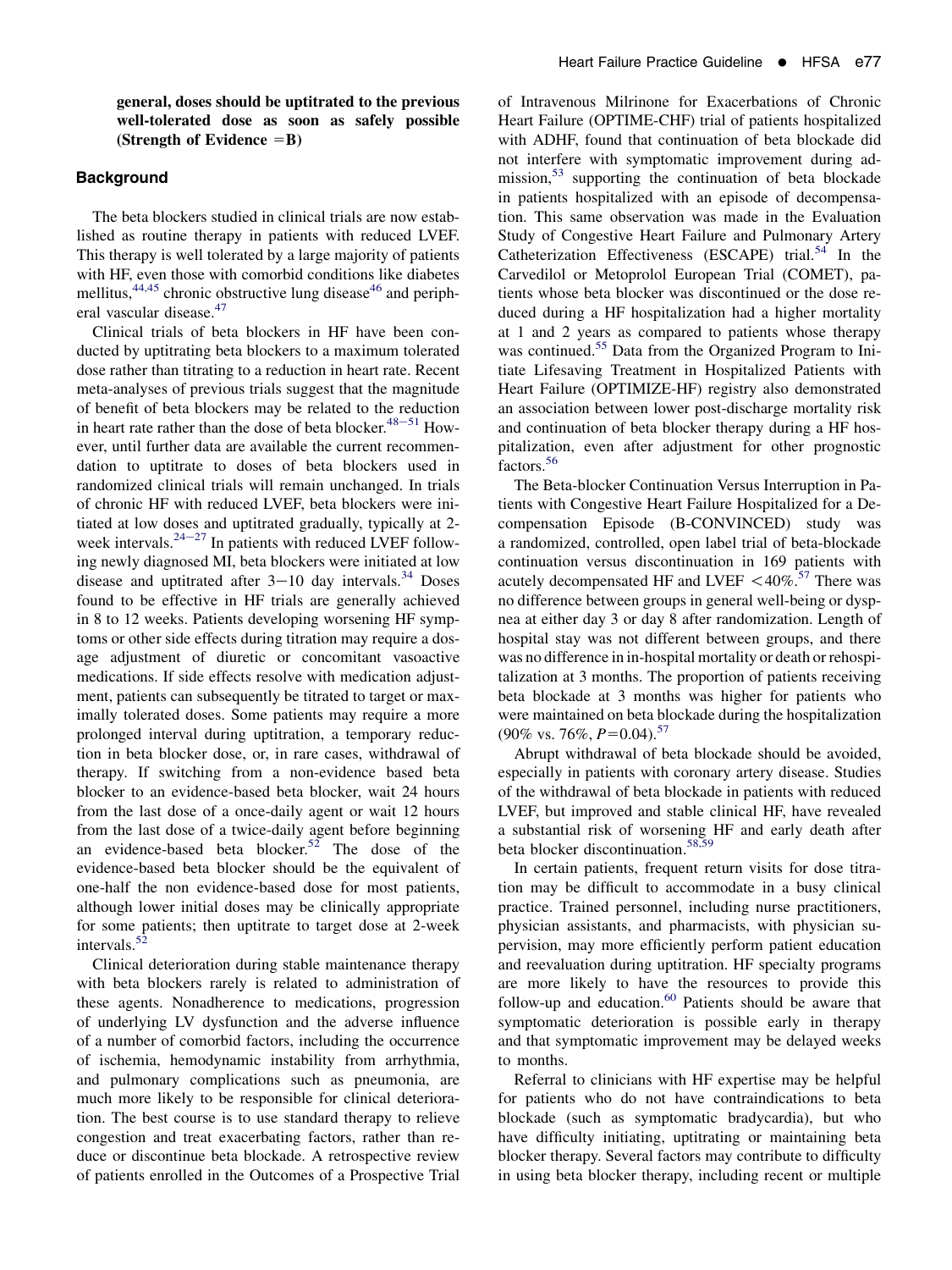HF hospitalizations; HF associated with ischemia, uncontrolled hypertension, moderate -severe valvular disease, syncope, or renal dysfunction; other multiple, active comorbidities, including asthma and chronic obstructive pulmonary disease; intolerance to other recommended HF drug therapies; persistent poor adherence to the HF plan of care; low output state; and persistent NYHA class III or IV symptoms.

## Implantation of Cardiac Pacemakers in Patients With Baseline Bradycardia: An Unresolved Issue

Given the strength of evidence supporting beta blocker therapy in patients with symptomatic HF, some physicians would consider pacemaker implantation when symptomatic bradycardia or heart block occurs during the initiation of this therapy. No clinical trial data are available to support this practice. Data from a decision analysis/costeffectiveness modeling study suggested that prophylactic pacemaker insertion to allow beta blocker treatment in patients with bradycardia may be associated with clinical benefits, and may be cost-effective[.14](#page-19-0) However, this approach cannot be recommended in the absence of clinical data. $6,14$  It should be recognized that right ventricular (RV) pacing alone may result in deterioration of ventricular function, negating any potential benefit from beta blockade. $61$  Consideration should be given to the withdrawal of other drugs that may have bradycardic effects.

## Angiotensin Receptor Blockers [\(Table 7.1\)](#page-1-0)

See recommendation 7.2-7.5 and the accompanying background for a discussion of the role of ARBs as an alternative to ACE-inhibitors.

### Recommendations

- 7.12 The routine administration of an ARB is not recommended in addition to ACE inhibitor and beta blocker therapy in patients with a recent acute MI and reduced LVEF. (Strength of Evidence  $= A$ )
- 7.13 The addition of an ARB should be considered in patients with HF due to reduced LVEF who have persistent symptoms or progressive worsening despite optimized therapy with an ACE inhibitor and beta blocker. (Strength of Evidence  $= A$ )

### Background

Post-MI Studies. The VALIANT trial evaluated the clinical effectiveness of ACE inhibitors and ARBs in patients with a recent MI (0.5-14 days), an LVEF  $\leq 40\%$  and clinical or radiographic signs of  $HF<sup>16</sup>$  $HF<sup>16</sup>$  $HF<sup>16</sup>$ . The addition of valsartan to captopril did not result in a significant improvement in total mortality or cardiovascular mortality compared to captopril alone, and there were more drug-related adverse events in the valsartan-captopril group.

The Optimal Trial in Myocardial Infarction with Angiotensin II Antagonist Losartan (OPTIMAAL) was designed to prove that losartan would be superior or not inferior to captopril in decreasing all-cause mortality in patients with MI complicated by reduced LVEF.<sup>[17](#page-19-0)</sup> There was a trend toward decreased all-cause mortality in the captopril group compared with losartan, and fewer captopril-treated patients ex-perienced sudden death or a resuscitated cardiac arrest.<sup>[17](#page-19-0)</sup> The addition of losartan to captopril did not result in a significant improvement in total mortality or cardiovascular mortality compared with captopril alone, and there were more drug-related adverse events in the losartan-captopril group.

The results of VALIANT cannot be directly compared with those of Val-HeFT and CHARM, because VALIANT was conducted in patients with recent MI and both an ACE inhibitor and ARB were added, rather than adding the ARB to a stable patient on chronic ACE inhibitor therapy. These data suggest that an ARB may be beneficial when added to an ACE inhibitor and beta blocker in patients with chronic HF, but not in those with HF because of a recent MI. See Recommendations 7.21 and 7.22 and accompanying background for more information on the optimal use of multi-drug therapy.

### Aldosterone Antagonists ([Table 7.1\)](#page-1-0)

#### Recommendations

- 7.14 Administration of an aldosterone antagonist is recommended for patients with NYHA class IV (or class III, previously class IV) HF from reduced LVEF  $(<35\%)$  while receiving standard therapy, including diuretics. (Strength of Evidence  $= A$ )
- 7.15 Administration of an aldosterone antagonist should be considered in patients following an acute MI, with clinical HF signs and symptoms or history of diabetes mellitus, and an LVEF  $140\%$ . Patients should be on standard therapy, including an ACE inhibitor (or ARB) and a beta blocker. (Strength of Evidence  $= A$ )
- 7.16 Aldosterone antagonists are not recommended when creatinine is  $>2.5$  mg/dL (or creatinine clearance is  $<30$  ml/min) or serum potassium is  $>5.0$  mmol/L or in conjunction with other potassium-sparing diuretics. (Strength of Evidence  $= A$ )
- 7.17 It is recommended that serum potassium concentration be monitored frequently following initiation or change in an aldosterone antagonist. Monitoring should reflect protocols followed in clinical trials. (Strength of Evidence  $= A$ )
- 7.18 In the absence of persistent hypokalemia  $(< 4.0$ mmol/L), supplemental potassium is not recommended in patients taking an aldosterone antagonist. (Strength of Evidence  $= A$ )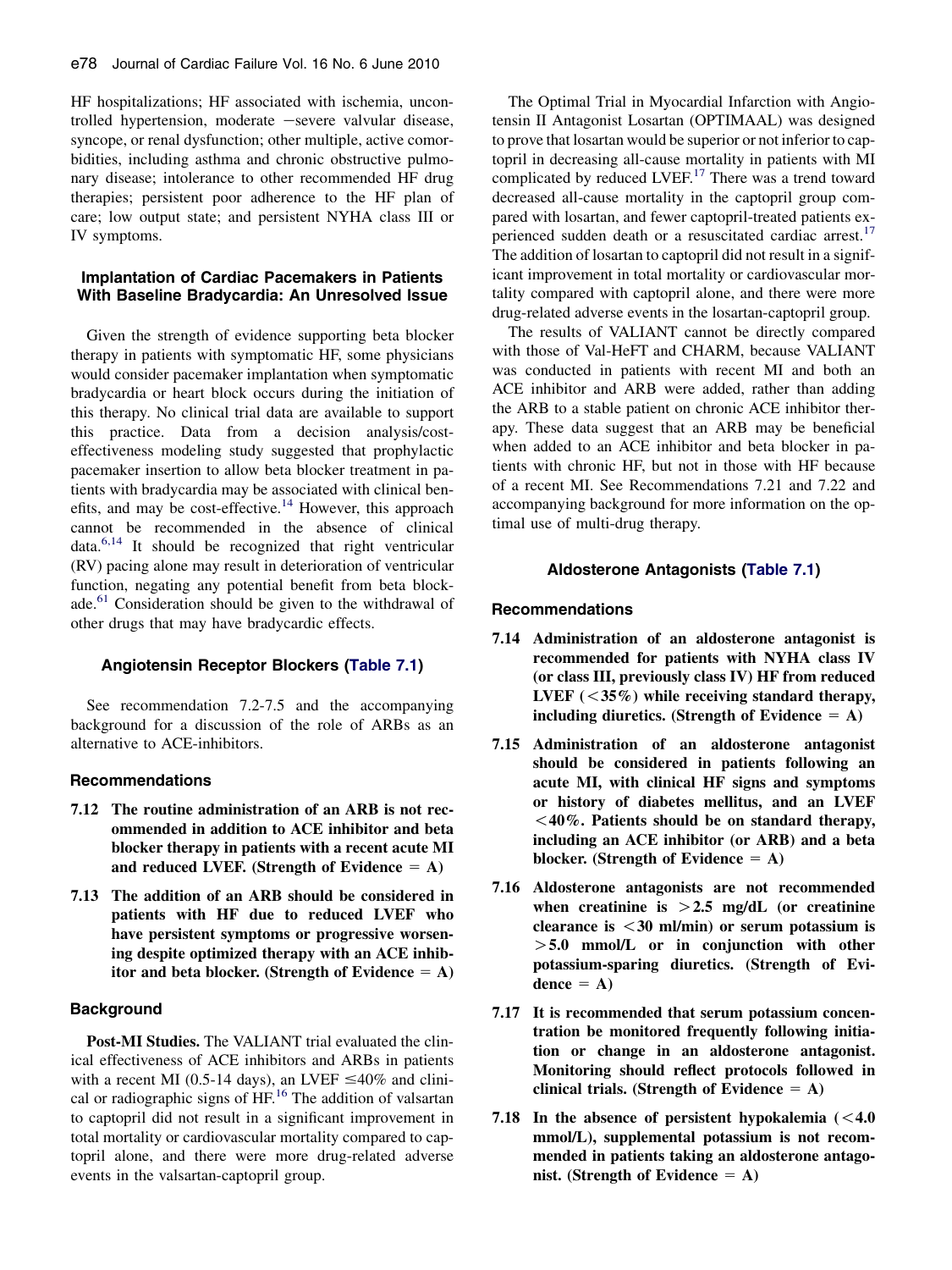## **Background**

Sustained activation of aldosterone appears to play an important role in the pathophysiology of HF.<sup>[62](#page-21-0)</sup> Increased renin and angiotensin II levels contribute to the stimulation of aldosterone secretion. Elevated circulating levels of this hormone enhance sodium retention and potassium and magnesium loss. Aldosterone upsets autonomic balance by increasing sympathetic activation and parasympathetic inhibition and promotes cardiac and [vascu](#page-21-0)lar structural remodeling through collagen synthesis. $63-65$ 

Although ACE inhibition may transiently decrease aldosterone secretion, there are diverse stimuli other than angiotensin II for the production of this hormone. $66$  Studies suggest a rapid return of aldosterone to levels similar to those before ACE inhibition.<sup>[67](#page-21-0)</sup> The potential pathophysiologic role of aldosterone and the results of a pilot study that suggested low doses of spironolactone were tolerated in HF, led to additional investigation of these agents in severe HF and subsequently in post-MI HF.<sup>68,69</sup>

The Randomized Aldactone Evaluation Study (RALES) was designed to determine the effect of low-dose spironolactone on survival in severely symptomatic (recent or current NYHA class IV) HF patients treated with an ACE inhibitor, loop diuretic, and, in many cases, digoxin.<sup>[68](#page-21-0)</sup> The study enrolled a total of 1663 patients with reduced LVEF (LVEF  $\leq$ 35%) resulting from ischemic and nonischemic etiologies. All-cause mortality was the prespecified primary endpoint. There were 386 (46%) deaths in the placebo group compared with 284 (35%) in the spironolactone group. The risks of sudden death or of death from progressive HF were both reduced. The frequency of hospitalization for HF was 35% lower in patients treated with spironolactone compared with placebo. Greater improvement was noted in NYHA functional class in those receiving spironolactone. Because deaths in class III patients were designated as a worsening in NYHA class, this functional improvement likely reflects the mortality benefit of the drug.

The inclusion and exclusion criteria for the RALES trial are important to consider when applying the study results to clinical practice. The yearly mortality rate in the placebo group was high, reflecting the advanced HF of study participants. The potential benefit of aldosterone antagonists in patients with milder HF and lower risk cannot be determined from RALES data. It should be noted that only 10% of placebo and 11% of spironolactone patients in the RALES trial were treated with beta blocker therapy. Patients with potassium levels  $> 5.0$  mmol/L were excluded, as were patients with abnormal renal function, defined as a creatinine  $>2.5$  mg/dL. Patients recruited into the trial met the potassium inclusion criteria despite the frequent concomitant use of potassium supplementation at baseline (28%). Adhering to these patient characteristics may be necessary to avoid excessive hyperkalemia during spironolactone treatment. In clinical practice, a more conservative approach to serum creatinine may be warranted. The

recommended serum creatinine cutoff of 2.5 mg/dL in this guideline is consistent with the eligibility criteria for the RALES trial. However, the majority of patients enrolled in RALES had a serum creatinine below this level. In addition, several groups including women, the elderly, or patients with low muscle mass may have a lower creatinine clearance for a given level of serum creatinine. For these patients, it may be reasonable to calculate an estimated creatinine clearance rather than relying solely on the serum creatinine value. Aldosterone antagonists are not recommended in patients with creatinine clearance  $\langle 30 \text{ ml/min.} \rangle$ .

Spironolactone should be used in conjunction with standard therapy, including ACE inhibitors, digoxin, diuretics, and beta blockers. It should be initiated at a dose of 12.5 to 25 mg per day. Spironolactone can be titrated to 37.5 mg or 50 mg with careful monitoring in patients with refractory HF or persistent hypokalemia. Serum potassium and creatinine should be monitored closely in the first few weeks of therapy. If the serum potassium exceeds 5.0 mmol/L, then the dose of spironolactone should be decreased to 25 mg every other day and medications that could contribute to hyperkalemia should be adjusted. The risk of hyperkalemia with aldosterone antagonism is increased in patients with older age, diabetes, higher serum creatinine levels, and higher ACE inhibitor doses. In community settings the risk is far higher than documented during careful monitoring in trial settings, and may be as high as  $20\%$ .<sup>[70](#page-21-0)</sup> This risk should be taken into careful consideration when treating with an aldosterone antagonist, and remains present even after successful initiation of this therapy. Patients should continue to be monitored carefully and should be instructed not to take the aldosterone antagonist during any circumstances of volume loss such as gastroenteritis.

In addition to hyperkalemia, gynecomastia or breast pain may be important side effects of spironolactone, but not eplerenone. They were reported in 10% of the men randomized to spironolactone versus 1% of the males in the placebo group in the RALES trial. These side effects were more frequent in patients taking digoxin.

Clinical studies with the selective aldosterone antagonist, eplerenone, have demonstrated favorable results in patients with HF after acute MI. A multicenter, randomized, doubleblind, placebo-controlled trial, Eplerenone Post-Acute Myocardial Infarction Heart Failure Efficacy and Survival Study (EPHESUS), tested the effect of eplerenone versus placebo in 6642 patients.<sup>[69](#page-21-0)</sup> Patients were enrolled after an acute MI if they had an LVEF  $\leq 40\%$  and HF documented by signs and symptoms. HF signs and symptoms were not required if patients had diabetes. Exclusion criteria for the study included creatinine  $> 2.5$  mg/dL and serum potas $sium > 5.0$  mmol/L. Patients were generally receiving agents shown to be effective in reducing risk in patients after acute MI, including beta blockers, ACE inhibitors, aspirin and cholesterol-lowering agents. The hypothesis was that eplerenone would reduce overall mortality and cardiovascular mortality or hospitalization.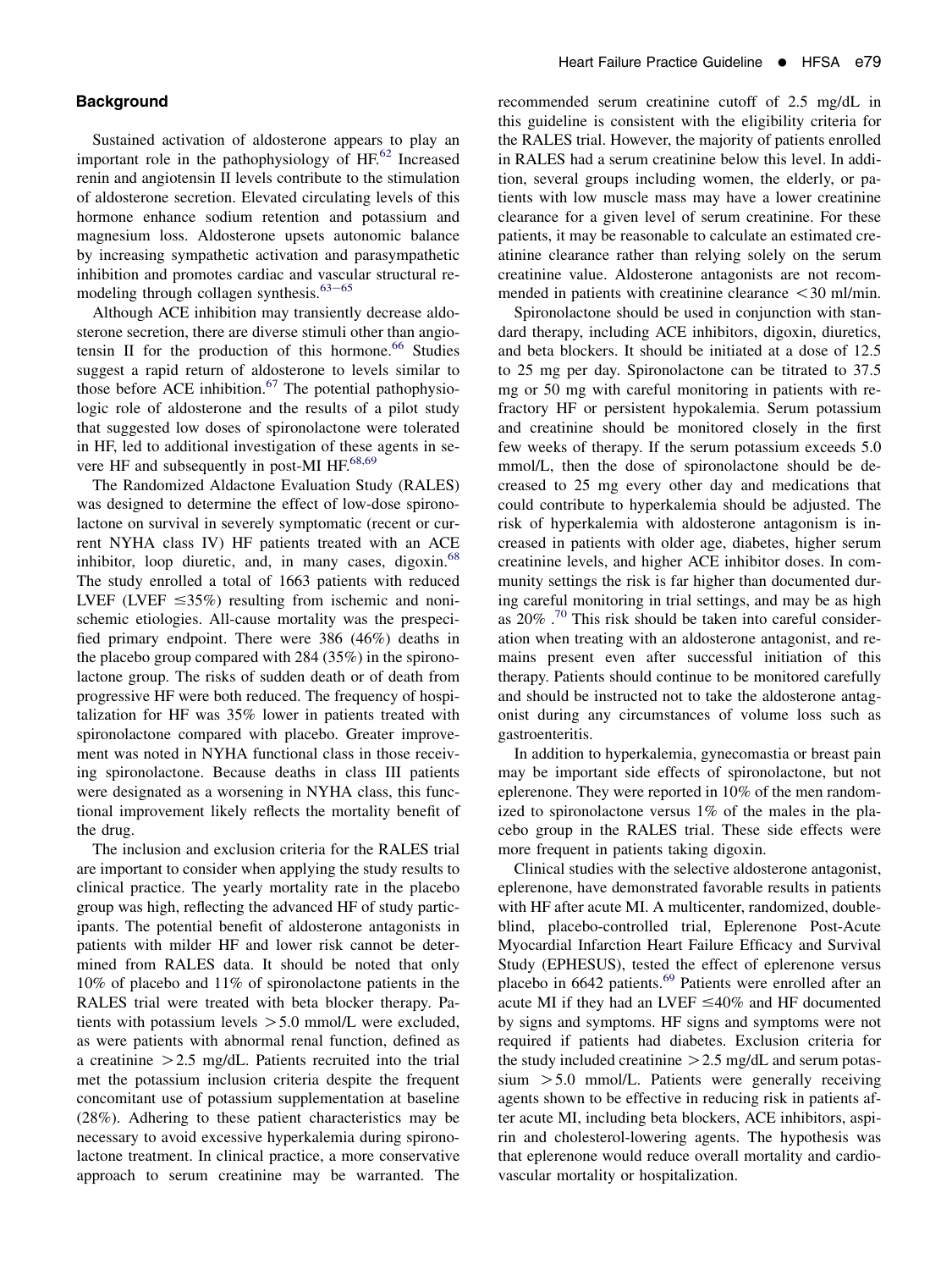The results, after an average follow-up 16 months, revealed a statistically significant reduction in cardiovascular mortality or hospitalization and all-cause mortality and hos-pitalization in the group receiving eplerenone.<sup>[69](#page-21-0)</sup> The reduction in all-cause mortality was observed as early as 30 days after randomization.<sup>[71](#page-21-0)</sup> There was also a significant reduction in sudden cardiac death favoring eplerenone treatment.

Adverse reactions to eplerenone were uncommon. As with spironolactone, serious hyperkalemia was more prevalent with eplerenone treatment. It should be noted that baseline serum potassium concentration in both the eplerenone and placebo groups was 4.3 mmol/L. As outlined in the recommendation for use, it is important to monitor electrolytes, especially potassium. The major predictors of hyperkalemia in EPHESUS were estimated glomerular filtration rate  $(eGFR)$  <60 ml/min, baseline serum potassium above the median (4.3 mEq/L), diabetes mellitus, and prior use of antiarrhythmic drugs. The effect of eplerenone on all-cause mortality was not affected by baseline serum potassium or the change in serum potassium from baseline.[72](#page-21-0) Post-hoc analyses suggested that patients who were not on ACE inhibitors or ARBs and beta blockers had less benefit from the addition of eplerenone than those on these neurohormonal antagonists.<sup>[69](#page-21-0)</sup> A recent systematic review of post-MI and HF studies in subjects with reduced LVEF using the aldosterone antagonists spironolactone, eplerenone, and canrenoate confirmed benefits in all-cause mortality, hospitalizations, and LVEF.<sup>[73](#page-21-0)</sup>

Remodeling Post MI Another study randomized 134 patients post-anterior MI after revascularization to spirono-lactone versus placebo.<sup>[74](#page-21-0)</sup> All patients were on ACE inhibitors. After 1 month, LVEF was improved, end-diastolic dimension was reduced, and markers of collagen synthesis were reduced in the spironolactone group, indicating an improvement in LV remodeling after MI. One of the limitations of this study was that only 31% of patients were on beta blockers. A substudy of EPHESUS demonstrated lower levels of collagen biomarkers among patients randomized to eplerenone, suggesting that it suppresses post-MI remodeling.[75](#page-21-0)

Aldosterone Antagonists in Mild to Moderate HF. Patients enrolled in RALES had chronic severe HF (NYHA IV at enrollment or in the past). EPHESUS studied patients who were post-MI. Aldosterone antagonists have not been proven effective in patients with mild to moderate HF in the absence of recent MI or in patients with HF and preserved LV systolic function.

Selective Versus Nonselective Aldosterone Antagonists. The efficacy of selective and nonselective aldosterone antagonists is generally considered to be equivalent. The potential advantage of a selective aldosterone blocker that blocks only the mineralocorticoid receptor is a reduction in side effects. A nonselective blocker, such as spironolactone, blocks the mineralocorticoid, glucocorticoid,

androgen, and progesterone receptors, resulting in potential gynecomastia and sexual dysfunction. The incidence of gynecomastia with eplerenone in EPHESUS was 0.5%, whereas it was 10% with spironolactone in RALES.[68,69](#page-21-0)

Hyperkalemia. Hyperkalemia is a life-threatening complication of aldosterone antagonists and is much more likely to occur in patients with diabetes or renal insufficiency or in those taking ACE inhibitors or ARBs. When more than one of these risk factors is present, the likelihood of hyperkalemia increases. In RALES and EPHESUS, aldosterone antagonists were not initiated if the creatinine was  $>$  2.5 mg/dL or serum potassium was  $>$  5.0 mmol/L. In RALES, the potassium was monitored every 4 weeks for 12 weeks, every 3 months up to a year, and every 6 months after the first year. In the EPHESUS trial, in which patients were taking a larger number of concomitant medications, potassium was measured at 48 hours, at 4-5 weeks, and then every 3 months. Potassium was measured 1 week after a dose increase of an aldosterone antagonist. Although patients with creatinine  $\langle 2.5 \rangle$  mg/dL were enrolled in the clinical trials, very few patients actually had a creatinine  $>1.7$  mg/dL. Thus additional monitoring should be considered in these patients.

Few patients will tolerate an aldosterone antagonist in the absence of concomitant therapy with a potassium-wasting diuretic. Potassium supplements and potassium-containing salt supplements should be reduced or, if possible, discontinued. Serum potassium monitoring should be at least as rigorous as in RALES and EPHESUS and more rigorous in patients with multiple risk factors. Nonsteroidal antiinflammatory agents, including cyclooxygenase-2 inhibitors, should be avoided because they may worsen renal insufficiency, increasing the risk of hyperkalemia.

#### Renin Inhibitors

Aliskiren is an orally active renin inhibitor that appears to suppress the RAAS to a similar degree as ACE-inhibi-tors.<sup>[76](#page-21-0)</sup> The Aliskiren Observation of Heart Failure Treatment (ALOFT) study evaluated aliskiren in addition to an ACE-inhibitor in patients with NYHA class II-IV HF. The primary endpoint was the change from baseline to 3 months in N-terminal prohormone brain natriuretic peptide (NT-proBNP). NT-proBNP was lower for patients randomized to aliskiren, whereas it was higher for patients randomized to placebo  $(P=0.01)$ .<sup>[77,78](#page-21-0)</sup> Phase 3 trials to evaluate the effects of aliskiren on mortality and morbidity are ongoing.

#### Oral Nitrates and Hydralazine

#### Recommendations

7.19 A combination of hydralazine and isosorbide dinitrate is recommended as part of standard therapy in addition to beta blockers and ACE inhibitors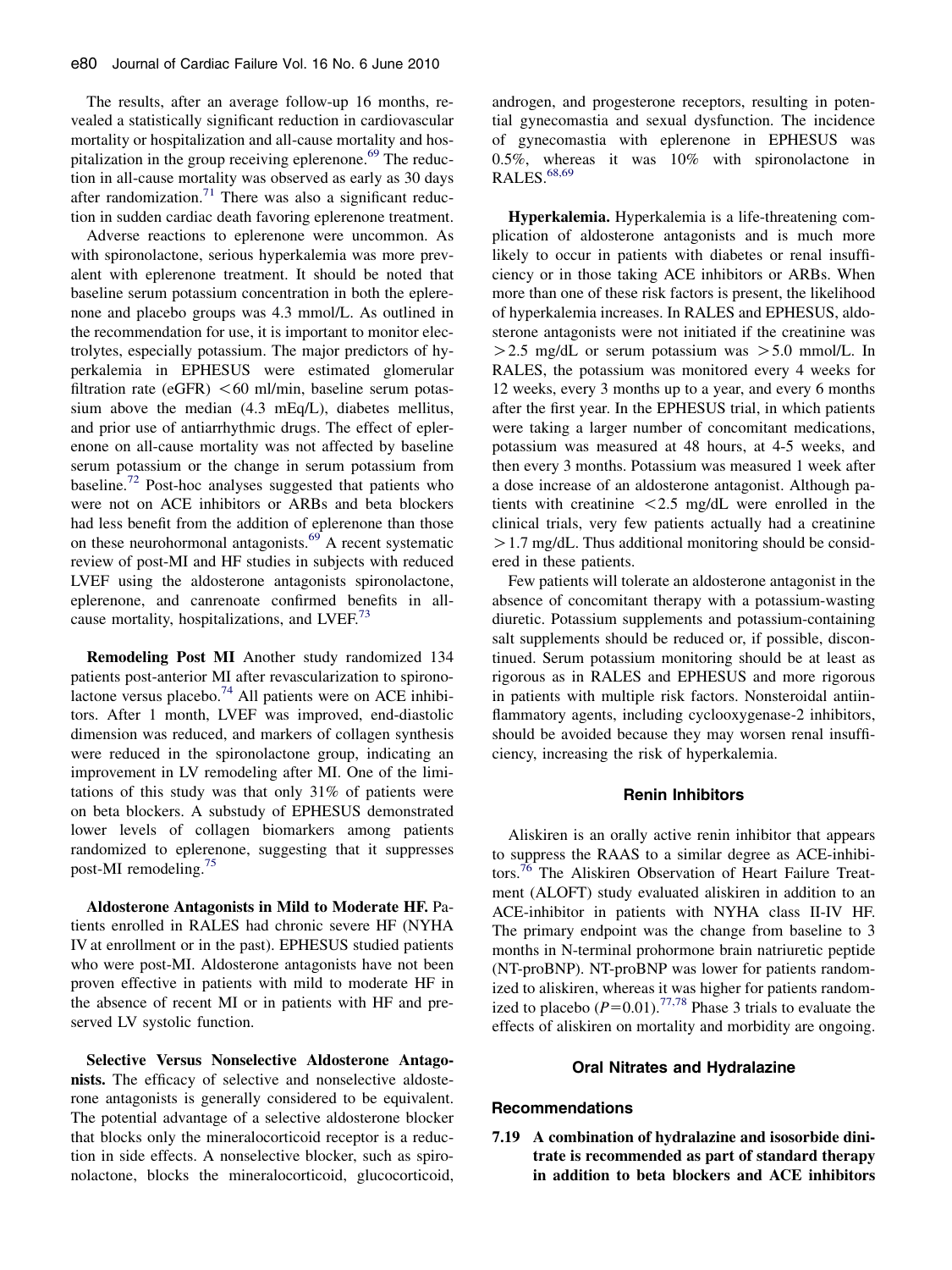for African Americans with HF and reduced LVEF.

- NYHA III or IV HF (Strength of Evidence  $= A$ )
- NYHA II HF (Strength of Evidence  $=$  B) (See Section 15: Special Populations)
- 7.20 A combination of hydralazine and isosorbide dinitrate may be considered in non-African-American patients with HF and reduced LVEF who remain symptomatic despite optimized standard therapy. (Strength of Evidence  $= C$ )

## **Background**

The Vasodilator Heart Failure Trial (V-HeFT) was the first major randomized HF trial and was conducted in Veterans Administration hospitals throughout the US. Patients who remained symptomatic with mild to severe symptoms of HF despite treatment with diuretics and digoxin were randomized to a combination of hydralazine and isosorbide dinitrate or prazosin or placebo. The combination of hydralazine and isosorbide dinitrate was associated with a reduction in all-cause mortality compared to both placebo and prazosin that was of borderline statistical significance ( $P = .053$ ).<sup>[79](#page-21-0)</sup> In V-HeFT II, the combination of hydralazine and isosorbide dinitrate was compared with enalapril in a population similar to V-HeFT  $I^{80}$  $I^{80}$  $I^{80}$  Allcause mortality was 28% lower with enalapril than with the hydralazine isosorbide dinitrate combination. However, quality of life and peak exercise capacity as measured by peak oxygen consumption were better with hydralazine-isosorbide dinitrate.

The African-American Heart Failure Trial (A-HeFT) enrolled 1050 self-identified African-American patients who had NYHA class III or IV HF with dilated ventricles and reduced LVEF. $81$  In this placebo-controlled, blinded, and randomized trial, subjects were randomly assigned to receive a fixed combination of isosorbide dinitrate plus hydralazine or placebo in addition to standard therapy for HF. The primary end point was a composite score made up of weighted values for death from any cause, a first hospitalization for HF, and change in the quality of life. The study was terminated early because of a significantly higher mortality rate in the placebo group than in the group given the fixed combination of isosorbide dinitrate plus hydralazine (10.2% vs 6.2%,  $P = .02$ ). The mean primary composite score was significantly better in the group given isosorbide dinitrate plus hydralazine than in the placebo group, as were its individual components: 43% reduction in the rate of death from any cause, 33% relative reduction in the rate of first hospitalization for HF, and an improvement in the quality of life. These results taken together constitute a strong recommendation for the addition of the fixed combination of isosorbide dinitrate/hydralazine to the standard medical regimen for HF in African Americans. Data cannot exclude a benefit of the isosorbide dinitrate/hydralazine combination in

non-African Americans when added to the standard medical regimen for HF.

### Optimal Use of Multi-Drug Therapy

### Recommendations

- 7.21 Additional pharmacologic therapy should be considered in patients with HF and reduced LVEF who have persistent symptoms or progressive worsening despite optimized therapy with an ACE inhibitor and beta blocker. The choice of specific agent will be influenced by clinical considerations, including renal function status, chronic serum potassium concentration, blood pressure, and volume status. The triple combination of an ACE inhibitor, an ARB, and an aldosterone antagonist is not recommended because of the high risk of hyperkalemia. (Strength of Evidence  $= C$ )
	- Addition of an ARB. (Strength of Evidence  $= A$ )
	- $\bullet$  Addition of an aldosterone antagonist:
		- $\circ$  for severe HF (Strength of Evidence = A)
		- $\circ$  for moderate HF (Strength of Evidence  $=$ C)
		- $\circ$  for post-MI HF (Strength of Evidence = A)
	- Addition of the combination of hydralazine/ isosorbide dinitrate:
		- o for African Americans (Strength of Evidence  $= A$ )
		- $\circ$  for others (Strength of Evidence = C)
- 7.22 Additional pharmacological therapy should be considered in patients with HF and reduced LVEF who are unable to tolerate a beta blocker and have persistent symptoms or progressive worsening despite optimized therapy with an ACE inhibitor. The choice of specific agent will be influenced by clinical considerations, including renal function status, chronic serum potassium concentration, blood pressure and volume status. The triple combination of an ACE inhibitor, an ARB, and an aldosterone antagonist is not recommended due to the high risk of hyperkalemia. (Strength of Evidence  $= C$ )
	- $\bullet$ Addition of an ARB. (Strength of Evidence  $=$ C)
	- Addition of an aldosterone antagonist:
		- $\circ$  for severe HF (Strength of Evidence  $= C$ )
		- $\circ$  for moderate HF (Strength of Evidence  $=$ C)
	- Addition of the combination of hydralazine/ isosorbide dinitrate:
		- $\circ$  for African Americans (Strength of Evi $dence = C$
		- $\circ$  for others (Strength of Evidence = C)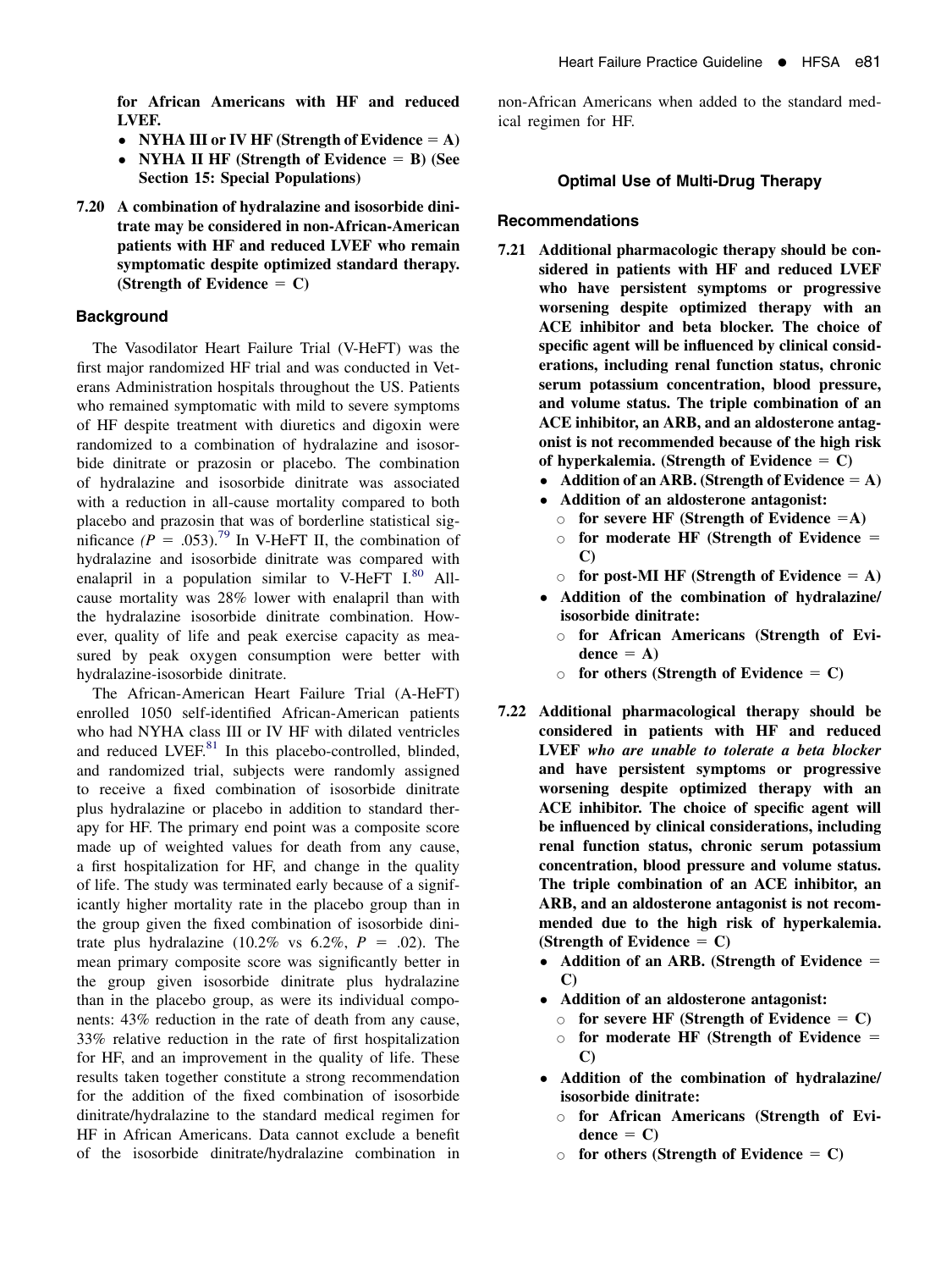### **Background**

Multi-drug therapy is required for optimal management to slow progression and improve outcome in patients with HF and reduced LVEF. An ACE inhibitor plus a beta blocker is standard background therapy. An ARB can be substituted for an ACE inhibitor if clinically indicated. An ARB can be added to an ACE inhibitor in individuals in whom beta blocker is contraindicated or not tolerated. The optimal choice of additional drug therapy to further improve outcome in patients already treated with 2 of these 3 drugs is not firmly established. An aldosterone inhibitor, an ARB (if the patient is already on an ACE inhibitor) and the combination of isosorbide dinitrate and hydralazine have all been shown to exert further benefit in controlled trials, but have not been the subject of comparative trials. The choice among these agents may be influenced by the patient's age, renal function, serum potassium, racial background, and severity of the clinical syndrome. Certain combinations would require careful monitoring. For example, if an ARB or aldosterone antagonist were combined with an ACE inhibitor, with or without beta blocker therapy, elderly patients would require close monitoring of serum potassium, especially those with diabetes or renal insufficiency.

The use of 4 or more of these drugs in combination cannot be recommended on the basis of clinical trial evidence for additional efficacy, but such combinations have been used in subsets of patients enrolled in clinical trials. In the CHARM-Added trial, an ARB was safely administered to patients receiving an ACE inhibitor, beta blocker and aldosterone inhibitor, when patients were closely monitored for hyperkalemia and worsening renal function.[82](#page-21-0) Non-significant increases in serum creatinine and serum potassium have been observed in clinical trials, and clinicians must closely monitor patients for these adverse effects when using these drugs in combination. In the A-HeFT study, black patients were given isosorbide dinitrate-hydralazine in addition to an ACE inhibitor, an ARB, and an aldosterone inhibitor with no apparent adverse effect. $81$  Nonetheless, the use of combinations of 4 or more of these drugs would not be based on evidence for further efficacy and should mandate close monitoring of blood pressure, renal function, and serum potassium.

As discussed previously in this section, ARBs, aldosterone antagonists, and hydralazine/isosorbide dinitrate all have been shown to be beneficial in patients with chronic HF with or without beta blocker therapy. However, no study has specifically evaluated patients who are intolerant to beta blockers. Those who are intolerant due to hypotension or worsening HF are likely to have more severe HF and to be at higher risk of hypotension, worsening renal function, or hypokalemia with additional medical therapy. Thus closer clinical and laboratory monitoring is important.

## Diuretic Therapy

#### Recommendation

7.23 Diuretic therapy is recommended to restore and maintain normal volume status in patients with clinical evidence of fluid overload, generally manifested by congestive symptoms (orthopnea, edema, and shortness of breath), or signs of elevated filling pressures (jugular venous distention, peripheral edema, pulsatile hepatomegaly, and, less commonly, rales). (Strength of Evidence  $=$ A) Loop diuretics rather than thiazide-type diuretics are typically necessary to restore normal volume status in patients with HF. (Strength of Evidence  $=$  B)

### **Background**

Loop and distal tubular diuretics are necessary adjuncts in the medical therapy for HF when symptoms are the result of sodium and water retention. Diuretics reduce congestive symptoms and signs and can be titrated as needed to restore euvolemia and to reach an estimated ''dry'' weight goal for the patient.

Relief of signs and symptoms must be achieved without causing side effects, particularly symptomatic hypotension or worsening renal function. Underutilization of diuretic therapy is common, but excessive diuresis is also problematic, limiting ventricular preload and producing excessive lowering of blood pressure, especially in conjunction with antihypertensive drugs such as ACE inhibitors, ARBs, and beta blockers. Diuretic administration should be accompanied by a recommendation for dietary sodium restriction to between 2000 and 3000 mg daily for the typical patient with HF (see Section 6). Fluid restriction is best reserved for the patient refractory to diuretics with a high oral fluid intake or symptomatic hyponatremia.

Although some retrospective analyses have generated concern about the long-term safety of diuretics, $83,84$  this concern is not supported by any controlled data. There are few controlled studies of diuretics because few symptomatic patients can be managed without them. Still, there are data to support the safety and efficacy of diuretics.<sup>[85](#page-21-0)</sup> A trial in which patients with stable and relatively mild HF without evidence of significant volume overload were randomized to substitution of an ACE inhibitor or continued diuretic showed that the large majority of patients required reinstatement of diuretic therapy.<sup>[86](#page-21-0)</sup> Very small trials suggest that in patients with reduced LVEF with or without HF, ACE inhibitor therapy may prevent remodeling more than diuretics, but that diuretics may be superior for symp-tom improvement.<sup>[87,88](#page-21-0)</sup> However, there are no controlled clinical trial data prospectively evaluating the overall impact of diuretic therapy on mortality in patients with HF.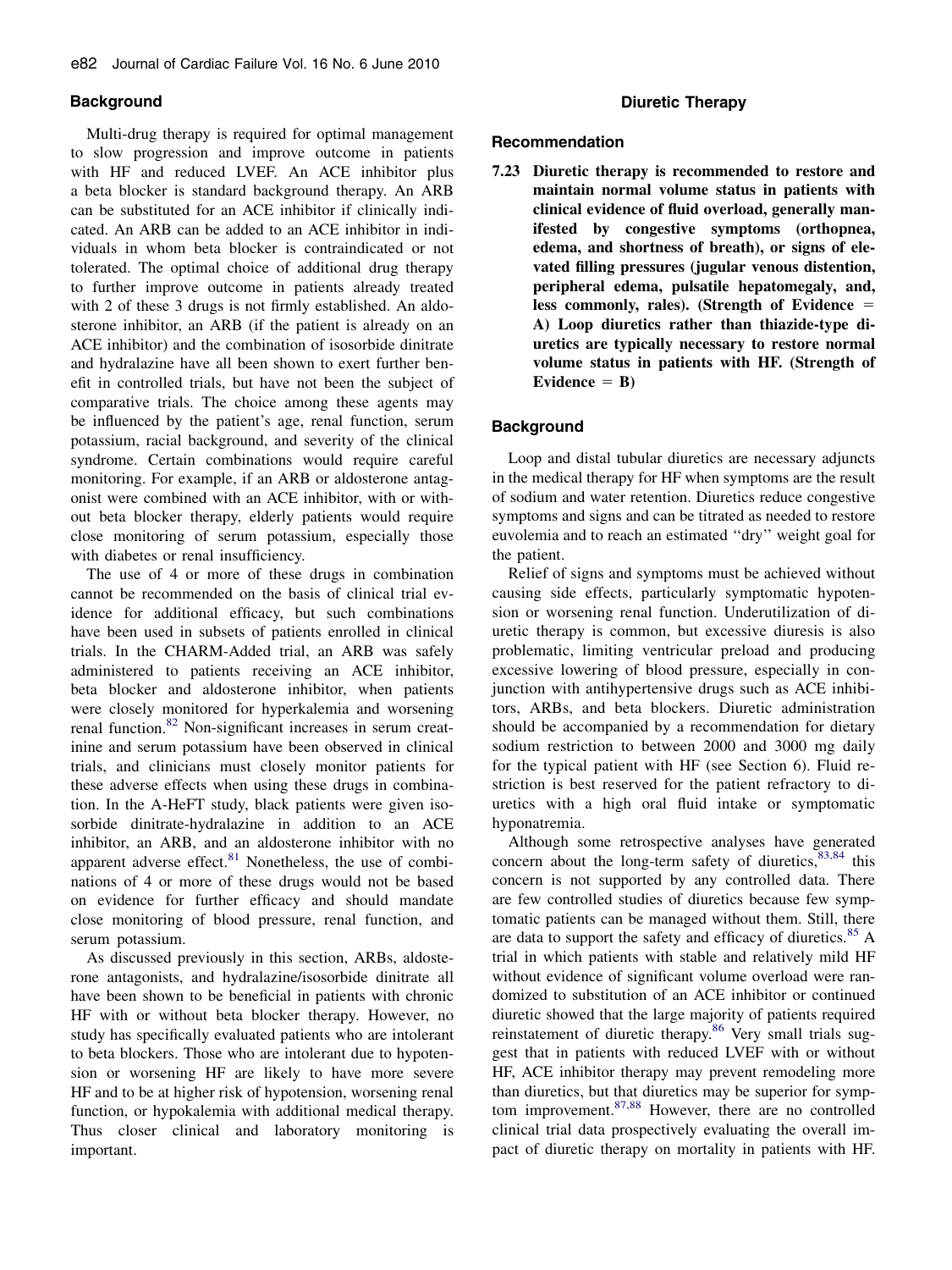Loop Diuretics. Loop diuretics, which act on the ascending limb of the renal medullary loop of Henle, are considered the diuretic class of choice for the treatment of HF. These drugs produce a greater fractional excretion of filtered sodium than is induced by thiazide-type diuretics. The onset of action with intravenous administration is within minutes, making this route of administration preferable for the acutely symptomatic or hospitalized patient (see Section 12).

Thiazide Diuretics. Thiazide diuretics, which inhibit sodium reabsorption in the distal renal tubule, may be effective as monotherapy in HF patients with mild volume overload and preserved renal function. They are generally superior to loop diuretics as antihypertensive agents. They are delivered to their site of action by filtration and are ineffective when the glomerular filtration rate falls below 30 mL/min.

Potassium-Sparing Diuretics. Potassium-sparing diuretics, other than aldosterone antagonists, have no direct diuretic activity. Several are formulated in combination with thiazides for the treatment of hypertension, but are not generally useful in HF. For patients with excessive potassium losses on loop diuretics, coincident administration of these agents can be helpful. However, because of their beneficial effects on prognosis and ability to facilitate diuresis, aldosterone antagonists are preferred for this purpose. The use of these agents for purposes other than as a diuretic is discussed earlier in this section. [Table 7.3](#page-11-0) and [Table 7.4](#page-11-0) provide dosage and other information about loop diuretics, thiazides, and potassium-sparing diuretics.[6,91,92](#page-19-0)

## Recommendation

7.24 The initial dose of diuretic may be increased as necessary to relieve congestion. Restoration of normal volume status may require multiple adjustments over many days and occasionally weeks in patients with severe fluid overload evidenced by massive edema or ascites. After a diuretic effect is achieved with short-acting loop diuretics, increasing administration frequency to twice or even 3 times per day will provide more diuresis with less physiologic perturbation than larger single doses. (Strength of Evidence  $=$  B)

> Oral torsemide may be considered in patients in whom poor absorption of oral medication or erratic diuretic effect may be present, particularly those with right-sided HF and refractory fluid

retention despite high doses of other loop diuretics. (Strength of Evidence  $= C$ )

Intravenous administration of diuretics may be necessary to relieve congestion. (Strength of Evi $dence = A$ )

Diuretic refractoriness may represent patient nonadherence, a direct effect of diuretic use on the kidney, or progression of underlying cardiac dysfunction.

## **Background**

HF can adversely affect the pharmacokinetics of diuretics in a number of ways. Delayed absorption, resulting from gut edema from high central venous pressure, can reduce peak serum concentration. The volume of distribution is variable in the setting of chronic HF. Relative hypotension or reduced cardiac output producing a limitation in renal blood flow reduces the delivery of diuretic to the kidney. In general, these limitations can be overcome by successively increasing the dose administered.

## Recommendation

7.25 Addition of chlorothiazides or metolazone, once or twice daily, to loop diuretics should be considered in patients with persistent fluid retention despite highdose loop diuretic therapy. But chronic daily use, especially of metolazone, should be avoided if possible because of the potential for electrolyte shifts and volume depletion. These drugs may be used periodically (every other day or weekly) to optimize fluid management. Metolazone will generally be more potent and much longer-acting in this setting and in patients with chronic renal insufficiency, so administration should be adjusted accordingly. Volume status and electrolytes must be monitored closely when multiple diuretics are used. (Strength of Evidence  $= C$ )

## **Background**

Thiazide-type diuretics can be used in combination with loop diuretics to augment natriuresis when high doses of loop diuretic are ineffective at restoring euvolemia. Improved natriuresis from the combination of these 2 classes of diuretics is expected as they act at different sites in the kidney to produce sodium loss. In addition, resistance to loop diuretics can occur, partially due to progressive hypertrophy of distal renal tubular endothelial cells. This results in greater distal tubular reabsorption of sodium, which in turn reduces the net natriuretic effect of loop diuretics. Combining a thiazide-type diuretic with a loop diuretic typically will overcome this compensatory hypertrophy and result in a significantly greater diuretic effect. Metolazone is a thiazide-like diuretic with better oral availability than loop diuretics. It has a half-life of approximately 14 hours.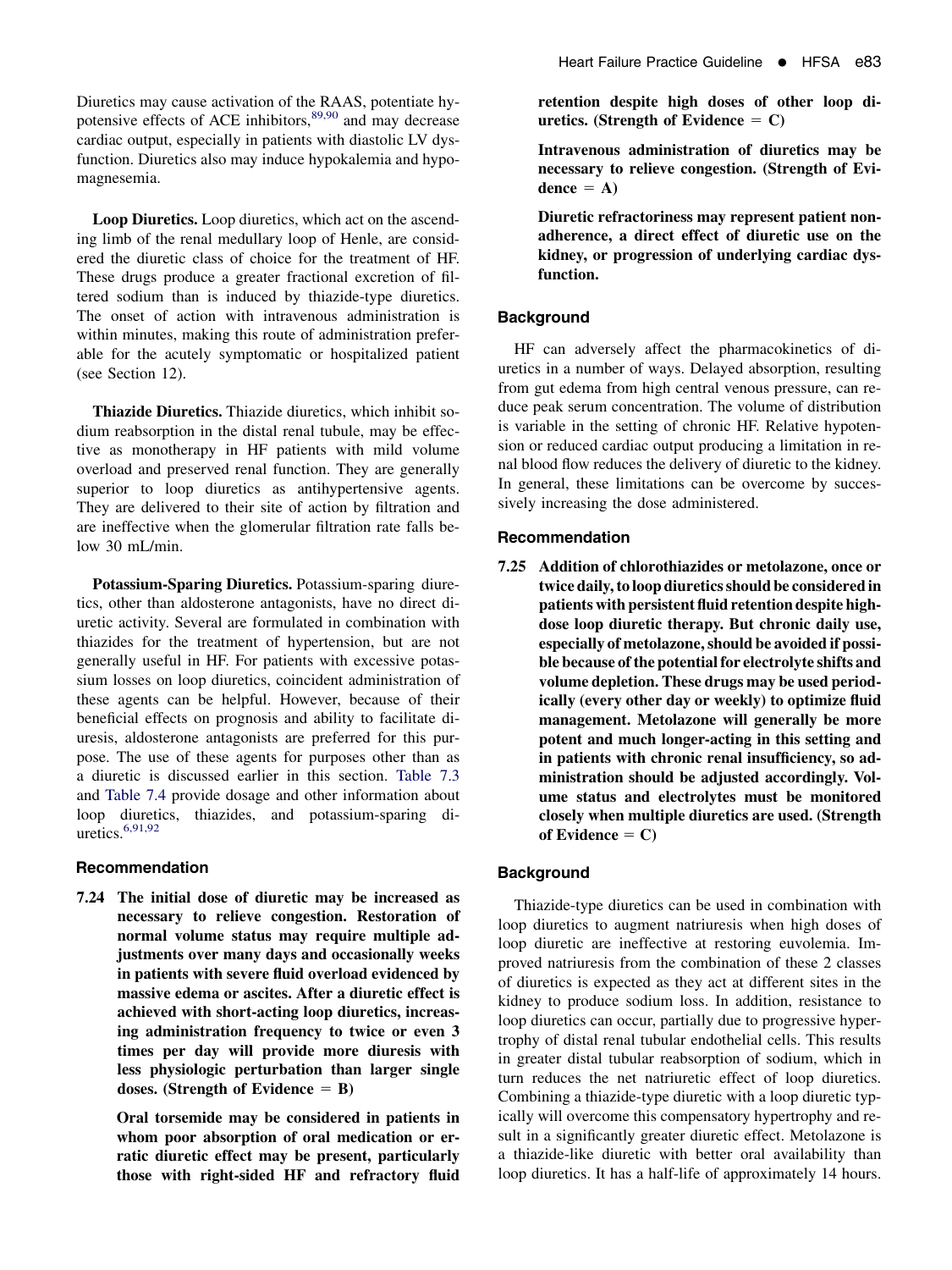<span id="page-11-0"></span>

| $\frac{1}{2}$         |                              |                                  |             |                         |  |
|-----------------------|------------------------------|----------------------------------|-------------|-------------------------|--|
| Agent                 | Initial Daily<br>Dose $(mg)$ | Maximum Total<br>Daily Dose (mg) | Elimination | Duration of Action (hr) |  |
| Furosemide*           | $20-40$ mg qd or bid         | $600$ mg                         | 65%R 35%M   | $4 - 6$                 |  |
| Bumetanide*           | $0.5-1.0$ mg qd or bid       | $10 \text{ mg}$                  | 62%R 38%M   | $6 - 8$                 |  |
| Torsemide*            | $10-20$ mg qd                | $200 \text{ mg}$                 | 20%R 80%M   | $12 - 16$               |  |
| Ethacrynic acid*, $+$ | $25 - 50$ mg qd or bid       | $200$ mg                         | 67%R 33%M   |                         |  |

Table 7.3. Loop Diuretics

Equivalent doses: furosemide 40 mg = bumetanide 1 mg = torsemide 20 mg = ethacrynic acid 50 mg.

 $R = \text{real}$ ; M = metabolic; B = excreted into bile; U = unknown.

\*Available for oral or intravenous administration (no dosage adjustments).

<sup>þ</sup>Non-sulfa containing, may be used in sulfa-allergic patients.

| <b>Table 7.4.</b> Other Diuretics                |                              |                                  |                |                         |  |  |
|--------------------------------------------------|------------------------------|----------------------------------|----------------|-------------------------|--|--|
| Agent                                            | Initial Daily<br>Dose $(mg)$ | Maximum Total<br>Daily Dose (mg) | Elimination    | Duration of Action (hr) |  |  |
| Thiazides                                        |                              |                                  |                |                         |  |  |
| Chlorothiazide*                                  | $250 - 500$ gd or bid        | $1000$ mg                        | R              | $6 - 12$                |  |  |
| Chlorthalidone                                   | $12.5 - 25$ mg qd            | $100 \text{ mg}$                 | 65%R 10%B 25%U | $24 - 72$               |  |  |
| Hydrochlorothiazide                              | 25 mg qd or bid              | $200$ mg                         | R              | $6 - 12$                |  |  |
| Metolazone                                       | $2.5 \text{ mg}$ qd          | $20 \text{ mg}$                  | 80%R 10%B 10%U | $12 - 24$               |  |  |
| Idapamide                                        | $2.5 \text{ mg}$ qd          | $5 \text{ mg}$                   | M              | 36                      |  |  |
| *May be given IV in doses of<br>$250 - 1000$ mg. |                              |                                  |                |                         |  |  |
| Potassium-Sparing                                |                              |                                  |                |                         |  |  |
| Spironolactone*                                  | $12.5 - 25$ gd               | $50 \text{ mg*}$                 | M              | $48 - 72$               |  |  |
| Eplerenone* <sup>*+</sup>                        | $25 - 50$ qd                 | $100 \; \text{mg*}$              | R, M           |                         |  |  |
| Amiloride                                        | $5$ qd                       | $20 \text{ mg}$                  | R              | 24                      |  |  |
| Triamterene                                      | $50 - 75$ bid                | $200$ mg                         | M              | $7 - 9$                 |  |  |

 $R = \text{real}$ ; M = metabolic; B= excreted into bile; U = unknown.

\*Higher doses have been used to control volume retention or hyperkalemia but close monitoring is mandatory.

 $+$ Do not use if creatinine clearance is  $\leq$ 30 mL/min or with cytochrome 3A4 inhibitors.

The diuretic effects of metolazone are preserved even in patients with reduced GFR  $(< 20$  ml/min) because it does not decrease GFR or renal plasma flow; in contrast, thiazide diuretics can decrease GFR which contribute to their lower efficacy in patients with renal impairment.

### Recommendation

7.26 Careful observation for the development of side effects, including electrolyte abnormalities, symptomatic hypotension, renal dysfunction, or worsening renal function, is recommended in patients treated with diuretics, especially when used at high doses and in combination. Patients should undergo routine laboratory studies and clinical examination as dictated by their clinical response. (Strength of Evidence  $=$  B)

### **Background**

Hypokalemia from excessive potassium wasting is common during loop diuretic therapy, especially during the reversal of significant volume overload. Thiazide-type diuretics also contribute to potassium wasting. Serum potassium concentration should be monitored when diuretics are used, particularly during initiation and uptitration of therapy, with supplements given as needed. Other electrolyte disturbances associated with chronic diuretic use include hypomagnesemia and hypocalcemia.

Excessive diuresis may lead to volume depletion during treatment. Symptoms may include fatigue and shortness of breath, rather than the more predictable symptoms of lightheadedness. Hyperkalemia may accompany mild volume depletion and is more likely to occur in patients receiving ACE inhibitors, ARBs, and/or aldosterone blockers, especially in patients with diabetes or those taking potassium supplements or ingesting foods with high potassium content.

Use of loop and distal tubular diuretics in combination may be necessary to relieve symptoms, but may result in excessive volume loss and electrolyte disturbance. Distal tubular diuretics should be introduced cautiously when they are combined with loop diuretics, and patients should be monitored closely for side effects. Initially, only single low doses (eg, metolazone 2.5 mg) should be administered to determine the magnitude of response. If necessary, higher doses may be used subsequently, but this should be done cautiously with close monitoring of electrolytes and volume status. Twice-daily dosing of distal agents is generally not helpful because they have a long duration of action. In most cases, the frequency of use can be cut back to every other day, once or twice weekly, or as needed based on a weight threshold.

Worsening renal function is common with excessive diuresis, especially when patients are receiving ACE inhibitors or ARBs. Fortunately, reduction in diuretic dose and restoration of euvolemia will return renal function to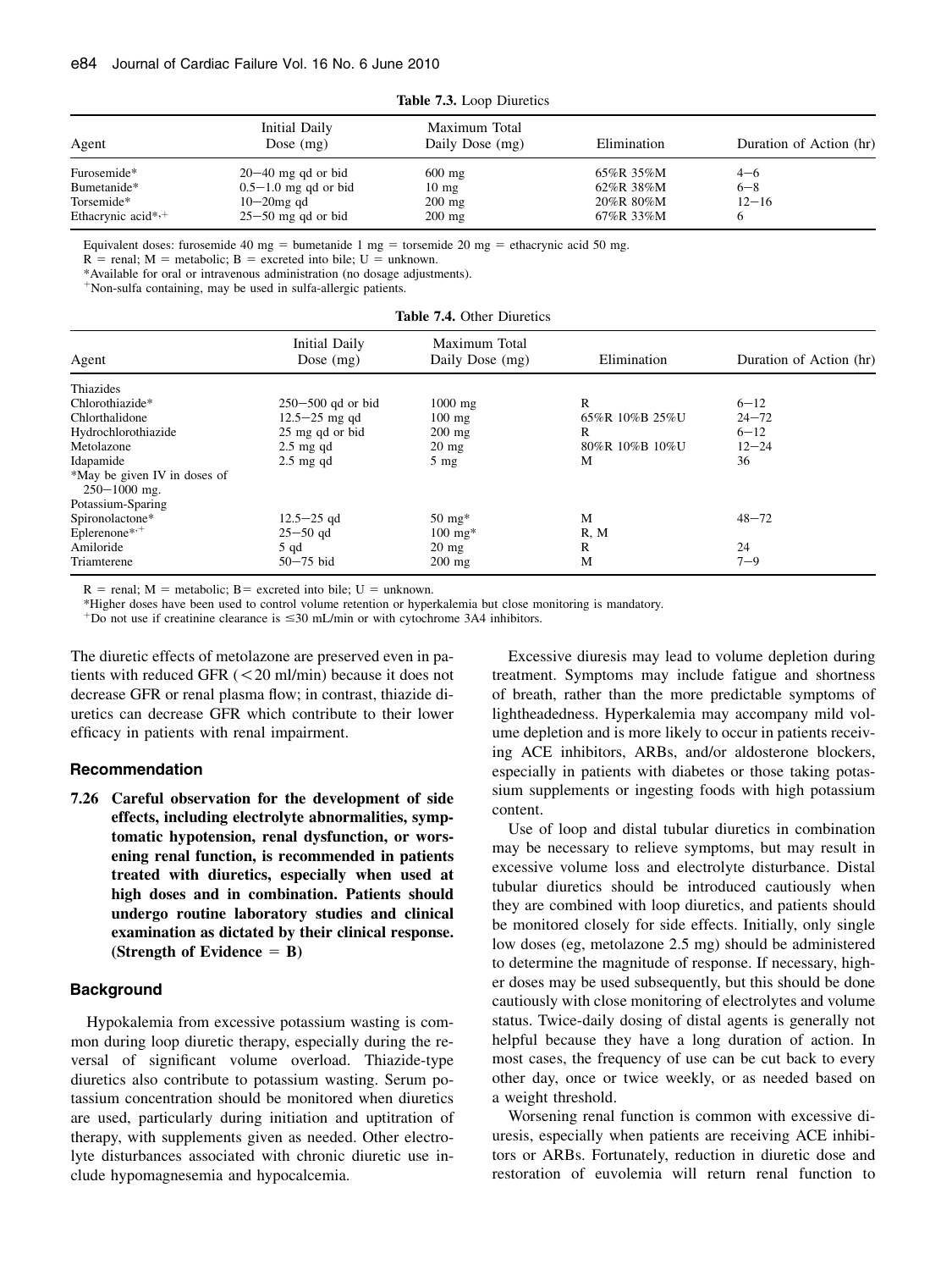baseline levels in almost all cases unless hypovolemia has been prolonged or worsening renal function is due to another cause (eg, nephrotoxic drugs, post-obstructive uropathy). Intensification of diuretic therapy in these patients may be accompanied by a worsening of renal function reflected by modest elevations in blood urea nitrogen and serum creatinine concentration. Some reduction in renal function may be a necessary tradeoff for symptom relief in this setting. While there is an association between worsening renal function and adverse outcomes in HF, causality remains unproven.

The occurrence of reduced renal function should prompt a review of the patient's current medications to avoid concomitant administration of nephrotoxic drugs or drugs that reversibly affect renal function (eg, nonsteroidal antiinflammatory drugs, antibiotics) and to determine if dose reduction in medications dependent on renal clearance (eg, digoxin) is warranted. It is essential to recognize progressive renal insufficiency from decreasing renal perfusion that will require adjustment of diuretic therapy. Worsening renal function can also result from inadequate diuresis and volume overload leading to renal venous or intraabdominal hypertension.

Loop diuretics may be associated with a variety of other side effects that may require additional treatment to correct. Rapid intravenous administration of high-dose loop diuretics should be avoided whenever possible, because hearing loss to the point of deafness can result from middle ear toxicity. Skin reactions from photosensitivity to rashes are not uncommon, and other hypersensitivity reactions including interstitial nephritis may occur. High doses of loop diuretics can worsen glucose tolerance and may result in hyperuricemia and symptoms of gout, prompted by increased uric acid reabsorption. Thiazide diuretics share most of the side effects seen with loop diuretics, although an association with pancreatitis appears be unique to loop diuretics.

## Recommendation

7.27 Patients requiring diuretic therapy to treat fluid retention associated with HF generally require chronic treatment, although often at lower doses than those required initially to achieve diuresis. Decreasing or even discontinuing diuretics may be considered in patients experiencing significant improvement in clinical status and cardiac function or in those who successfully restrict dietary sodium intake. These patients may undergo cautious weaning of diuretic dose and frequency with careful observation for recurrent fluid retention. (Strength of Evidence  $= C$ )

## **Background**

Reduced diuretic requirement is not uncommon during the course of HF treatment. The initiation of more effective therapies, such as ACE inhibitors and beta blockers, may result in substantial improvement in underlying LV dysfunction and in neurohormonal abnormalities that result in sodium and water retention. Improvement in adherence to dietary sodium restrictions is not unusual during chronic therapy for HF and may substantially reduce the need for diuretic therapy. Reevaluation of diuretic dose and frequency should occur over the course of initiation and titration of therapy.

### Recommendation

7.28 It is recommended that patients and caregivers be given education that will enable them to demonstrate understanding of the early signs of fluid retention and the plan for initial therapy. (Strength of Evidence  $= C$ )

Selected patients may be educated to adjust daily dose of diuretic in response to weight gain from fluid overload (typically short-term weight gain of 2 to 4 lb). (Strength of Evidence  $= C$ ) (See Section 6 for more information on this topic)

### **Background**

Episodic increases in sodium intake over weeks and months of follow-up are expected, given the natural variation in diet common in the daily lives of patients with HF. If untreated, this excessive dietary sodium intake may result in development or recurrence of congestive symptoms. The ability to recognize early signs and symptoms of volume overload is an important aspect of self-care for these patients. Intervention early in the development of fluid overload may allow restoration of volume status without hospitalization.

A strategy effective in many patients involves adjustment of the diuretic dose according to increases in daily weight. Some patients find it effective to increase diuretic empirically when dietary sodium indiscretion occurs. In some patients with advanced HF, monitoring of renal function and potassium is necessary before or during these periods.

### Digoxin

#### Recommendation

- 7.29 Digoxin may be considered to improve symptoms in patients with reduced LVEF (LVEF  $\leq 40\%$ ) who have signs or symptoms of HF while receiving standard therapy, including ACE inhibitors and beta blockers:
	- NYHA class II-III (Strength of Evidence  $=$  B)
	- NYHA class IV (Strength of Evidence  $= C$ )

#### **Background**

Although little controversy exists as to the benefit of digoxin in patients with symptomatic HF with reduced LVEF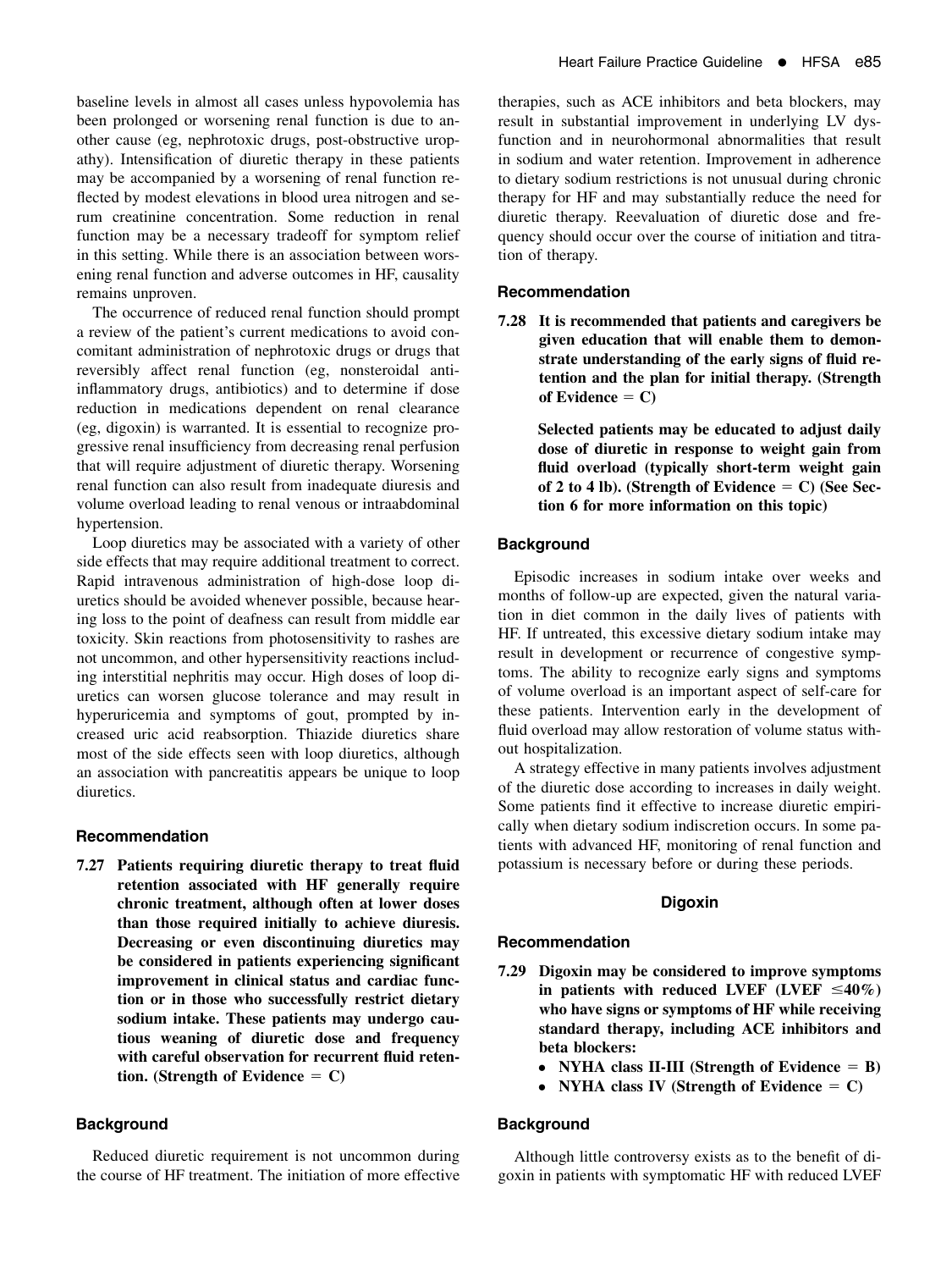and concomitant atrial fibrillation, the debate continues over its current role in similar patients with normal sinus rhythm. Information regarding digoxin's mechanism of action and ongoing analyses of clinical data from the Digitalis Investigation Group (DIG) trial and the combined databases of several other large trials provide evidence of digoxin's efficacy. $93-99$  $93-99$  Digoxin, a drug that is inexpensive and can be given once daily, represents the only oral agent with positive inotropic effects approved for the management of HF, although as discussed below, in the low doses currently used, digoxin may work more by neurohormonal modulation than inotropy. Digoxin has an important therapeutic role in symptomatic patients with HF from reduced LVEF.

The efficacy of digoxin in HF with reduced LVEF has traditionally been attributed to its relatively weak positive inotropic action arising from inhibition of sodiumpotassium ATPase and the resulting increase in cardiac myocyte intracellular calcium. However, digitalis has additional actions that may contribute significantly to its beneficial effects in patients with HF. Digoxin has important neurohormonal modulating effects that cannot be ascribed to its inotropic action, and it ameliorates autonomic dysfunction as shown by studies of heart rate variability, which indicate increased parasympathetic and baroreceptor sensitivity during therapy. $100-103$  $100-103$ 

The DIG trial provides important data concerning the ef-ficacy of digoxin in patients with HF from reduced LVEF.<sup>[97](#page-22-0)</sup> In the main part of this trial, 6800 patients with LVEF  $\leq 45\%$  were randomized to digoxin or placebo in addition to diuretics and ACE inhibitors. The primary end point of all-cause mortality was not significantly different between the placebo and the digoxin groups. The need for hospitalization and cointervention (defined as increasing the dose of diuretics and ACE inhibitors or adding new therapies for worsening HF) was significantly lower in the digoxin group, even in those patients who were not previously taking digoxin. Twenty-eight percent fewer patients on digoxin compared with placebo were hospitalized for worsening HF. Digoxin has not been studied prospectively in patients on current neurohormonal blockade including both ACE-inhibitors and beta blockers, and retrospective studies suggest it may not provide benefit in these patients. A prospective, randomized trial evaluating the benefits of digoxin would be valuable.<sup>[104,105](#page-22-0)</sup>

Results from the DIG study showed a neutral effect on the primary study endpoint, mortality from any cause, during an average follow-up of approximately 3 years. These long-term data are consistent with recent results obtained from an analysis of the combined Prospective Randomized Study of Ventricular Function and Efficacy of Digoxin (PROVED) and Randomized Assessment of Digoxin on Inhibitors of the Angiotensin Converting Enzyme) RADI-ANCE study databases.<sup>[99](#page-22-0)</sup> In this analysis, patients who continued digoxin as part of triple therapy with diuretics and an ACE inhibitor were much less likely to develop worsening HF (4.7%) than those treated with a diuretic alone (39%,  $P < .001$ ), diuretic plus digoxin (19%,  $P = .009$ ),

or diuretic plus an ACE inhibitor (25%,  $P = .001$ ). The DIG trial was conducted prior to the widespread use of beta blockers, and no large trial of digoxin in addition to therapy with both ACE-inhibitors and beta blockers is available.

Although the number of patients in the DIG trial with NYHA functional class IV HF was limited, retrospective analysis of this subgroup found clear evidence of clinical benefit of digoxin.<sup>[106](#page-22-0)</sup> Other results from this trial confirm that digoxin works to improve symptoms across the spectrum of HF with reduced LVEF. A prespecified subgroup analysis of patients with evidence of severe HF, as manifested by LVEF  $\langle 25\% \rangle$  or cardiothoracic ratio (CTR)  $> 0.55$ , showed the benefit of digoxin.<sup>[100,106](#page-22-0)</sup> The following reductions in the combined endpoint of all-cause mortality or hospitalization were seen on digoxin compared with placebo: 16% reduction (95% CI 7–24%) in patients with an LVEF  $\langle 25\%$ , and a 15% reduction (95% CI 6–23%) in patients with a CTR  $> 0.55$ . Reductions in the risk of the combined endpoint of HF-related mortality or hospitalization were even more striking: 39% for patients with LVEF  $\langle 25\% \rangle$  and 35% for patients with a CTR  $> 0.55$ .

Evidence for the efficacy of digoxin in patients with mild symptoms of HF has been provided by a second retrospective cohort analysis of the combined PROVED and RADI-ANCE databases. $107$  The outcome of patients in these trials randomized to digoxin withdrawal or continuation was categorized using a prospectively obtained HF score based on clinical signs and symptoms. Patients in the mild HF group who were randomized to digoxin withdrawal were at increased risk of treatment failure and had deterioration of exercise capacity and LVEF compared with patients who continued digoxin (all  $P < .01$ ).

### Recommendation

7.30 It is recommended that the dose of digoxin, which should be based on lean body mass, renal function, and concomitant medications, should be 0.125 mg daily in the majority of patients and the serum digoxin level should be  $\langle 1.0 \text{ ng/mL}$ , generally 0.7-0.9 ng/mL. (Strength of Evidence  $=$  B)

### **Background**

Recent data suggest that the target dose (and serum concentration) of digoxin therapy should be lower than traditionally assumed. Although higher doses may be necessary for maximal hemodynamic effects,<sup>[94](#page-21-0)</sup> beneficial neurohormonal and functional effects appear to be achieved at relatively low serum digoxin concentrations (SDC) typically associated with daily doses of 0.125 to 0.25 mg.<sup>[94,103,108](#page-21-0)</sup> A retrospective analysis of the relationship of SDC to outcomes in the DIG trial demonstrated a strong direct relationship between the risk of death and SDC, with concentrations  $> 1.2$  ng/mL being associated with harm, whereas concentrations  $\langle 1.0 \text{ ng/mL} \rangle$  were associated with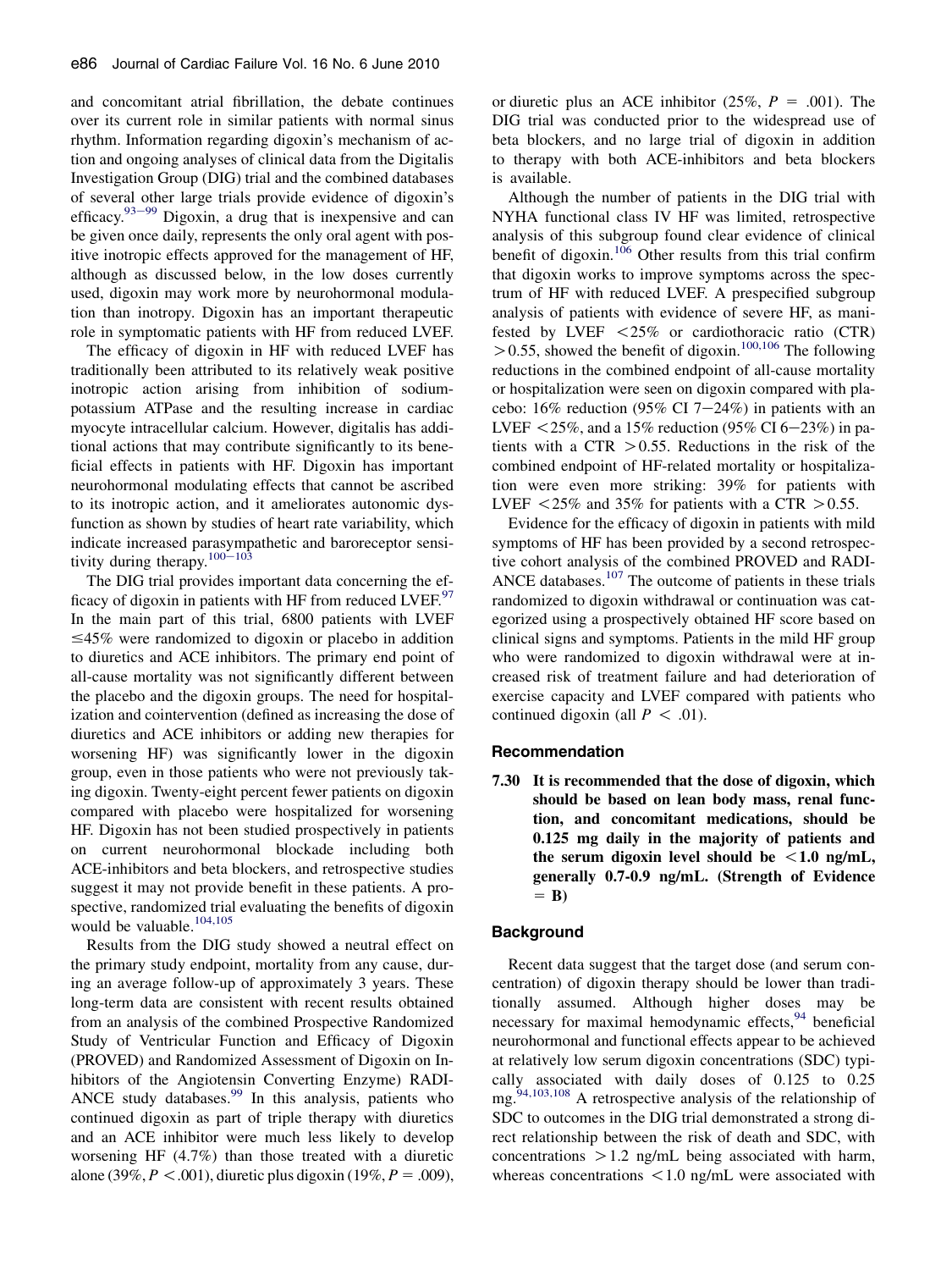favorable outcomes.<sup>[109](#page-22-0)</sup> These findings supporting the efficacy of low SDC are reinforced by a retrospective cohort analysis of the combined PROVED and RADIANCE databases indicating that patients with a low SDC  $\left($  < 0.9 ng/ mL) were no more likely to experience worsening symptoms of HF on maintenance digoxin than those with a moderate (0.9–1.2 ng/mL) or high ( $>1.2$  ng/mL) SDC.<sup>[93,109](#page-21-0)</sup> All SDC groups were significantly less likely to deteriorate during follow-up compared with patients withdrawn from digoxin.

Therefore, patients with reduced LVEF and normal sinus rhythm should be started on a maintenance dose of digoxin (no loading dose) of 0.125 or 0.25 mg once daily based on ideal body weight, age, and renal function. For young patients with normal renal function, a dose of 0.25 mg/day will be typical. Most patients with HF are older and have reduced renal function and should begin at 0.125 mg daily. Patients with a baseline conduction abnormality, or who are small in stature or elderly, should be started at 0.125 mg/ day, which can be up-titrated if necessary. Updated dosing nomograms have been published in light of the recognized benefits of digoxin at lower serum concentrations, and they may be useful to clinicians in selecting appropriate an appropriate digoxin dose.[110](#page-22-0) After dosing has continued for a sufficient period for serum concentration to reach steady state (typically 5 daily doses), some clinicians consider the measurement of a SDC, especially in elderly patients or those with impaired renal function where the digoxin dose often is not predictive of SDC. SDC measurements may be considered when (1) a significant change in renal function occurs; (2) a potentially interacting drug (amiodarone, quinidine, verapamil, itraconazole, erythromycin, clarithromycin, ritonavir, propafenone, or cyclosporine, and others) is added or discontinued; or (3) confirmation of suspected digoxin toxicity is necessary in a patient with signs/ symptoms or electrocardiogram changes consistent with this diagnosis. Samples for trough SDC should be drawn more than 6 hours after dosing; otherwise, the result is difficult to interpret because the drug may not be fully distributed into tissues.

#### Recommendations

- 7.31 Digoxin should be considered for achieving adequate control of the ventricular response to atrial fibrillation in patients with HF. (Strength of Evi $dence = B$ )
- 7.32 High doses of digoxin (maintenance dose  $>0.25$ mg daily) for the purpose of rate control are not recommended. (Strength of Evidence  $= C$ )

### Background

Adequate ventricular rate control is important in patients with atrial fibrillation. During chronic therapy, the recommendations followed in the Atrial Fibrillation Follow-up Investigation of Sinus Rhythm Management (AFFIRM) trial are a reasonable starting point.<sup>[111](#page-22-0)</sup> These recommendations include: a resting heart rate  $\leq 80$  bpm, an average heart rate by Holter monitor of  $\leq 100$  bpm, and no heart rate  $>110\%$  of the age-predicated maximum or a heart rate  $\leq$ 110 bpm during a 6-minute walk test. Digoxin alone is often inadequate to control ventricular response in patients with atrial fibrillation. Digoxin slows ventricular response to atrial fibrillation through enhancement of vagal tone. However, with exertion or other increases in sympathetic activity, vagal tone may diminish and ventricular rate accelerate. Addition of a beta blocker complements the pharmacologic action of digoxin and improves rate control. When beta-adrenergic blockers cannot be used, amiodarone has been used by some physicians, but chronic use has potentially significant risks, including thyroid disease and lung toxicity. If amiodarone is added, the dose of digoxin should be reduced by half and the SDC should be monitored to maintain the serum concentration in the desired range. Short-term, intravenous administration of diltiazem or amiodarone has been used for the acute treatment of patients with very rapid ventricular response, especially if the rapid rate is felt to be contributing to hemodynamic compromise. The negative inotropic effects of nondihydropyridine calcium channel blockers (diltiazem and verapamil) must be considered if these agents are used. Digoxin does not lower blood pressure; thus, it may be particularly valuable when hypotension from other agents is a concern.

Although digoxin continues to play a role in some patients with HF and atrial fibrillation, the traditional practice of arbitrarily increasing the dose and SDC of digoxin until ventricular response is controlled should be abandoned, because the risk of digoxin toxicity increases as well.

### Anticoagulation and Antiplatelet Drugs

#### Recommendation

7.33 Treatment with warfarin (goal international normalized ratio [INR] 2.0-3.0) is recommended for all patients with HF and chronic or documented paroxysmal, persistent, or long-standing atrial fibrillation (Strength of Evidence  $= A$ ) or a history of systemic or pulmonary emboli, including stroke or transient ischemic attack (Strength of Evidence  $= C$ ), unless contraindicated.

#### **Background**

Patients with HF are recognized to be at increased risk for arterial or venous thromboembolic events. In addition to atrial fibrillation and poor ventricular function, which promote stasis and increase the risk of thrombus formation, patients with HF have other manifestations of hypercoagulability. Evidence of heightened platelet activation, increased plasma and blood viscosity, and increased plasma levels of fibrinopeptide A, beta-thromboglobulin, D-dimer, and von Willebrand factor have been found in many patients.<sup>112–[114](#page-22-0)</sup> Despite a predisposition, estimates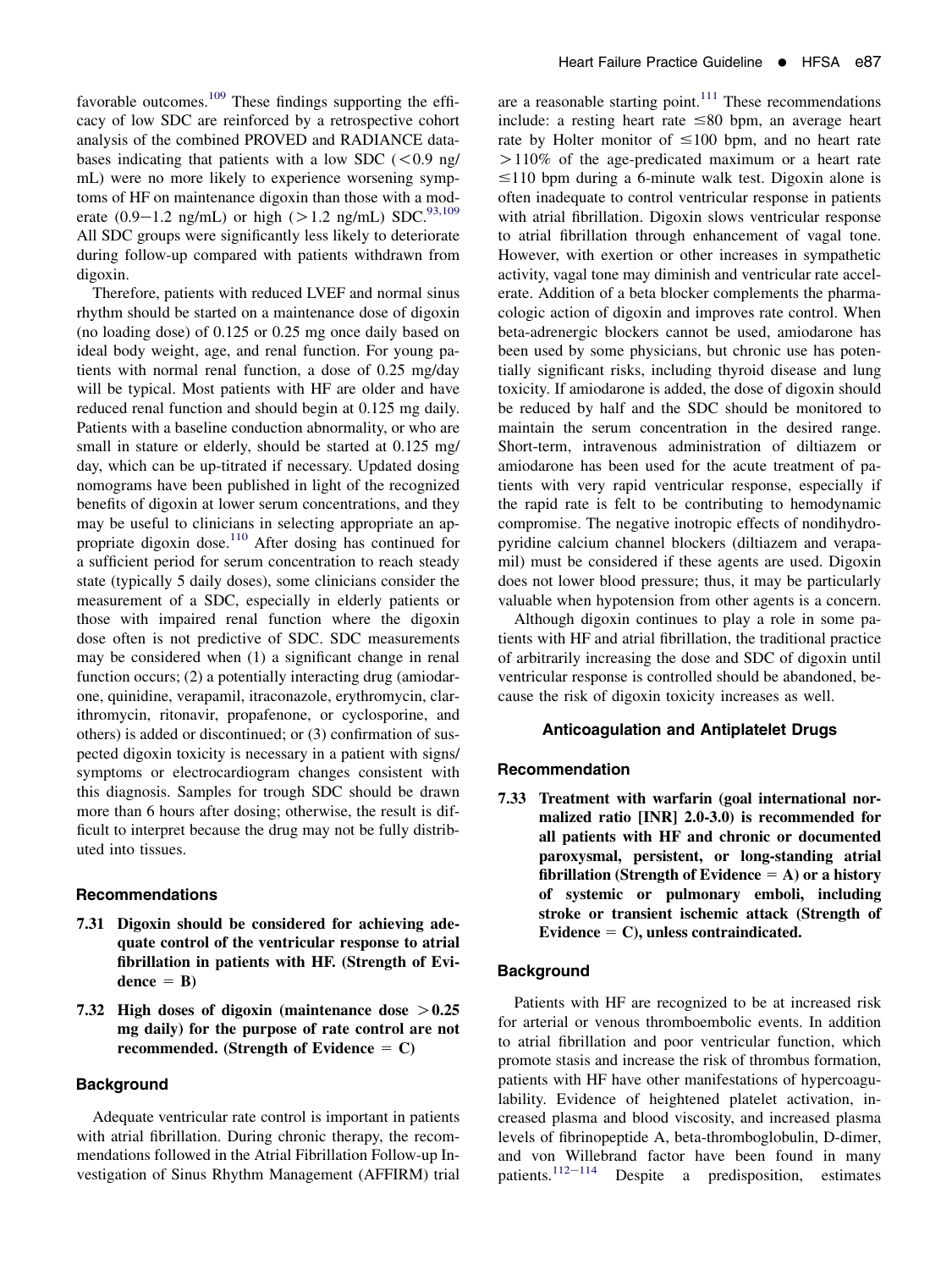regarding the incidence of thromboemboli in patients with HF vary substantially between 1.4% and 4.2% per 100 pa-tient years.<sup>[115](#page-22-0)–117</sup> Although variability in the reported incidence likely results from differences in the populations studied and the methodology used to identify these events, the consensus is that pulmonary and systemic emboli are not common in HF patients in sinus rhythm. Traditionally, discussion of anticoagulation in patients with HF has centered on warfarin. Antiplatelet agents are often used in patients with HF from ischemic heart disease.

Previous guidelines have recommended warfarin anticoagulation in patients with HF complicated by atrial fibrilla-tion or prior thromboembolic events.<sup>[118](#page-22-0)</sup> Warfarin anticoagulation was specifically not recommended in patients with HF in the absence of these indications.

Recommendations regarding warfarin use, in the absence of atrial fibrillation or clinically overt systemic or pulmonary thromboemboli, must be made on the basis of cohort data and expert opinion. The likely incidence of thromboembolic events and the possibility of averting them with warfarin are important considerations for any guideline recommendation. In addition, the potential beneficial effects of warfarin on coronary thrombotic events, independent of embolic phenomena, must be taken into account. The substantial clinical trial data reflecting the beneficial effects of antiplatelet therapy in patients with ischemic heart disease suggest that the role of this therapy in patients with reduced LVEF should be addressed.

Previous guideline recommendations have been positive concerning warfarin therapy in patients with HF complicated by atrial fibrillation, a common clinical presentation. The benefit of warfarin anticoagulation in this setting is well established through several randomized trials.<sup>[119](#page-22-0)</sup> Warfarin anticoagulation should be implemented in these patients unless clear contraindications exist.

# Recommendation

7.34 It is recommended that patients with symptomatic or asymptomatic ischemic cardiomyopathy and documented recent large anterior MI or recent MI with documented LV thrombus be treated with warfarin (goal INR 2.0-3.0) for the initial 3 months post-MI (Strength of Evidence  $=$  B) unless contraindicated.

> Other patients with ischemic or nonischemic cardiomyopathy and LV thrombus should be considered for chronic anticoagulation, depending on the characteristics of the thrombus, such as its size, mobility, and degree of calcification. (Strength of Evidence  $= C$ )

#### Background

LV thrombus is a frequent finding in patients with dilated dysfunctional ventricles, especially in patients who have suffered a large anterior MI, although the incidence appears to be declining with modern therapies.<sup>120–[122](#page-22-0)</sup> LV thrombus is associated with thromboembolism, especially cerebral embolism. $123-125$  $123-125$  Two-thirds of these embolic events occur in the first week after MI. $124,125$  When LV mural thrombus is present, anticoagulation does appear to reduce the incidence of subsequent embolic events.<sup>123</sup> There are no randomized trials of anticoagulation for LV thrombus, but the data presented have led to a recommendation for short-term (3 months) anticoagulation in patients with a large anterior MI and wall motion abnormality or in patients with LV thrombus.<sup>126</sup>

#### **Background**

Cohort analyses examining the relationship between warfarin use and noncoronary thromboembolism in patients with HF have not yielded consistently positive findings.<sup>[115,117,127](#page-22-0)–130</sup> It is possible that the lack of consistent benefit was related to the low incidence of identifiable embolic events in these populations. Other retrospective evaluations of the use of anticoagulation in patients with HF have also yielded conflicting results.<sup>131–[133](#page-22-0)</sup> Thromboembolic events were not different in HF patients who were taking warfarin as compared to those who were not in several retrospective analyses.<sup>[117,134,135](#page-22-0)</sup> Warfarin was associated with a reduction in cardiovascular events and death in a retrospective analysis of the Studies of Left Ventricular Dysfunction (SOLVD) studies,<sup>[136](#page-23-0)</sup> whereas no difference in antiplatelet or anticoagulant therapy were observed in an-other analysis.<sup>[137](#page-23-0)</sup>

A recent review suggested that anticoagulation with warfarin in patients with HF reduced death and cardiovascular events but that the data were insufficient to recommend rou-tine use.<sup>[138](#page-23-0)</sup> Two prospective randomized trials of anticoagulation have been published since that review but both were underpowered. The Warfarin/Aspirin Study in Heart Failure (WASH) randomized 279 patients with HF to war-farin (INR target 2.5), 300 mg aspirin, or no treatment.<sup>[139](#page-23-0)</sup> There were no differences in the combined primary outcomes of death, MI, or stroke. However, significantly more patients randomized to aspirin were hospitalized for ADHF or serious adverse gastrointestinal events.

In the Warfarin and Antiplatelet Therapy in Chronic Heart Failure (WATCH) trial, patients with symptomatic HF and reduced LVEF were randomized to aspirin 162 mg/day, clopidogrel 75 mg/day, or open-label warfarin to achieve an INR of 2.5 to  $3.140$  $3.140$  The primary endpoint of the study was the composite of all-cause mortality, nonfatal MI, and non-fatal stroke. The majority of patients had an ischemic etiology of HF, although the study population was not limited to patients with coronary artery disease. There were no statistically significant differences in the primary endpoint for warfarin versus aspirin, for clopi-dogrel versus aspirin, or for warfarin versus clopidogrel.<sup>[140](#page-23-0)</sup> However, as in WASH, fewer patients randomized to warfarin were hospitalized for HF. A recent retrospective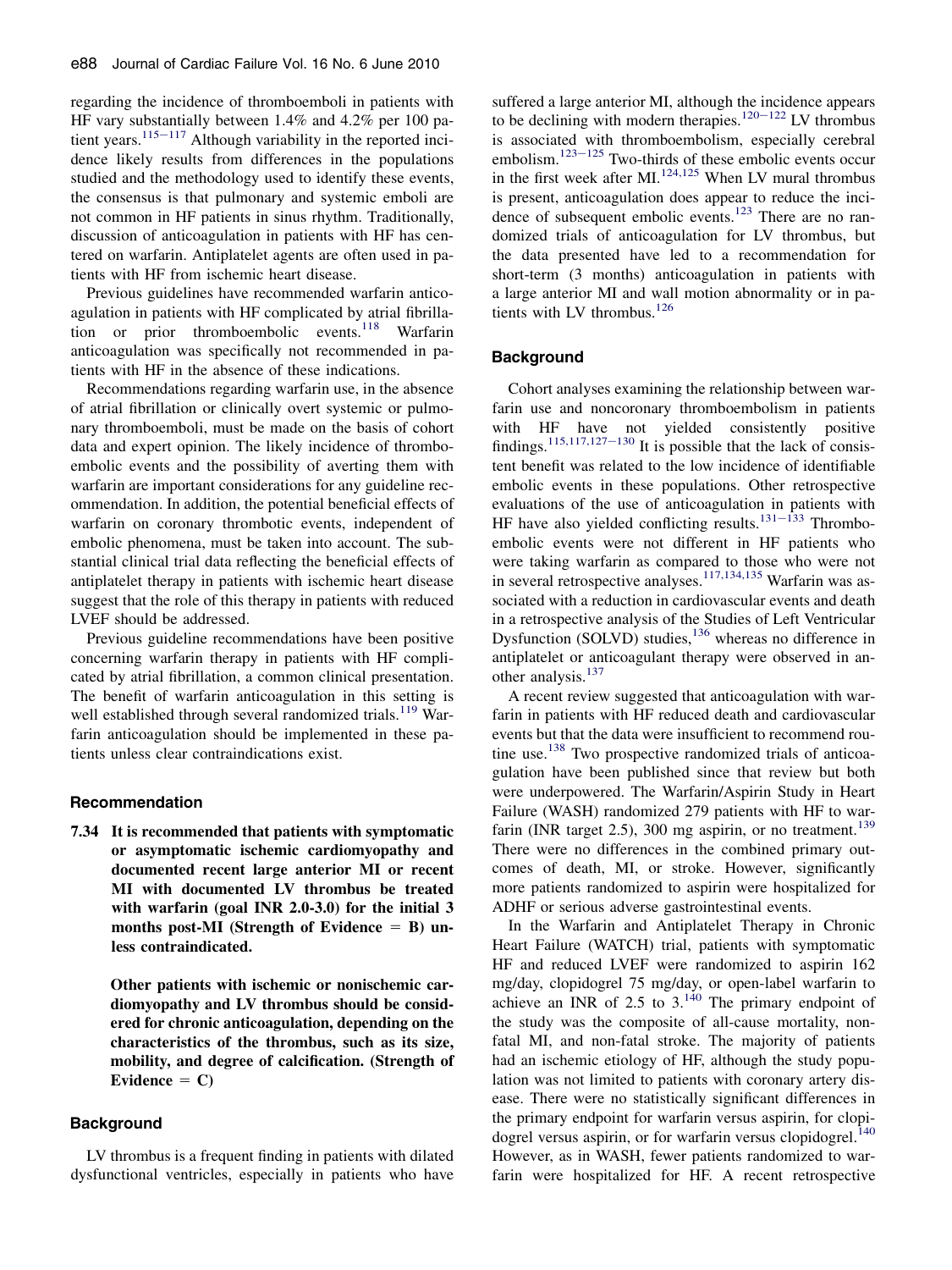analysis of 290 patients with HF and LVEF  $\lt 35\%$  and idiopathic dilated cardiomyopathy reported an odds ratio of 3.4 ( $P = .027$ ) for stroke in those with LV thrombus but no difference in mortality.[141](#page-23-0) In the absence of strong data, the decision to anticoagulate must be an individual one. There are insufficient data for or against the use of warfarin in patients with dilated cardiomyopathy and LVEF  $\leq 35\%$ .

The analysis of the SOLVD population mentioned above focused on the relation between warfarin use and the risk of all-cause mortality rather than risk for embolic events. $136$ After adjustment for baseline differences, patients treated with warfarin at baseline had a 24% lower risk of mortality during follow-up. Warfarin use also was associated with an 18% reduction in the combined endpoint of death or hospitalization for HF. In the SOLVD population, the benefit associated with warfarin use was not significantly influenced by (1) presence or absence of symptoms, (2) randomization to enalapril or placebo, (3) gender, (4) presence or absence of atrial fibrillation, (5) age, (6) LVEF, (7) NYHA class, or (8) etiology.

The benefit associated with warfarin use in the cohort analysis of the SOLVD population was related to a reduction in cardiac mortality. Specifically, there was a significant reduction among warfarin users in deaths that were identified as sudden, in deaths associated with HF, and in fatal MI There was no significant difference in deaths considered cardiovascular but non-cardiac, including pulmonary embolism and fatal stroke. Some caution is needed related to this finding as the number of cardiovascular deaths that were noncardiac was far smaller than the number of cardiac deaths.

Reduction in ischemic events is one potential explanation for the apparent benefit from warfarin in the SOLVD study. Warfarin users showed a reduced rate of hospitalization for unstable angina or nonfatal MI. Prior investigations in patients following acute MI showed that warfarin anticoagulation, when begun within 4 weeks, reduced the incidence of fatal and non-fatal coronary events, as well as pulmonary emboli and strokes.<sup>[139](#page-23-0)</sup>

As with other post-hoc cohort analyses, it is possible that the findings from the SOLVD study may result from unidentified differences between the treatment groups, for which statistical correction could not adequately adjust. For this reason, evidence from any cohort study must be considered less powerful than that derived from randomized, controlled trials.

### Recommendations

7.35 Long-term treatment with an antiplatelet agent, generally aspirin in doses of 75 to 81 mg, is recommended for patients with HF due to ischemic cardiomyopathy, whether or not they are receiving ACE inhibitors. (Strength of Evidence  $=$  B)

> Warfarin (goal INR 2.0-3.0) and clopidogrel (75 mg) also have prevented vascular events in post

MI patients and may be considered as alternatives to aspirin. (Strength of Evidence  $=$  B)

7.36 Routine use of aspirin is not recommended in patients with HF without atherosclerotic vascular disease. (Strength of Evidence  $= C$ )

#### **Background**

Combined Use of Aspirin and an ACE Inhibitor. Strong evidence supports the clinical benefit of both aspirin and ACE inhibitors in ischemic heart disease and athero-sclerosis.<sup>[142-145](#page-23-0)</sup> However, post-hoc analyses of large randomized trials involving ACE inhibitors in HF and post-MI have raised the possibility of an adverse drug interaction between aspirin and ACE inhibitors.<sup>[146](#page-23-0)</sup>

It is critical to understand the possible nature of the adverse interaction raised by these retrospective analyses. Because both aspirin and ACE inhibitors are beneficial in ischemic heart disease, patients taking both agents might be expected to do better than patients on either agent alone. However, if the 2 drugs have similar mechanisms of action, then additive benefit would not be expected. Another possibility is that one drug might antagonize the effects of the other, resulting in reduced benefit from the combination.

Post-MI. Early work concerning the nature of the interaction in ischemic heart disease, using data from the Cooperative New Scandinavian Enalapril Survival Study II (CONSENSUS II) and the Global Utilization of Streptokinase and Tissue Plasminogen Activator for Occluded Coronary Arteries (GUSTO-1) studies in post-MI patients, suggested not only lack of additive benefit, but also the possibility of a negative effect on mortality from the combination of aspirin and ACE inhibition. A large-scale meta-analysis of patients after acute MI failed to confirm an adverse interaction, with evidence of significant benefit from ACE inhibition in patients taking and not taking aspirin.<sup>[147](#page-23-0)</sup> However, the point estimate for the reduction in mortality in patients taking the combination of aspirin and ACE inhibition, whereas not statistically less than for aspirin alone, was lower, providing no support for additive benefit from the 2 drugs.

Heart Failure. A retrospective cohort analysis of the SOLVD study found that patients on antiplatelet therapy (assumed to be aspirin in the great majority of cases) derived no additional survival benefit from the addition of enalapril.<sup>[146](#page-23-0)</sup> Other studies have shown no clear evidence of harm from the combination of aspirin and ACE inhibitors in patients with  $HF^{148}$  $HF^{148}$  $HF^{148}$ 

Relationship to Dose. There is also some evidence that the potential interaction between aspirin and ACE inhibitor may be dose-related. A meta-analysis of all hypertension and HF patients who have received both aspirin and ACE inhibitors suggests that aspirin at doses  $\leq 100$  mg did not interact with ACE inhibitors.<sup>[149](#page-23-0)</sup> Any interaction, if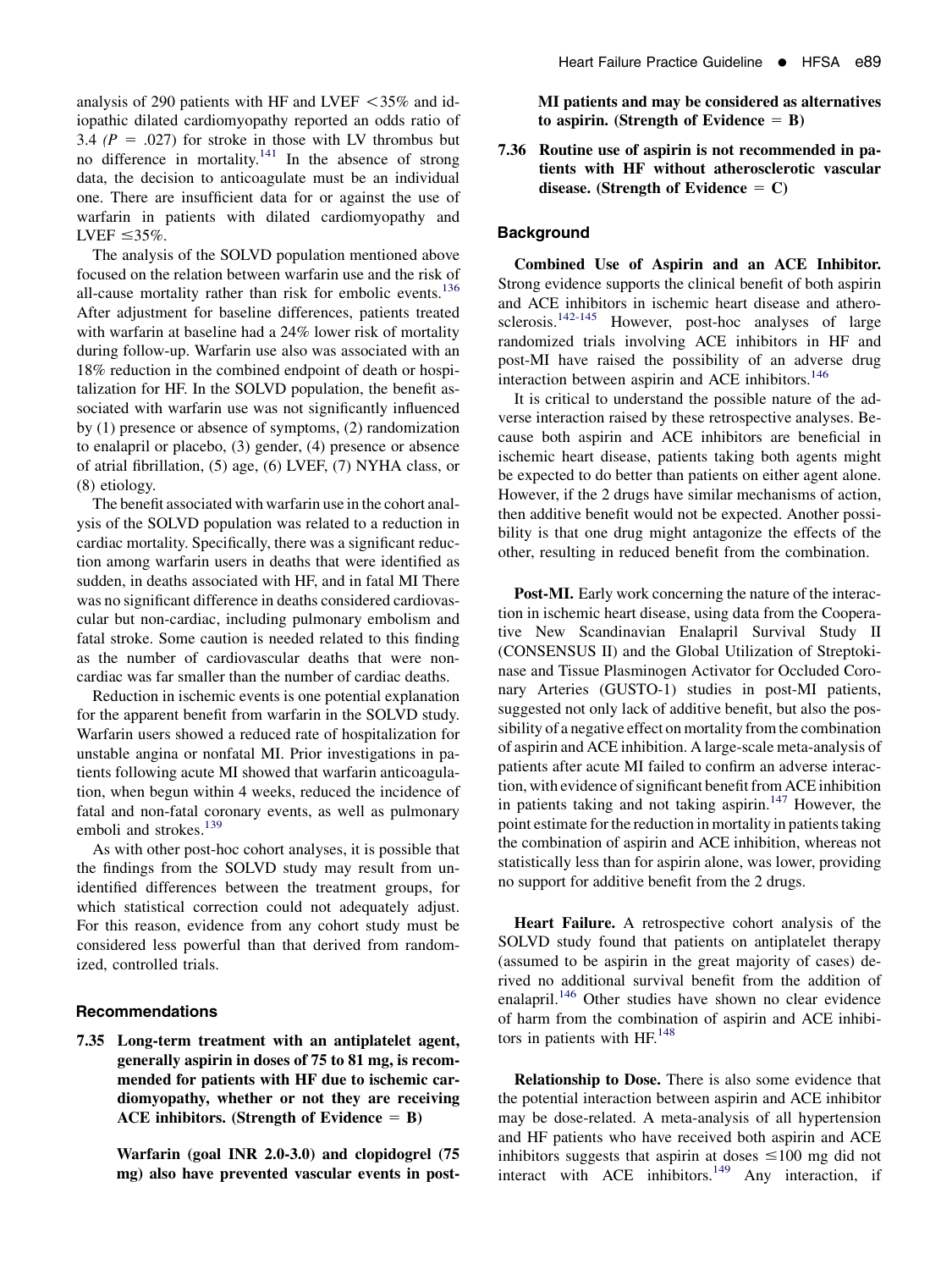observed, occurred at higher doses of aspirin. A more recent meta-analysis could not confirm or exclude a modest effect of aspirin on the benefits of ACE inhibitors.<sup>[147](#page-23-0)</sup>

A potential mechanism for the hypothesized adverse interaction between aspirin and ACE inhibitors in patients with HF involves prostaglandin synthesis. ACE inhibition is felt to augment bradykinin, which in turn stimulates the synthesis of various prostaglandins that may contribute vasodilatory and other salutary effects. In the presence of aspirin, the bradykinin-induced increase in prostaglandins should be attenuated or blocked, potentially reducing the benefits of ACE inhibition. Invasive hemodynamic monitoring has demonstrated that the acute hemodynamic effect of enalapril is blunted by concomitant administration of aspi- $\text{rin.}^{150}$  $\text{rin.}^{150}$  $\text{rin.}^{150}$  Another possibility is that aspirin and ACE inhibitors act in a similar fashion in HF so that no added benefit is gained from the combination. ACE inhibitors appear to reduce ischemic events in HF patients possibly through antithrombotic effects, which could mimic those of antiplatelet agents. Recent study results suggesting that aspirin may have independent beneficial action on ventricular remodeling support the hypothesis of similar mechanisms of action for ACE inhibitors and aspirin.<sup>[151](#page-23-0)</sup>

Development of the adenosine diphosphate antagonists, ticlopidine and clopidogrel, provide alternative therapy for platelet inhibition that does not appear to influence prostaglandin synthesis.[152](#page-23-0) In direct comparison with aspirin, large-scale clinical trial results have established the efficacy of clopidogrel in the prevention of vascular events in pa-tients with arteriosclerotic disease.<sup>[153](#page-23-0)</sup> In WATCH, there were no statistically significant differences in death, MI, or stroke for warfarin versus aspirin, for clopidogrel versus aspirin, or for warfarin versus clopidogrel. $140$  A hemodynamic study found a similar reduction in systemic vascular resistance in HF patients treated with the combination of ACE inhibitor and ticlopidine versus ACE inhibitor alone, suggesting no adverse hemodynamic interaction between ACE inhibition and this type of antiplatelet compound.<sup>[154](#page-23-0)</sup> Definitive resolution of the therapeutic implications of the aspirin-ACE inhibitor interaction and determination of alternative therapy, if any, in HF awaits the results of additional studies.

### Amiodarone Therapy

#### Recommendation

# 7.37 Antiarrhythmic agents, including amiodarone, are not recommended for the primary prevention of sudden death in patients with HF. (Strength of Evidence  $= A$ )

## **Background**

Ventricular arrhythmias are common in HF patients, and sudden cardiac death continues to account for a significant proportion of the mortality in this syndrome. Sudden death

in HF may arise from a variety of causes, including bradyarrhythmias, conduction disturbances, electromechanical dissociation, acute MI, or pulmonary embolus. However, the majority of these deaths are thought to be due to ventricular tachyarrhythmias. Therefore, there has been considerable interest in the potential role of antiarrhythmic drug therapy in patients with HF.<sup>[155](#page-23-0)</sup> Randomized, placebo controlled trials of antiarrhythmic drug therapy for ventricular arrhythmias or atrial fibrillation has not been shown to improve survival in HF.<sup>5,155–157</sup> The frequency of ambient ventricular ectopic activity is a marker for disease severity. Suppression of ventricular ectopy with amiodarone does not improve survival.[155,157](#page-23-0) Many antiarrhythmic drugs have adverse hemodynamic effects sufficient to have negative consequences in patients with HF. Patients with HF are at higher risk for proarrhythmic effects of antiarrhythmic agents. The major role for the use of these agents in HF is to reduce recurrences of symptomatic arrhythmias, usually in patients who have an implanted cardioverter defibrillator (ICD).<sup>[158](#page-23-0)</sup>

Amiodarone blocks multiple cardiac ionic currents and has activity against ventricular and atrial arrhythmias, as well as slowing the sinus rate and the ventricular response to atrial fibrillation. Bradycardia is the major proarrhythmic effect, but the potential for multiple noncardiac toxicities (pulmonary, thyroid, liver, neurologic) require ongoing monitoring, and multiple potential drug interactions often require consideration. Amiodarone therapy has not been shown to improve mortality in randomized placebo con-trolled trials.<sup>[155,157](#page-23-0)</sup> The Sudden Cardiac Death in Heart Failure Trial (SCD-HeFT) tested the hypothesis that either amiodarone or an ICD, or both, improve survival compared with placebo in patients with NYHA Class II or III HF and LVEF  $\langle 35\%$  of ischemic or nonischemic etiology.<sup>[155](#page-23-0)</sup> A total of 2521 patients were randomly assigned to ICD, amiodarone, or placebo. The patients were well treated: 87% were on ACE inhibitors or ARBs and 78% were on beta blockers at last follow-up. ICD, but not amiodarone improved mortality compared to placebo (Section 9).

Amiodarone was compared to placebo in a smaller double-blind, randomized trial that enrolled 674 patients with a mean age of 66 years. The majority (56%) had NYHA class II symptoms, and their mean LVEF  $=$ 26%.[157](#page-23-0) No differences were observed in all-cause or cardiac mortality or sudden death rates between the amiodarone and placebo groups. Another small randomized trial did suggest a beneficial effect of amiodarone, but there were significant limitations in the design and conduct of this trial. Treatment assignment was randomized, but not double-blind or placebo-controlled. The trial was discontinued prematurely when a 28% reduction was observed in allcause mortality, the primary endpoint. Although not strictly involving HF patients, 2 post-MI trials found no benefit of amiodarone on mortality.<sup>[159,160](#page-23-0)</sup>

A retrospective analysis of the COMET trial evaluated mortality among patients receiving amiodarone at base-line.<sup>[161](#page-23-0)</sup> Patients who were treated with amiodarone at baseline had a higher risk of death due to circulatory failure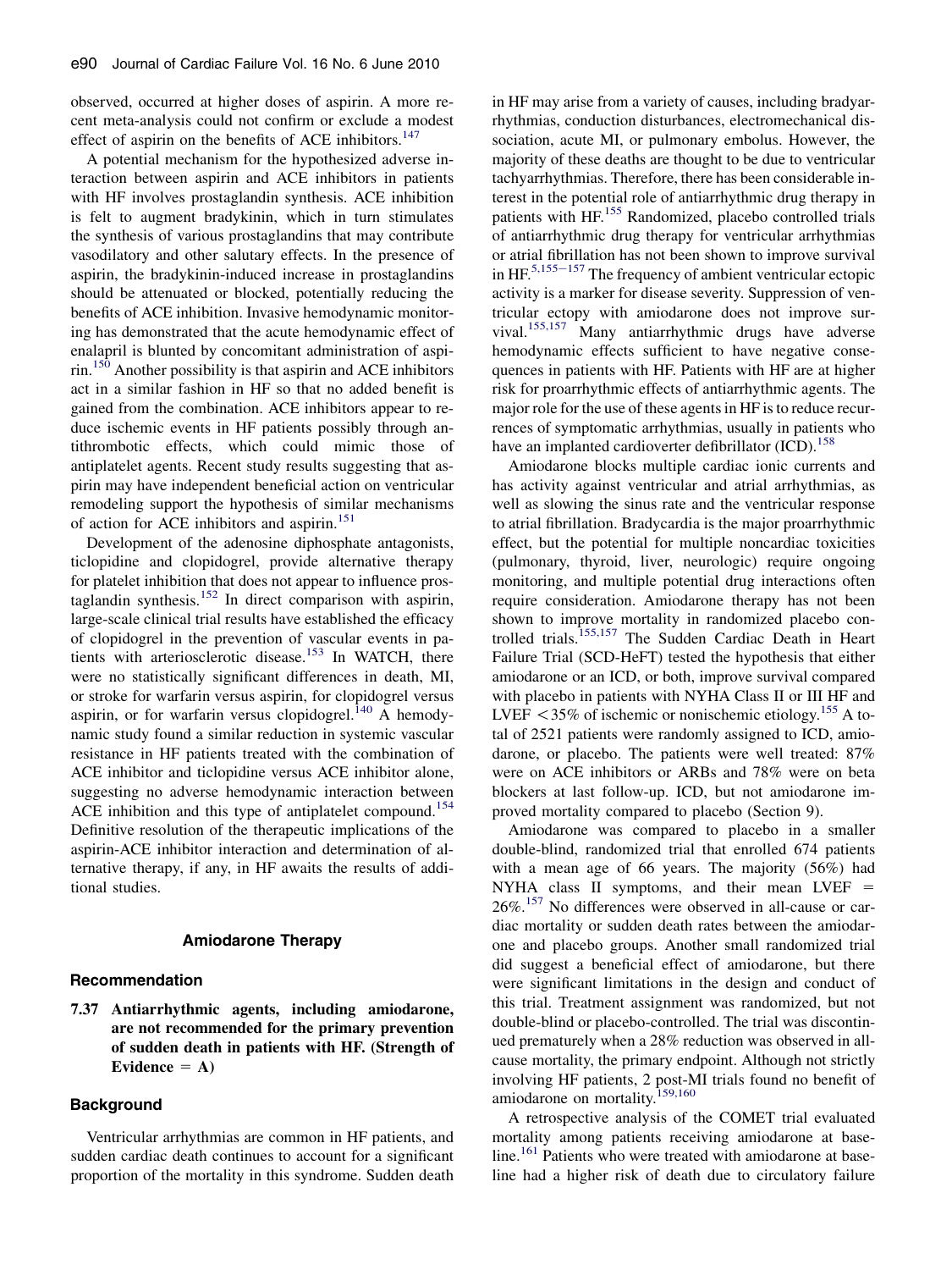during follow-up than those who did not receive amiodarone, irrespective of functional class (HR 2.4, 95% CI 1.9-3.1,  $P < .001$ ). Amiodarone was not associated with an increased risk of sudden death in this analysis.<sup>[161](#page-23-0)</sup>

Amiodarone has significant long term toxicities, including lung, liver, and thyroid toxicity such that periodic monitoring is required during long term therapy. The most common cardiac adverse effect is bradycardia which can be potentiated by beta-adrenergic blockers. Bradycardia may also increase RV pacing from defibrillators which may have an adverse hemodynamic effect in some patients. Whether these effects contributed to the increased mortality observed in the subgroup of patients with more severe (NYHA Class III) HF in SCD-HeFT is not known.

Therapy with Vaughn Williams Class I drugs (quinidine, disopyramide, mexiletine, flecainide, propafenone) should be avoided. Flecainide has been shown to increase mortality when administered to patients with prior MI.<sup>[162](#page-23-0)</sup> These agents have been linked to increased mortality in HF patients with atrial fibrillation.[163](#page-23-0) Potential adverse effects can include a negative inotropic effect of sodium channel blockade and proarrhythmic effects. The Class III potassium channel blocking agents sotalol and dofetilide have not been shown to improve mortality in HF and are associated with a risk of proarrhythmia (most often the polymorphic ventricular tachycardia torsade de pointes, associated with QT prolongation). Impaired renal function that reduces excretion of these drugs and diuretic induced hypokalemia increase the proarrhythmia risk. The d-isomer of sotalol (d-sotalol) increased mortality in survivors of MI.<sup>[164](#page-23-0)</sup> A randomized trial of dofetilide in patients with ventricular dysfunction found no benefit on mortality, although hospitalizations were reduced, possi-bly due to decreased atrial fibrillation.<sup>[165](#page-23-0)</sup> A significant incidence of torsade de points was noted, despite precautions to exclude patients with renal insufficiency and other risk factors for QT prolongation.

Dronedarone blocks multiple cardiac ionic currents, and it has been shown to have activity to reduce atrial fibrillation and to reduce the ventricular response in atrial fibrillation when it recurs. Efficacy appears to be less than for amiodarone.<sup>[166](#page-23-0)</sup> It reduces tubular secretion of creatinine, increasing serum creatinine. A study in patients with HF and LVEF  $<35\%$  was terminated early due to an two fold increased mortality in patients treated with dronedar-one.<sup>[167](#page-23-0)</sup> The FDA approval states that dronedarone is contraindicated in patients with Class IV HF or those with Class II or III HF who have had a recent HF decompensation.

# Recommendations

- 7.38 In patients with HF and an ICD, amiodarone may be considered to reduce the frequency of recurrent symptomatic arrhythmias causing ICD shocks. (Strength of Evidence  $= C$ )
- 7.39 It is recommended that when amiodarone therapy is initiated, the potential for interactions with other

drugs be reviewed. The maintenance doses of digoxin, warfarin, and some statins should be reduced when amiodarone is initiated and then carefully monitored. Adjustment in doses of these drugs and laboratory assessment of drug activity or serum concentration after initiation of amiodarone is recommended. (Strength of Evidence  $= A$ )

7.40 Routine use of amiodarone therapy for asymptomatic arrhythmias that are not felt to contribute to HF or ventricular dysfunction is not recommended. (Strength of Evidence  $=$  B)

### **Background**

Amiodarone therapy modifies the pharmacokinetics of a number of drugs commonly used in patients with HF. In particular, it may substantially enhance the actions of digoxin and warfarin, with the definite potential of adverse clinical consequences. In general, the digoxin dose should be reduced by half, but follow-up determination of SDC is desirable to ensure a concentration of 0.5-0.9 ng/mL. The warfarin dose should be adjusted to maintain the INR target for the individual patient. Even after amiodarone is discontinued, these pharmacokinetic interactions can persist for months due to its long half-life. Since amiodarone also has beta-blocking properties, substantial bradycardia may occur with this combination of drugs. Amiodarone is not recommended for asymptomatic arrhythmias or those not causing HF due to the multiple drug-drug interactions and the serious side effect profile.

### Polyunsaturated Fatty Acids

#### Recommendation

7.41 n-3 polyunsaturated fatty acids (PUFA) may be considered to reduce mortality in HF patients with NYHA class II-IV symptoms and reduced LVEF. (Strength of Evidence  $=$  B)

# **Background**

n-3 polyunsaturated fatty acids (PUFA) have been associated with lower mortality after MI, primarily from a re-duction in sudden cardiac death.<sup>[168](#page-23-0)</sup> In the GISSI-Prevenzione trial, 3-year treatment with low-dose n-3 PUFA was associated with a significant reduction of total mortality (21%) in patients who survived a recent MI. In the published design paper for the subsequent GISSI-HF trial, the authors described the results of an unpublished, post-hoc analysis of the GISSI-Prevenzione trial, showing that in nearly 2000 post-infarction patients with LV dysfunction enrolled in the trial, the effects of n-3 PUFA on all-cause and sudden mortality were similar to those ob-served in the overall trial population.<sup>[169](#page-24-0)</sup> A single randomized controlled trial, the Italian GISSI-HF trial, has been conducted with n-3 PUFA in the HF population.<sup>[170](#page-24-0)</sup> Patients with NYHA Class II-IV symptoms and LVEF  $<$  40% were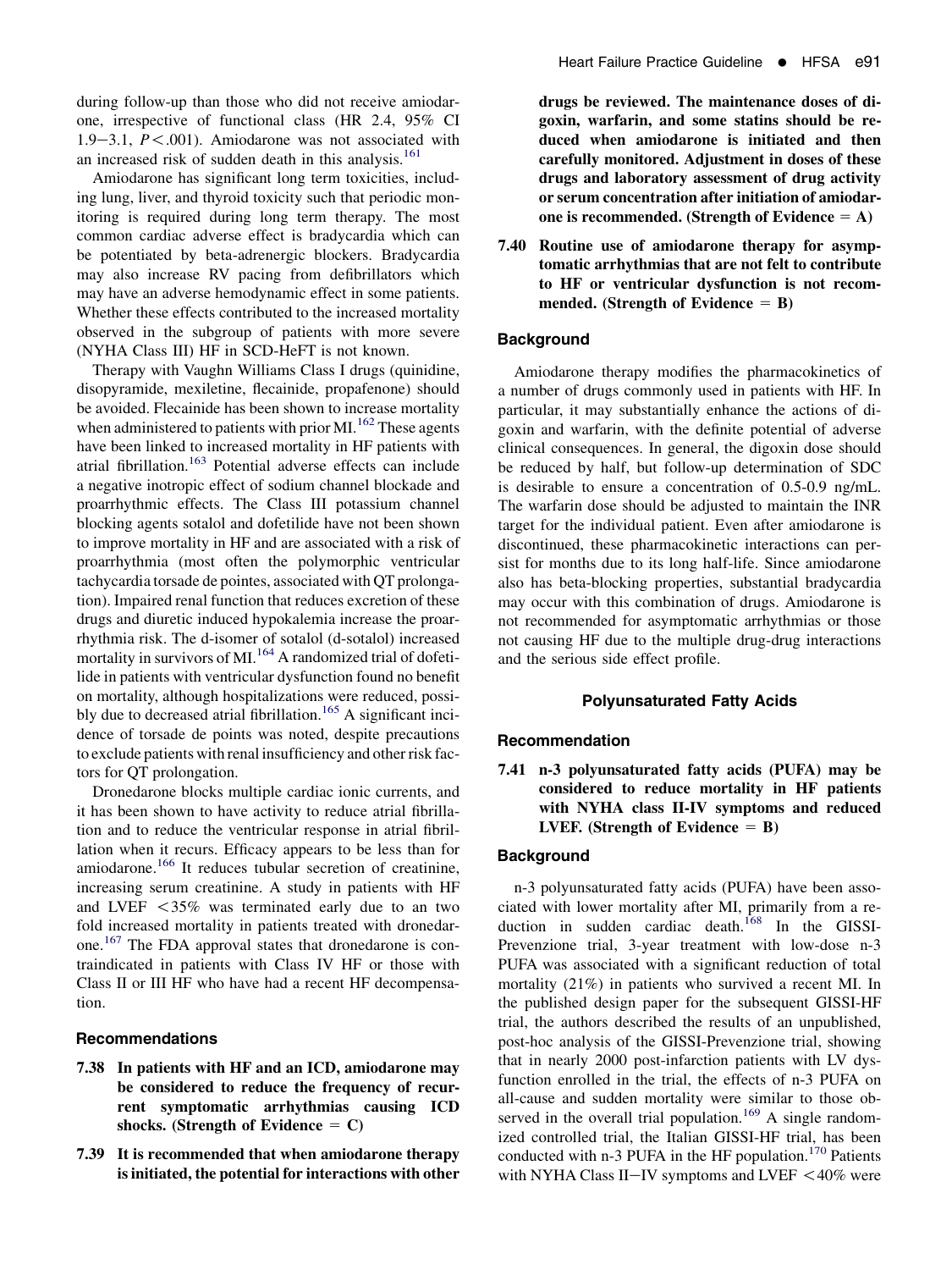<span id="page-19-0"></span>enrolled. Patients with LVEF  $\geq$ 40% were also eligible, provided they had been hospitalized for HF at least once in the preceding year (accounted for 9% of the total population). Patients were randomized to either 1 g/day of PUFA  $(850-882 \text{ mg}$  eicosapentaenoic acid and docosahexaenoic acid as ethyl esters in the average ratio of 1:1.2) or matching placebo. The primary endpoints were time to death, and time to death or cardiovascular hospitalization. A total of 3494 patients were enrolled in the n-3 PUFA group and 3481 in the placebo group. All cause mortality was 27% in the n-3 PUFA group and 29% in the placebo group (adjusted HR 0.91, 95.5% CI 0.833-0.998,  $P=0.041$ ). Allcause death or cardiovascular hospitalization occurred in 57% of the n-3 PUFA treated patients and 59% of the placebo group (adjusted HR  $0.92$ ,  $99\%$  CI  $0.849-0.999$ ,  $P=0.009$ ). Patients were receiving standard medical therapy for HF, with 93% on ACE-inhibitors or ARBs, 65% on beta blockers, and approximately 40% on spironolactone. N-3 PUFA was generally well tolerated, with gastrointestinal complaints being the most commonly reported adverse effect in both groups. $170$  The therapy is not widely adopted, but it may be considered as an adjunctive therapy in patients with chronic HF.

### **References**

- 1. Packer M, Cohn J. Consensus recommendations for the management of chronic heart failure. On behalf of the membership of the advisory council to improve outcomes nationwide in heart failure. Am J Cardiol 1999;83:1A-38A.
- 2. The CONSENSUS Trial Study Group. Effects of enalapril on mortality in severe congestive heart failure. Results of the Cooperative North Scandinavian Enalapril Survival Study (CONSENSUS). N Engl J Med 1987;316:1429-35.
- 3. The SOLVD Investigators. Effect of enalapril on survival in patients with reduced left ventricular ejection fractions and congestive heart failure. N Engl J Med 1991;325:293-302.
- 4. Konstam MA, Kronenberg MW, Rousseau MF, Udelson JE, Melin J, Stewart D, et al. Effects of the angiotensin converting enzyme inhibitor enalapril on the long-term progression of left ventricular dilatation in patients with asymptomatic systolic dysfunction. SOLVD (Studies of Left Ventricular Dysfunction) Investigators. Circulation 1993;88:2277-83.
- 5. Frances CD, Noguchi H, Massie BM, Browner WS, McClellan M. Are we inhibited? Renal insufficiency should not preclude the use of ACE inhibitors for patients with myocardial infarction and depressed left ventricular function. Arch Intern Med 2000;160:  $2645 - 50$ .
- 6. Hunt SA, Abraham WT, Chin MH, Feldman AM, Francis GS, Ganiats TG, et al. 2009 Focused update incorporated into the AC-C/AHA 2005 Guidelines for the Diagnosis and Management of Heart Failure in Adults A Report of the American College of Cardiology Foundation/American Heart Association Task Force on Practice Guidelines Developed in Collaboration With the International Society for Heart and Lung Transplantation. J Am Coll Cardiol 2009; 53:e1-e90.
- 7. Petrie MC, Padmanabhan N, McDonald JE, Hillier C, Connell JM, McMurray JJ. Angiotensin converting enzyme (ACE) and non-ACE dependent angiotensin II generation in resistance arteries from patients with heart failure and coronary heart disease. J Am Coll Cardiol 2001;37:1056-61.
- 8. Wolny A, Clozel JP, Rein J, Mory P, Vogt P, Turino M, et al. Functional and biochemical analysis of angiotensin II-forming pathways in the human heart. Circ Res  $1997;80:219-27$ .
- 9. Jorde UP, Ennezat PV, Lisker J, Suryadevara V, Infeld J, Cukon S, et al. Maximally recommended doses of angiotensin-converting enzyme (ACE) inhibitors do not completely prevent ACE-mediated formation of angiotensin II in chronic heart failure. Circulation 2000;  $101:844-6.$
- 10. Kawamura M, Imanashi M, Matsushima Y, Ito K, Hiramori K. Circulating angiotensin II levels under repeated administration of lisinopril in normal subjects. Clin Exp Pharmacol Physiol 1992;19:  $547 - 53$ .
- 11. Witherow FN, Helmy A, Webb DJ, Fox KA, Newby DE. Bradykinin contributes to the vasodilator effects of chronic angiotensinconverting enzyme inhibition in patients with heart failure. Circulation 2001;104:2177-81.
- 12. Witherow FN, Dawson P, Ludlam CA, Fox KA, Newby DE. Marked bradykinin-induced tissue plasminogen activator release in patients with heart failure maintained on long-term angiotensin-converting enzyme inhibitor therapy. J Am Coll Cardiol 2002;40:961-6.
- 13. Granger CB, McMurray JJ, Yusuf S, Held P, Michelson EL, Olofsson B, et al. Effects of candesartan in patients with chronic heart failure and reduced left-ventricular systolic function intolerant to angiotensin-converting-enzyme inhibitors: the CHARM-Alternative trial. Lancet  $2003;362:772-6$ .
- 14. Stecker EC, Fendrick AM, Knight BP, Aaronson KD. Prophylactic pacemaker use to allow beta-blocker therapy in patients with chronic heart failure with bradycardia. Am Heart J 2006;151:820-8.
- 15. Cohn JN, Tognoni G. Valsartan Heart Failure Trial Investigators. A randomized trial of the angiotensin-receptor blocker valsartan in chronic heart failure. New England Journal of Medicine 2001;345:  $1667 - 75$ .
- 16. Pfeffer MA, McMurray JJ, Velazquez EJ, Rouleau JL, Kober L, Maggioni AP, et al. Valsartan, captopril, or both in myocardial infarction complicated by heart failure, left ventricular dysfunction, or both. New England Journal of Medicine 2003;349:1893-906.
- 17. Dickstein K, Kjekshus J. OPTIMAAL Steering Committee of the OPTIMAAL Study Group. Effects of losartan and captopril on mortality and morbidity in high-risk patients after acute myocardial infarction: the OPTIMAAL randomised trial. Optimal Trial in Myocardial Infarction with Angiotensin II Antagonist Losartan. Lancet 2002:360:752-60.
- 18. Gring CN, Francis GS. A hard look at angiotensin receptor blockers in heart failure. J Am Coll Cardiol  $2004;44:1841-6$ .
- 19. Lee VC, Rhew DC, Dylan M, Badamgarav E, Braunstein GD, Weingarten SR. Meta-analysis: angiotensin-receptor blockers in chronic heart failure and high-risk acute myocardial infarction. Ann Intern Med 2004;141:693-704.
- 20. McClellan MB, Loeb JM, Clancy CM, Francis GS, Jacobs AK, Kizer KW, et al. Angiotensin-converting enzyme inhibitors and angiotensin-receptor blockers in chronic heart failure. Ann Intern Med 2005;142:386-7.
- 21. Waagstein F, Bristow MR, Swedberg K, Camerini F, Fowler MB, Silver MA, et al. Beneficial effects of metoprolol in idiopathic dilated cardiomyopathy. Metoprolol in Dilated Cardiomyopathy (MDC) Trial Study Group. Lancet 1993;342:1441-6.
- 22. Heidenreich PA, Lee TT, Massie BM. Effect of beta-blockade on mortality in patients with heart failure: a meta-analysis of randomized clinical trials. J Am Coll Cardiol  $1997;30:27-34$ .
- 23. Lechat P, Packer M, Chalon S, Cucherat M, Arab T, Boissel JP. Clinical effects of beta-adrenergic blockade in chronic heart failure: a meta-analysis of double-blind, placebo-controlled, randomized trials. Circulation 1998;98:1184-91.
- 24. CIBIS II Investigators. The Cardiac Insufficiency Bisoprolol Study II (CIBIS-II): a randomised trial. Lancet  $1999:353:9-13$ .
- 25. MERIT-HF Investigators. Effect of metoprolol CR/XL in chronic heart failure: Metoprolol CR/XL Randomised Intervention Trial in Congestive Heart Failure (MERIT-HF). Lancet 1999;353:2001-7.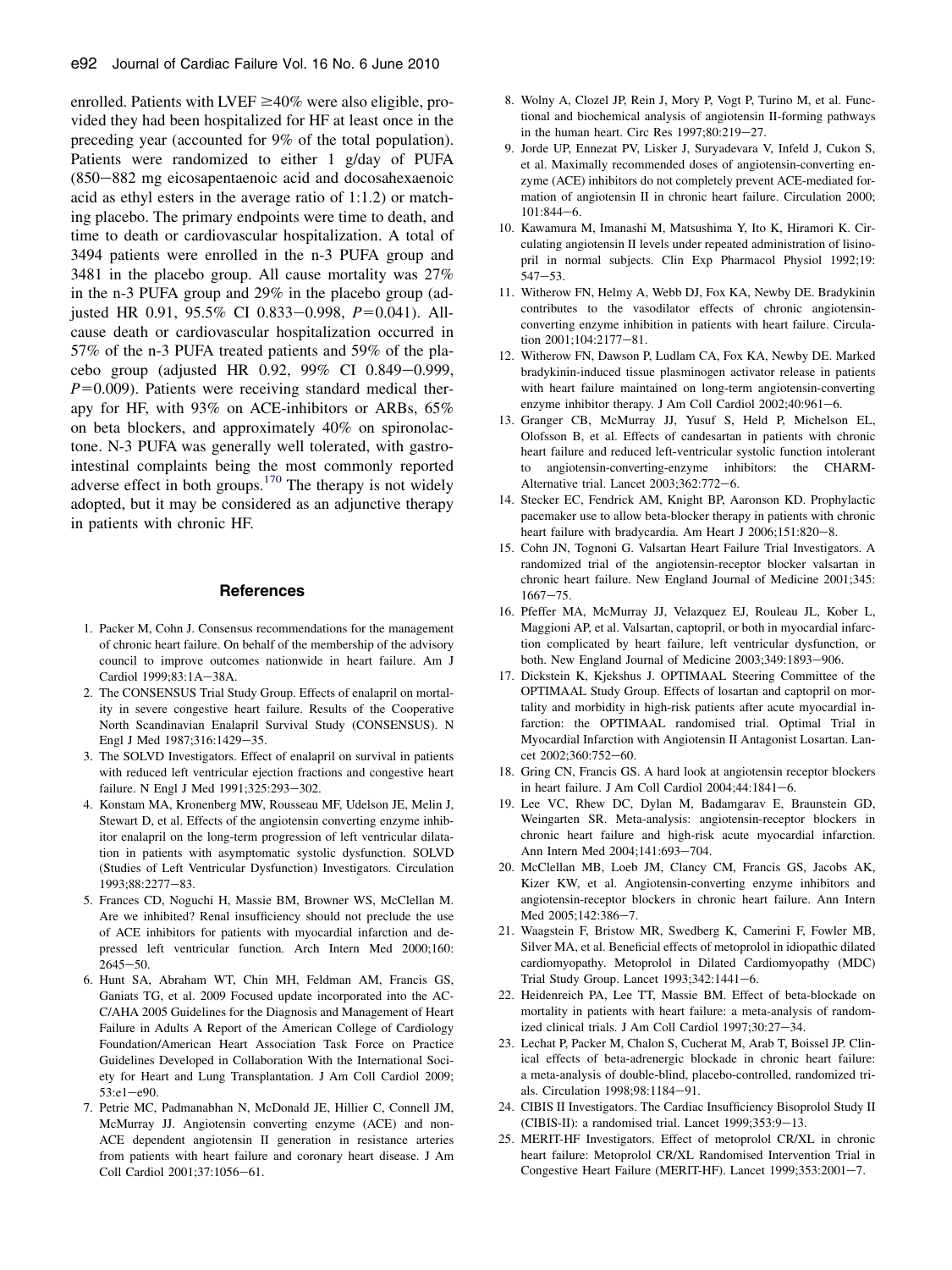- <span id="page-20-0"></span>26. Packer M, Bristow MR, Cohn JN, Colucci WS, Fowler MB, Gilbert EM, et al. The effect of carvedilol on morbidity and mortality in patients with chronic heart failure. U.S. Carvedilol Heart Failure Study Group. N Engl J Med 1996;334:1349-55.
- 27. Packer M, Fowler MB, Roecker EB, Coats AJ, Katus HA, Krum H, et al. Effect of carvedilol on the morbidity of patients with severe chronic heart failure: results of the carvedilol prospective randomized cumulative survival (COPERNICUS) study. Circulation 2002;106:2194-9.
- 28. Flather MD, Shibata MC, Coats AJ, van Veldhuisen DJ, Parkhomenko A, Borbola J, et al. Randomized trial to determine the effect of nebivolol on mortality and cardiovascular hospital admission in elderly patients with heart failure (SENIORS). Eur Heart J 2005;26:215-25.
- 29. The Xamoterol in Severe Heart Failure Study Group. Xamoterol in severe heart failure. Lancet 1990;336:1-6.
- 30. Willenheimer R, van Veldhuisen DJ, Silke B, Erdmann E, Follath F, Krum H, et al. Effect on survival and hospitalization of initiating treatment for chronic heart failure with bisoprolol followed by enalapril, as compared with the opposite sequence: results of the randomized Cardiac Insufficiency Bisoprolol Study (CIBIS) III. Circulation  $2005:112:2426-35$ .
- 31. The SOLVD Investigators. Effect of enalapril on mortality and the development of heart failure in asymptomatic patients with reduced left ventricular ejection fractions. N Engl J Med 1992;327:685-91.
- 32. Chadda K, Goldstein S, Byington R, Curb JD. Effect of propranolol after acute myocardial infarction in patients with congestive heart failure. Circulation 1986;73:503-10.
- 33. Vantrimpont P, Rouleau JL, Wun CC, Ciampi A, Klein M, Sussex B, et al. Additive beneficial effects of beta-blockers to angiotensinconverting enzyme inhibitors in the Survival and Ventricular Enlargement (SAVE) Study. SAVE Investigators. J Am Coll Cardiol 1997;29:  $229 - 36$ .
- 34. Dargie HJ. Effect of carvedilol on outcome after myocardial infarction in patients with left-ventricular dysfunction: the CAPRICORN randomised trial. Lancet 2001;357:1385-90.
- 35. Hall SA, Cigarroa CG, Marcoux L, Risser RC, Grayburn PA, Eichhorn EJ. Time course of improvement in left ventricular function, mass and geometry in patients with congestive heart failure treated with beta-adrenergic blockade. J Am Coll Cardiol 1995;25:  $1154 - 61.$
- 36. Lowes BD, Gill EA, Abraham WT, Larrain JR, Robertson AD, Bristow MR, et al. Effects of carvedilol on left ventricular mass, chamber geometry, and mitral regurgitation in chronic heart failure. Am J Cardiol 1999;83:1201-5.
- 37. Waagstein F, Stromblad O, Andersson B, Bohm M, Darius M, Delius W, et al. Increased exercise ejection fraction and reversed remodeling after long-term treatment with metoprolol in congestive heart failure: a randomized, stratified, double-blind, placebocontrolled trial in mild to moderate heart failure due to ischemic or idiopathic dilated cardiomyopathy. Eur J Heart Fail 2003;5:679-91.
- 38. Dubach P, Myers J, Bonetti P, Schertler T, Froelicher V, Wagner D, et al. Effects of bisoprolol fumarate on left ventricular size, function, and exercise capacity in patients with heart failure: analysis with magnetic resonance myocardial tagging. Am Heart J 2002;143:676-83.
- 39. Gattis WA, O'Connor CM, Gallup DS, Hasselblad V, Gheorghiade M. Predischarge initiation of carvedilol in patients hospitalized for decompensated heart failure: results of the Initiation Management Predischarge: Process for Assessment of Carvedilol Therapy in Heart Failure (IMPACT-HF) trial. J Am Coll Cardiol  $2004;43:1534-41.$
- 40. Fonarow GC, Abraham WT, Albert NM, Stough WG, Gheorghiade M, Greenberg BH, et al. Carvedilol use at discharge in patients hospitalized for heart failure is associated with improved survival: an analysis from Organized Program to Initiate Lifesaving Treatment in Hospitalized Patients with Heart Failure (OPTIMIZE-HF). Am Heart J 2007;153. 82.e1-82.e11.
- 41. Fonarow GC, Gawlinski A, Moughrabi S, Tillisch JH. Improved treatment of coronary heart disease by implementation of a Cardiac

Hospitalization Atherosclerosis Management Program (CHAMP). Am J Cardiol 2001;87:819-22.

- 42. Lappe JM, Muhlestein JB, Lappe DL, Badger RS, Bair TL, Brockman R, et al. Improvements in 1-year cardiovascular clinical outcomes associated with a hospital-based discharge medication program. Ann Intern Med 2004;141:446-53.
- 43. Packer M, Coats AJ, Fowler MB, Katus HA, Krum H, Mohacsi P, et al. Effect of carvedilol on survival in severe chronic heart failure. N Engl J Med 2001;344:1651-8.
- 44. Deedwania PC, Giles TD, Klibaner M, Ghali JK, Herlitz J, Hildebrandt P, et al. Efficacy, safety and tolerability of metoprolol CR/XL in patients with diabetes and chronic heart failure: experiences from MERIT-HF. Am Heart J  $2005;149:159-67$ .
- 45. Nodari S, Metra M, Dei CA, Dei CL. Efficacy and tolerability of the long-term administration of carvedilol in patients with chronic heart failure with and without concomitant diabetes mellitus. Eur J Heart Fail 2003;5:803-9.
- 46. Le Jemtel TH, Padeletti M, Jelic S. Diagnostic and therapeutic challenges in patients with coexistent chronic obstructive pulmonary disease and chronic heart failure. J Am Coll Cardiol 2007;  $49:171-80.$
- 47. Paravastu SC, Mendonca D, Da SA. Beta blockers for peripheral arterial disease. Cochrane Database Syst Rev 2008;. CD005508.
- 48. Fox K, Ford I, Steg PG, Tendera M, Robertson M, Ferrari R. Heart rate as a prognostic risk factor in patients with coronary artery disease and left-ventricular systolic dysfunction (BEAUTIFUL): a subgroup analysis of a randomised controlled trial. Lancet 2008;372:817-21.
- 49. Flannery G, Gehrig-Mills R, Billah B, Krum H. Analysis of randomized controlled trials on the effect of magnitude of heart rate reduction on clinical outcomes in patients with systolic chronic heart failure receiving beta-blockers. Am J Cardiol 2008;101:865-9.
- 50. Cucherat M. Quantitative relationship between resting heart rate reduction and magnitude of clinical benefits in post-myocardial infarction: a meta-regression of randomized clinical trials. Eur Heart J 2007;28:3012-9.
- 51. McAlister FA, Wiebe N, Ezekowitz JA, Leung AA, Armstrong PW. Meta-analysis: beta-blocker dose, heart rate reduction, and death in patients with heart failure. Ann Intern Med 2009;150:784-94.
- 52. Abraham WT, Iyengar S. Practical considerations for switching betablockers in heart failure patients. Rev Cardiovasc Med 2004;5(Suppl  $1):S36-44.$
- 53. Gattis WA, O'Connor CM, Leimberger JD, Felker GM, Adams KF, Gheorghiade M. Clinical outcomes in patients on beta-blocker therapy admitted with worsening chronic heart failure. Am J Cardiol 2003;91:169-74.
- 54. Butler J, Young JB, Abraham WT, Bourge RC, Adams KF Jr, Clare R, et al. Beta-blocker use and outcomes among hospitalized heart failure patients. J Am Coll Cardiol 2006;47:2462-9.
- 55. Metra M, Torp-Pedersen C, Cleland JG, Di LA, Komajda M, Remme WJ, et al. Should beta-blocker therapy be reduced or withdrawn after an episode of decompensated heart failure? Results from COMET. Eur J Heart Fail 2007;9:901-9.
- 56. Fonarow GC, Abraham WT, Albert NM, Stough WG, Gheorghiade M, Greenberg BH, et al. Influence of beta-blocker continuation or withdrawal on outcomes in patients hospitalized with heart failure: findings from the OPTIMIZE-HF program. J Am Coll Cardiol 2008;52:190-9.
- 57. Jondeau G, Neuder Y, Eicher JC, Jourdain P, Fauveau E, Galinier M, et al. B-CONVINCED: Beta-blocker CONtinuation Vs. INterruption in patients with Congestive heart failure hospitalizED for a decompensation episode. Eur Heart J 2009;30:2186-92.
- 58. Morimoto S, Shimizu K, Yamada K, Hiramitsu S, Hishida H. Can beta-blocker therapy be withdrawn from patients with dilated cardiomyopathy? Am Heart J 1999;138:456-9.
- 59. Waagstein F, Caidahl K, Wallentin I, Bergh CH, Hjalmarson A. Long-term beta-blockade in dilated cardiomyopathy. Effects of shortand long-term metoprolol treatment followed by withdrawal and readministration of metoprolol. Circulation 1989;80:551-63.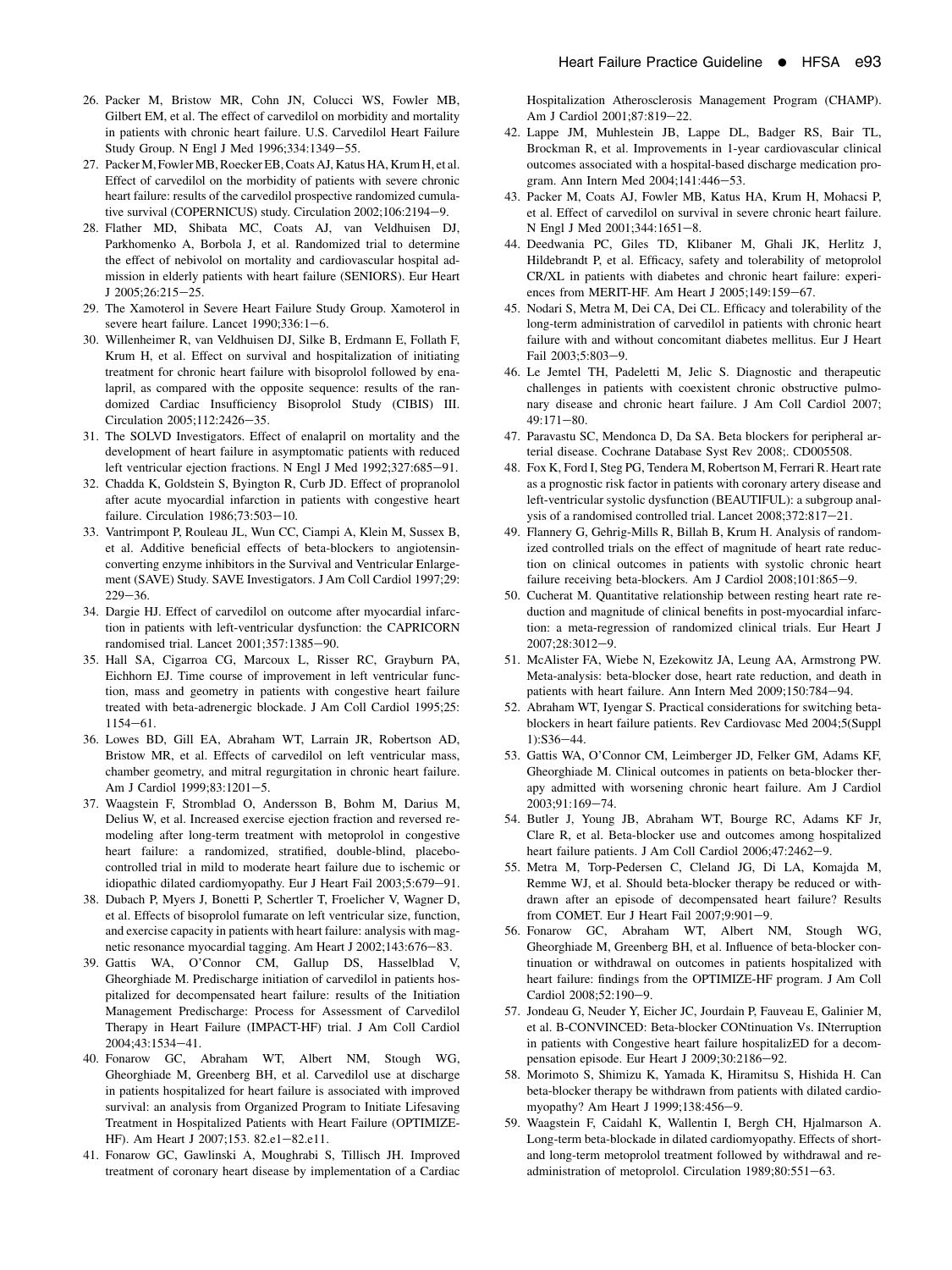- <span id="page-21-0"></span>60. Uretsky BF, Pina I, Quigg RJ, Brill JV, MacInerney EJ, Mintzer R, et al. Beyond drug therapy: nonpharmacologic care of the patient with advanced heart failure. Am Heart J 1998;135:S264-84.
- 61. Wilkoff BL, Cook JR, Epstein AE, Greene HL, Hallstrom AP, Hsia H, et al. Dual-chamber pacing or ventricular backup pacing in patients with an implantable defibrillator: the Dual Chamber and VVI Implantable Defibrillator (DAVID) Trial. JAMA 2002;288:3115 $-23$ .
- 62. Dzau VJ, Colucci WS, Hollenberg NK, Williams GH. Relation of the renin-angiotensin-aldosterone system to clinical state in congestive heart failure. Circulation 1981;63:645-51.
- 63. Duprez DA, De Buyzere ML, Rietzschel ER, Taes Y, Clement DL, Morgan D, et al. Inverse relationship between aldosterone and large artery compliance in chronically treated heart failure patients. Eur Heart J 1998;19:1371-6.
- 64. Wang W. Chronic administration of aldosterone depresses baroreceptor reflex function in the dog. Hypertension  $1994;24:571-5$ .
- 65. Weber KT, Brilla CG. Pathological hypertrophy and cardiac interstitium. Fibrosis and renin-angiotensin-aldosterone system. Circulation 1991;83:1849-65.
- 66. Okubo S, Niimura F, Nishimura H, Takemoto F, Fogo A, Matsusaka T, et al. Angiotensin-independent mechanism for aldosterone synthesis during chronic extracellular fluid volume depletion. J Clin Invest 1997;99:855-60.
- 67. Struthers AD. Aldosterone escape during angiotensin-converting enzyme inhibitor therapy in chronic heart failure. J Card Fail 1996;2:  $47 - 54$
- 68. Pitt B, Zannad F, Remme WJ. The effect of spironolactone on morbidity and mortality in patients with severe heart failure. Randomized Aldactone Evaluation Study Investigators. N Engl J Med 1999;341:  $709 - 17$
- 69. Pitt B, Remme W, Zannad F, Neaton J, Martinez F, Roniker B, et al. Eplerenone, a selective aldosterone blocker, in patients with left ventricular dysfunction after myocardial infarction. N Engl J Med 2003; 348:1309-21.
- 70. Juurlink DN, Mamdani MM, Lee DS, Kopp A, Austin PC, Laupacis A, et al. Rates of hyperkalemia after publication of the Randomized Aldactone Evaluation Study. N Engl J Med 2004;351:543-51.
- 71. Pitt B, White H, Nicolau J, Martinez F, Gheorghiade M, Aschermann M, et al. Eplerenone reduces mortality 30 days after randomization following acute myocardial infarction in patients with left ventricular systolic dysfunction and heart failure. J Am Coll Cardiol 2005;46:425-31.
- 72. Pitt B, Bakris G, Ruilope LM, DiCarlo L, Mukherjee R. Serum potassium and clinical outcomes in the Eplerenone Post-Acute Myocardial Infarction Heart Failure Efficacy and Survival Study (EPHESUS). Circulation 2008;118:1643-50.
- 73. Ezekowitz JA, McAlister FA. Aldosterone blockade and left ventricular dysfunction: a systematic review of randomized clinical trials. Eur Heart J 2009:30:469-77.
- 74. Hayashi M, Tsutamoto T, Wada A, Tsutsui T, Ishii C, Ohno K, et al. Immediate administration of mineralocorticoid receptor antagonist spironolactone prevents post-infarct left ventricular remodeling associated with suppression of a marker of myocardial collagen synthesis in patients with first anterior acute myocardial infarction. Circulation 2003;107:2559-65.
- 75. Iraqi W, Rossignol P, Angioi M, Fay R, Nuee J, Ketelslegers JM, et al. Extracellular cardiac matrix biomarkers in patients with acute myocardial infarction complicated by left ventricular dysfunction and heart failure: insights from the Eplerenone Post-Acute Myocardial Infarction Heart Failure Efficacy and Survival Study (EPHE-SUS) study. Circulation 2009;119:2471-9.
- 76. Seed A, Gardner R, McMurray J, Hillier C, Murdoch D, MacFadyen R, et al. Neurohumoral effects of the new orally active renin inhibitor, aliskiren, in chronic heart failure. Eur J Heart Fail 2007;9:1120-7.
- 77. Recio-Mayoral A, Kaski JC, McMurray JJ, Horowitz J, van Veldhuisen DJ, Remme WJ. Clinical trials update from the European Society of Cardiology Congress in Vienna, 2007: PROSPECT, EVEREST, ARISE, ALOFT, FINESSE, Prague-8, CARESS in MI and ACUITY. Cardiovasc Drugs Ther 2007;21:459-65.
- 78. Cleland JG, Abdellah AT, Khaleva O, Coletta AP, Clark AL. Clinical trials update from the European Society of Cardiology Congress 2007: 3CPO, ALOFT, PROSPECT and statins for heart failure. Eur J Heart Fail 2007;9:1070-3.
- 79. Cohn JN, Archibald DG, Ziesche S, Franciosa JA, Harston WE, Tristani FE, et al. Effect of vasodilator therapy on mortality in chronic congestive heart failure. Results of a Veterans Administration Cooperative Study. N Engl J Med  $1986;314:1547-52$ .
- 80. Cohn JN, Johnson G, Ziesche S, Cobb F, Francis G, Tristani F, et al. A comparison of enalapril with hydralazine-isosorbide dinitrate in the treatment of chronic congestive heart failure. N Engl J Med 1991:325:303-10.
- 81. Taylor AL, Ziesche S, Yancy C, Carson P, D'Agostino R Jr, Ferdinand K, et al. Combination of isosorbide dinitrate and hydralazine in blacks with heart failure. N Engl J Med 2004;351:2049-57.
- 82. McMurray JJ, Ostergren J, Swedberg K, Granger CB, Held P, Michelson EL, et al. Effects of candesartan in patients with chronic heart failure and reduced left-ventricular systolic function taking angiotensin-converting-enzyme inhibitors: the CHARM-Added trial. Lancet 2003;362:767-71.
- 83. Cooper HA, Dries DL, Davis CE, Shen YL, Domanski MJ. Diuretics and risk of arrhythmic death in patients with left ventricular dysfunction. Circulation 1999;100:1311-5.
- 84. Domanski M, Norman J, Pitt B. Diuretic use, progressive heart failure, and death in patients in the Studies Of Left Ventricular Dysfunction (SOLVD). J Am Coll Cardiol 2003;42:705-8.
- 85. Faris R, Flather M, Purcell H, Henein M, Poole-Wilson P, Coats A. Current evidence supporting the role of diuretics in heart failure: a meta analysis of randomised controlled trials. Int J Cardiol 2002; 82:149-58.
- 86. Grinstead WC, Francis MJ, Marks GF, Tawa CB, Zoghbi WA, Young JB. Discontinuation of chronic diuretic therapy in stable congestive heart failure secondary to coronary artery disease or to idiopathic dilated cardiomyopathy. Am J Cardiol 1994;73:881-6.
- 87. Boccanelli A, Zachara E, Liberatore SM, Carboni GP, Prati PL. Addition of captopril versus increasing diuretics in moderate but deteriorating heart failure: a double-blind comparative trial. Postgrad Med J 1986;62(Suppl. 1):184-7.
- 88. Richardson A, Bayliss J, Scriven AJ, Parameshwar J, Poole-Wilson PA, Sutton GC. Double-blind comparison of captopril alone against frusemide plus amiloride in mild heart failure. Lancet 1987;2:709-11.
- 89. Packer M, Lee WH, Medina N, Yushak M, Kessler PD. Functional renal insufficiency during long-term therapy with captopril and enalapril in severe chronic heart failure. Ann Intern Med 1987;106:  $346 - 54.$
- 90. Cody RJ, Franklin KW, Laragh JH. Postural hypotension during tilt with chronic captopril and diuretic therapy of severe congestive heart failure. Am Heart J 1982;103:480-4.
- 91. Brater DC. Diuretic therapy. N Engl J Med 1998;339:387-95.
- 92. Dickstein K, Cohen-Solal A, Filippatos G, McMurray JJ, Ponikowski P, Poole-Wilson PA, et al. ESC Guidelines for the diagnosis and treatment of acute and chronic heart failure 2008: the Task Force for the Diagnosis and Treatment of Acute and Chronic Heart Failure 2008 of the European Society of Cardiology. Developed in collaboration with the Heart Failure Association of the ESC (HFA) and endorsed by the European Society of Intensive Care Medicine (ESICM). Eur Heart J 2008;29:2388-442.
- 93. Adams KF Jr, Gheorghiade M, Uretsky BF, Patterson JH, Schwartz TA, Young JB. Clinical benefits of low serum digoxin concentrations in heart failure. J Am Coll Cardiol 2002;39:946-53.
- 94. Gheorghiade M, Hall VB, Jacobsen G, Alam M, Rosman H, Goldstein S. Effects of increasing maintenance dose of digoxin on left ventricular function and neurohormones in patients with chronic heart failure treated with diuretics and angiotensin-converting enzyme inhibitors. Circulation  $1995;92:1801-7$ .
- 95. Gheorghiade M, Pitt B. Digitalis Investigation Group (DIG) trial: a stimulus for further research. Am Heart J 1997;134:3-12.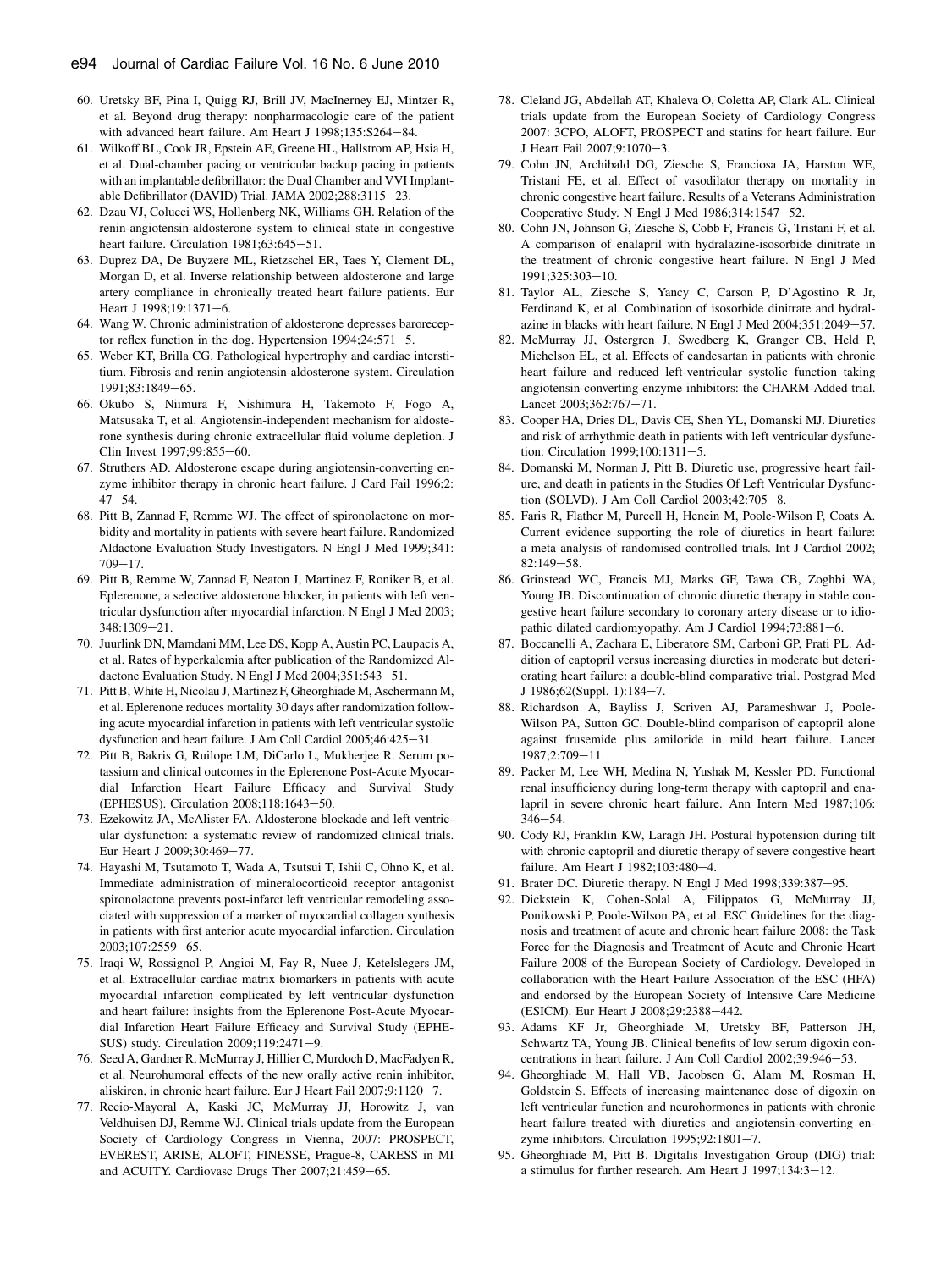- <span id="page-22-0"></span>96. Packer M, Gheorghiade M, Young JB, Costantini PJ, Adams KF, Cody RJ, et al. Withdrawal of digoxin from patients with chronic heart failure treated with angiotensin-converting-enzyme inhibitors. RADIANCE Study. N Engl J Med  $1993;329:1-7$ .
- 97. The Digitalis Investigation Group. The effect of digoxin on mortality and morbidity in patients with heart failure. N Engl J Med 1997;336:  $525 - 33.$
- 98. Uretsky BF, Young JB, Shahidi FE, Yellen LG, Harrison MC, Jolly MK. Randomized study assessing the effect of digoxin withdrawal in patients with mild to moderate chronic congestive heart failure: results of the PROVED trial. PROVED Investigative Group. J Am Coll Cardiol 1993;22:955-62.
- 99. Young JB, Gheorghiade M, Uretsky BF, Patterson JH, Adams KF Jr. Superiority of "triple" drug therapy in heart failure: insights from the PROVED and RADIANCE trials. Prospective Randomized Study of Ventricular Function and Efficacy of Digoxin. Randomized Assessment of Digoxin and Inhibitors of Angiotensin-Converting Enzyme. J Am Coll Cardiol 1998;32:686-92.
- 100. Gheorghiade M, Ferguson D. Digoxin. A neurohormonal modulator in heart failure? Circulation  $1991;84:2181-6$ .
- 101. Krum H, Bigger JT Jr, Goldsmith RL, Packer M. Effect of long-term digoxin therapy on autonomic function in patients with chronic heart failure. J Am Coll Cardiol 1995;25:289-94.
- 102. Ferguson DW, Berg WJ, Sanders JS, Roach PJ, Kempf JS, Kienzle MG. Sympathoinhibitory responses to digitalis glycosides in heart failure patients. Direct evidence from sympathetic neural recordings. Circulation 1989;80:65-77.
- 103. Newton GE, Tong JH, Schofield AM, Baines AD, Floras JS, Parker JD. Digoxin reduces cardiac sympathetic activity in severe congestive heart failure. J Am Coll Cardiol 1996;28:155-61.
- 104. Dhaliwal AS, Bredikis A, Habib G, Carabello BA, Ramasubbu K, Bozkurt B. Digoxin and clinical outcomes in systolic heart failure patients on contemporary background heart failure therapy. Am J Cardiol 2008;102:1356-60.
- 105. van Veldhuisen DJ, de Boer RA. Low-dose digoxin in heart failure. Int J Cardiol 2009;136:90-1.
- 106. Adams KF Jr, Patterson J, Gattis WA, O'Connor C, Schwartz T, Gheorghiade M. Favorable effects of digoxin on mortality and morbidity in patients with class IV congestive heart failure due to systolic dysfunction: retrospective analysis of the DIG study [abstract]. J Am Coll Cardiol 2003;41:164A.
- 107. Adams KF Jr, Gheorghiade M, Uretsky BF, Young JB, Ahmed S, Tomasko L, et al. Patients with mild heart failure worsen during withdrawal from digoxin therapy. J Am Coll Cardiol  $1997;30:42-8$ .
- 108. Slatton ML, Irani WN, Hall SA, Marcoux LG, Page RL, Grayburn PA, et al. Does digoxin provide additional hemodynamic and autonomic benefit at higher doses in patients with mild to moderate heart failure and normal sinus rhythm? J Am Coll Cardiol 1997;29:1206-13.
- 109. Rathore SS, Curtis JP, Wang Y, Bristow MR, Krumholz HM. Association of serum digoxin concentration and outcomes in patients with heart failure. JAMA 2003;289:871-8.
- 110. Bauman JL, DiDomenico RJ, Viana M, Fitch M. A method of determining the dose of digoxin for heart failure in the modern era. Arch Intern Med 2006;166:2539-45.
- 111. Wyse DG, Waldo AL, DiMarco JP, Domanski MJ, Rosenberg Y, Schron EB, et al. A comparison of rate control and rhythm control in patients with atrial fibrillation. N Engl J Med  $2002;347:1825-33$ .
- 112. Yamamoto K, Ikeda U, Furuhashi K, Irokawa M, Nakayama T, Shimada K. The coagulation system is activated in idiopathic cardiomyopathy. J Am Coll Cardiol 1995;25:1634-40.
- 113. Sbarouni E, Bradshaw A, Andreotti F, Tuddenham E, Oakley CM, Cleland JG. Relationship between hemostatic abnormalities and neuroendocrine activity in heart failure. Am Heart J 1994;127:607-12.
- 114. Jafri SM, Ozawa T, Mammen E, Levine TB, Johnson C, Goldstein S. Platelet function, thrombin and fibrinolytic activity in patients with heart failure. Eur Heart J 1993;14:205-12.
- 115. Kyrle PA, Korninger C, Gossinger H, Glogar D, Lechner K, Niessner H, et al. Prevention of arterial and pulmonary embolism

by oral anticoagulants in patients with dilated cardiomyopathy. Thromb Haemost  $1985;54:521-3$ .

- 116. Ciaccheri M, Castelli G, Cecchi F, Nannini M, Santoro G, Troiani V, et al. Lack of correlation between intracavitary thrombosis detected by cross sectional echocardiography and systemic emboli in patients with dilated cardiomyopathy. Br Heart J  $1989;62:26-9$ .
- 117. Dunkman WB, Johnson GR, Carson PE, Bhat G, Farrell L, Cohn JN. Incidence of thromboembolic events in congestive heart failure. The V-HeFT VA Cooperative Studies Group. Circulation 1993;87:  $VI94 - 101.$
- 118. American College of Cardiology/American Heart Association Task Force on Practice Guidelines. Guidelines for the evaluation and management of heart failure. Report of the American College of Cardiology/American Heart Association Task Force on Practice Guidelines (Committee on Evaluation and Management of Heart Failure). Circulation 1995:92:2764-84.
- 119. Laupacis A, Albers G, Dalen J, Dunn MI, Jacobson AK, Singer DE. Antithrombotic therapy in atrial fibrillation. Chest 1998;114: 579S-89S
- 120. Chiarella F, Santoro E, Domenicucci S, Maggioni A, Vecchio C. Predischarge two-dimensional echocardiographic evaluation of left ventricular thrombosis after acute myocardial infarction in the GISSI-3 study. Am J Cardiol 1998;81:822-7.
- 121. Greaves SC, Zhi G, Lee RT, Solomon SD, MacFadyen J, Rapaport E, et al. Incidence and natural history of left ventricular thrombus following anterior wall acute myocardial infarction. Am J Cardiol 1997;80:442-8.
- 122. Van Dantzig JM, Delemarre BJ, Bot H, Koster RW, Visser CA. Doppler left ventricular flow pattern versus conventional predictors of left ventricular thrombus after acute myocardial infarction. J Am Coll Cardiol 1995;25:1341-6.
- 123. Vaitkus PT, Barnathan ES. Embolic potential, prevention and management of mural thrombus complicating anterior myocardial infarction: a meta-analysis. J Am Coll Cardiol 1993;22:1004-9.
- 124. Behar S, Tanne D, Abinader E, Agmon J, Barzilai J, Friedman Y, et al. Cerebrovascular accident complicating acute myocardial infarction: incidence, clinical significance and short- and long-term mortality rates. The SPRINT Study Group. Am J Med 1991;91:  $45 - 50$ .
- 125. Komrad MS, Coffey CE, Coffey KS, McKinnis R, Massey EW, Califf RM. Myocardial infarction and stroke. Neurology 1984;34:  $1403 - 9.$
- 126. Harrington RA, Becker RC, Ezekowitz M, Meade TW, O'Connor CM, Vorchheimer DA, et al. Antithrombotic therapy for coronary artery disease: the Seventh ACCP Conference on Antithrombotic and Thrombolytic Therapy. Chest 2004;126:513S-48S.
- 127. Dries DL, Rosenberg YD, Waclawiw MA, Domanski MJ. Ejection fraction and risk of thromboembolic events in patients with systolic dysfunction and sinus rhythm: evidence for gender differences in the studies of left ventricular dysfunction trials. J Am Coll Cardiol 1997;29:1074-80.
- 128. Loh E, Sutton MS, Wun CC, Rouleau JL, Flaker GC, Gottlieb SS, et al. Ventricular dysfunction and the risk of stroke after myocardial infarction. N Engl J Med 1997;336:251-7.
- 129. Natterson PD, Stevenson WG, Saxon LA, Middlekauff HR, Stevenson LW. Risk of arterial embolization in 224 patients awaiting cardiac transplantation. Am Heart J  $1995;129:564-70$ .
- 130. Fuster V, Gersh BJ, Giuliani ER, Tajik AJ, Brandenburg RO, Frye RL. The natural history of idiopathic dilated cardiomyopathy. Am J Cardiol 1981;47:525-31.
- 131. de Boer RA, Hillege HL, Tjeerdsma G, Verheugt FW, van Veldhuisen DJ. Both antiplatelet and anticoagulant therapy may favorably affect outcome in patients with advanced heart failure. A retrospective analysis of the PRIME-II trial. Thromb Res 2005;116:279-85.
- 132. Echemann M, Alla F, Briancon S, Juilliere Y, Virion JM, Mertes PM, et al. Antithrombotic therapy is associated with better survival in patients with severe heart failure and left ventricular systolic dysfunction (EPICAL study). Eur J Heart Fail  $2002;4:647-54$ .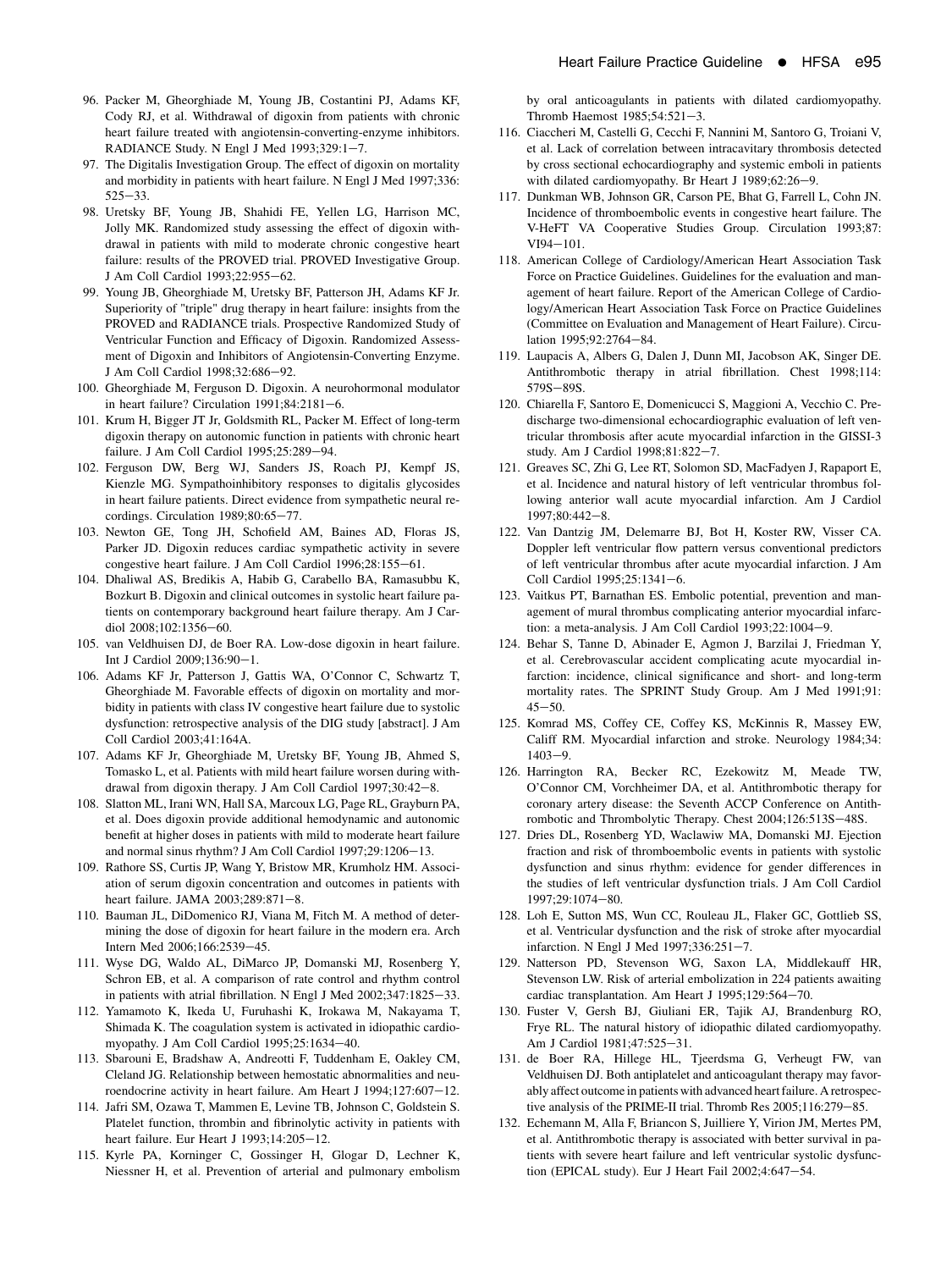- <span id="page-23-0"></span>133. Pfeffer MA, Braunwald E, Moye LA, Basta L, Brown EJ Jr, Cuddy TE, et al. Effect of captopril on mortality and morbidity in patients with left ventricular dysfunction after myocardial infarction. Results of the survival and ventricular enlargement trial. The SAVE Investigators. N Engl J Med 1992;327:669-77.
- 134. Cioffi G, Pozzoli M, Forni G, Franchini M, Opasich C, Cobelli F, et al. Systemic thromboembolism in chronic heart failure. A prospective study in 406 patients. Eur Heart J  $1996:17:1381-9$ .
- 135. Baker DW, Wright RF. Management of heart failure. IV. Anticoagulation for patients with heart failure due to left ventricular systolic dysfunction. JAMA 1994;272:1614-8.
- 136. Al-Khadra AS, Salem DN, Rand WM, Udelson JE, Smith JJ, Konstam MA. Warfarin anticoagulation and survival: a cohort analysis from the Studies of Left Ventricular Dysfunction. J Am Coll Cardiol 1998;31:749-53.
- 137. Dries DL, Domanski MJ, Waclawiw MA, Gersh BJ. Effect of antithrombotic therapy on risk of sudden coronary death in patients with congestive heart failure. Am J Cardiol 1997;79:909-13.
- 138. Lip GY, Gibbs CR. Antiplatelet agents versus control or anticoagulation for heart failure in sinus rhythm: a Cochrane systematic review.  $OIM$  2002;95:461-8.
- 139. Cleland JG, Findlay I, Jafri S, Sutton G, Falk R, Bulpitt C, et al. The Warfarin/Aspirin Study in Heart failure (WASH): a randomized trial comparing antithrombotic strategies for patients with heart failure. Am Heart J 2004:148:157-64.
- 140. Massie BM, Collins JF, Ammon SE, Armstrong PW, Cleland JG, Ezekowitz M, et al. Randomized trial of warfarin, aspirin, and clopidogrel in patients with chronic heart failure: the Warfarin and Antiplatelet Therapy in Chronic Heart Failure (WATCH) trial. Circulation 2009:119:1616-24.
- 141. Crawford TC, Smith WT, Velazquez EJ, Taylor SM, Jollis JG, Kisslo J. Prognostic usefulness of left ventricular thrombus by echocardiography in dilated cardiomyopathy in predicting stroke, transient ischemic attack, and death. Am J Cardiol 2004;93:500-3.
- 142. Randomised trial of intravenous streptokinase, oral aspirin, both, or neither among 17,187 cases of suspected acute myocardial infarction: ISIS-2. ISIS-2 (Second International Study of Infarct Survival) Collaborative Group. Lancet 1988;2:349-60.
- 143. Collaborative overview of randomised trials of antiplatelet therapy-I: Prevention of death, myocardial infarction, and stroke by prolonged antiplatelet therapy in various categories of patients. Antiplatelet Trialists' Collaboration. BMJ 1994;308:81-106.
- 144. Cairns JA, Gent M, Singer J, Finnie KJ, Froggatt GM, Holder DA, et al. Aspirin, sulfinpyrazone, or both in unstable angina. Results of a Canadian multicenter trial. N Engl J Med 1985; 313:1369-75.
- 145. Collins R, Peto R, Baigent C, Sleight P. Aspirin, heparin, and fibrinolytic therapy in suspected acute myocardial infarction. N Engl J Med 1997;336:847-60.
- 146. Al-Khadra AS, Salem DN, Rand WM, Udelson JE, Smith JJ, Konstam MA. Antiplatelet agents and survival: a cohort analysis from the Studies of Left Ventricular Dysfunction (SOLVD) trial. J Am Coll Cardiol 1998;31:419-25.
- 147. Teo KK, Yusuf S, Pfeffer M, Torp-Pedersen C, Kober L, Hall A, et al. Effects of long-term treatment with angiotensin-converting-enzyme inhibitors in the presence or absence of aspirin: a systematic review. Lancet 2002;360:1037-43.
- 148. McAlister FA, Ghali WA, Gong Y, Fang J, Armstrong PW, Tu JV. Aspirin use and outcomes in a community-based cohort of 7352 patients discharged after first hospitalization for heart failure. Circulation  $2006:113:2572-8.$
- 149. Nawarskas JJ, Spinler SA. Does aspirin interfere with the therapeutic efficacy of angiotensin-converting enzyme inhibitors in hypertension or congestive heart failure? Pharmacotherapy 1998;18:  $1041 - 52$ .
- 150. Hall D, Zeitler H, Rudolph W. Counteraction of the vasodilator effects of enalapril by aspirin in severe heart failure. J Am Coll Cardiol 1992;20:1549-55.
- 151. Oosterga M, Anthonio RL, de Kam PJ, Kingma JH, Crijns HJ, van Gilst WH. Effects of aspirin on angiotensin-converting enzyme inhibition and left ventricular dilation one year after acute myocardial infarction. Am J Cardiol 1998;81:1178-81.
- 152. Sharis PJ, Cannon CP, Loscalzo J. The antiplatelet effects of ticlopidine and clopidogrel. Ann Intern Med 1998;129:394-405.
- 153. A randomised, blinded, trial of clopidogrel versus aspirin in patients at risk of ischaemic events (CAPRIE). CAPRIE Steering Committee. Lancet 1996;348:1329-39.
- 154. Spaulding C, Charbonnier B, Cohen-Solal A, Juilliere Y, Kromer EP, Benhamda K, et al. Acute hemodynamic interaction of aspirin and ticlopidine with enalapril: results of a double-blind, randomized comparative trial. Circulation 1998;98:757-65.
- 155. Bardy GH, Lee KL, Mark DB, Poole JE, Packer DL, Boineau R, et al. Amiodarone or an implantable cardioverter-defibrillator for congestive heart failure. N Engl J Med 2005;352:225-37.
- 156. Roy D, Talajic M, Nattel S, Wyse DG, Dorian P, Lee KL, et al. Rhythm control versus rate control for atrial fibrillation and heart failure. N Engl J Med 2008;358:2667-77.
- 157. Singh SN, Fletcher RD, Fisher SG, Singh BN, Lewis HD, Deedwania PC, et al. Amiodarone in patients with congestive heart failure and asymptomatic ventricular arrhythmia. Survival Trial of Antiarrhythmic Therapy in Congestive Heart Failure. N Engl J Med 1995;333:77-82.
- 158. Connolly SJ, Dorian P, Roberts RS, Gent M, Bailin S, Fain ES, et al. Comparison of beta-blockers, amiodarone plus beta-blockers, or sotalol for prevention of shocks from implantable cardioverter defibrillators: the OPTIC Study: a randomized trial. JAMA 2006;295:165-71.
- 159. Cairns JA, Connolly SJ, Roberts R, Gent M. Randomised trial of outcome after myocardial infarction in patients with frequent or repetitive ventricular premature depolarisations: CAMIAT. Canadian Amiodarone Myocardial Infarction Arrhythmia Trial Investigators. Lancet 1997;349:675-82.
- 160. Julian DG, Camm AJ, Frangin G, Janse MJ, Munoz A, Schwartz PJ, et al. Randomised trial of effect of amiodarone on mortality in patients with left-ventricular dysfunction after recent myocardial infarction: EMIAT. European Myocardial Infarct Amiodarone Trial Investigators. Lancet 1997;349:667-74.
- 161. Torp-Pedersen C, Metra M, Spark P, Lukas MA, Moullet C, Scherhag A, et al. The safety of amiodarone in patients with heart failure. J Card Fail 2007;13:340-5.
- 162. The Cardiac Arrhythmia Suppression Trial (CAST) Investigators. Preliminary report: effect of encainide and flecainide on mortality in a randomized trial of arrhythmia suppression after myocardial infarction. N Engl J Med 1989;321:406-12.
- 163. Flaker GC, Blackshear JL, McBride R, Kronmal RA, Halperin JL, Hart RG. Antiarrhythmic drug therapy and cardiac mortality in atrial fibrillation. The Stroke Prevention in Atrial Fibrillation Investigators. J Am Coll Cardiol 1992;20:527-32.
- 164. Waldo AL, Camm AJ, deRuyter H, Friedman PL, MacNeil DJ, Pauls JF, et al. Effect of d-sotalol on mortality in patients with left ventricular dysfunction after recent and remote myocardial infarction. The SWORD Investigators. Survival With Oral d-Sotalol. Lancet 1996;348:7-12.
- 165. Torp-Pedersen C, Moller M, Bloch-Thomsen PE, Kober L, Sandoe E, Egstrup K, et al. Dofetilide in patients with congestive heart failure and left ventricular dysfunction. Danish Investigations of Arrhythmia and Mortality on Dofetilide Study Group. N Engl J Med 1999;341:  $857 - 65.$
- 166. Piccini JP, Hasselblad V, Peterson ED, Washam JB, Califf RM, Kong DF. Comparative efficacy of dronedarone and amiodarone for the maintenance of sinus rhythm in patients with atrial fibrillation. J Am Coll Cardiol 2009;54:1089-95.
- 167. Kober L, Torp-Pedersen C, McMurray JJ, Gotzsche O, Levy S, Crijns H, et al. Increased mortality after dronedarone therapy for severe heart failure. N Engl J Med 2008;358:2678-87.
- 168. Gruppo Italiano per lo Studio della Sopravvivenza nell'Infarto miocardico. Dietary supplementation with n-3 polyunsaturated fatty